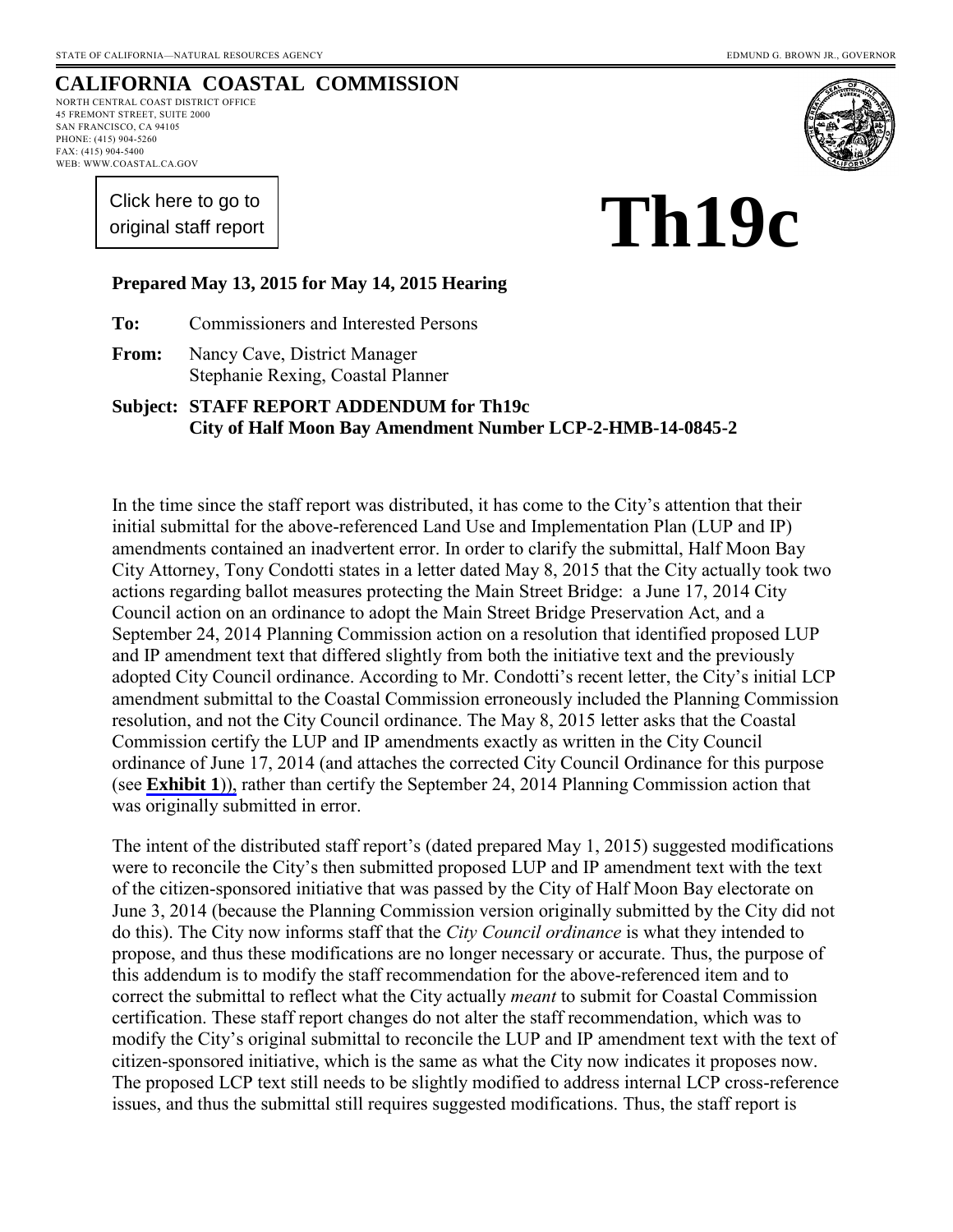modified as shown below (where applicable, text in underline format indicates text to be added to reflect the corrected City submittal, and text in strikethrough format indicates text to be deleted).

#### **Changes to the Staff Recommendation**

- **1.** Delete language from the "Summary of Staff Recommendation" on staff report page 1 which refers to modifications that are necessary to reconcile the amendment text with the citizensponsored initiative.
- **2.** Delete **Suggested Modification #1** on staff report page 5 (because the City's corrected submittal matches the LUP text proposed in the initiative and no longer needs to be modified to reconcile the two).
- **3.** Delete **Suggested Modification #2** on staff report page 5 (because the City's corrected submittal matches the IP text proposed in the initiative and no longer needs to be modified to reconcile the two).
- **4.** Insert new **Suggested Modification #1** on page 5 as follows (in order to add the required cross-reference to Historic Resource Preservation protections found elsewhere in the IP and to add back other relevant text deleted from Chapter 18.39 in prior amendment action):

*Chapter 18.39 Historic Resources Preservation* 

*For the purposes of Section 18.39.045 below, "this chapter" means Chapter 18.39 and Section 18.20.070.G. For the purposes of Section 18.39.045 below, "any historic resource on the inventory", "any building or object on the historic resource inventory from a site", or "building or object" refer to the Main Street Bridge.* 

*18.39.045 Demolition of Any Historic Resource on the Inventory* 

*Prior to authorizing the issuance of a demolition permit to remove any building or object on the historic resources inventory from a site, the procedures set forth in this section shall be followed:* 

- *A. The property owner shall submit evidence from a qualified professional that the building or object is a hazard to public health or safety and repairs or stabilization are not feasible; or*
- *B. The property owner shall submit a written statement indicating that there is no viable economic use of the building or object in its present configuration or condition, and it is not feasible to derive a reasonable economic return from the building or object in its present configuration or condition; and*
- *C. The property owner shall submit a written statement indicating that the building or object has been offered as a donation to a responsible organization such as the Spanish town historical society for relocation to an appropriate receptor site for preservation.*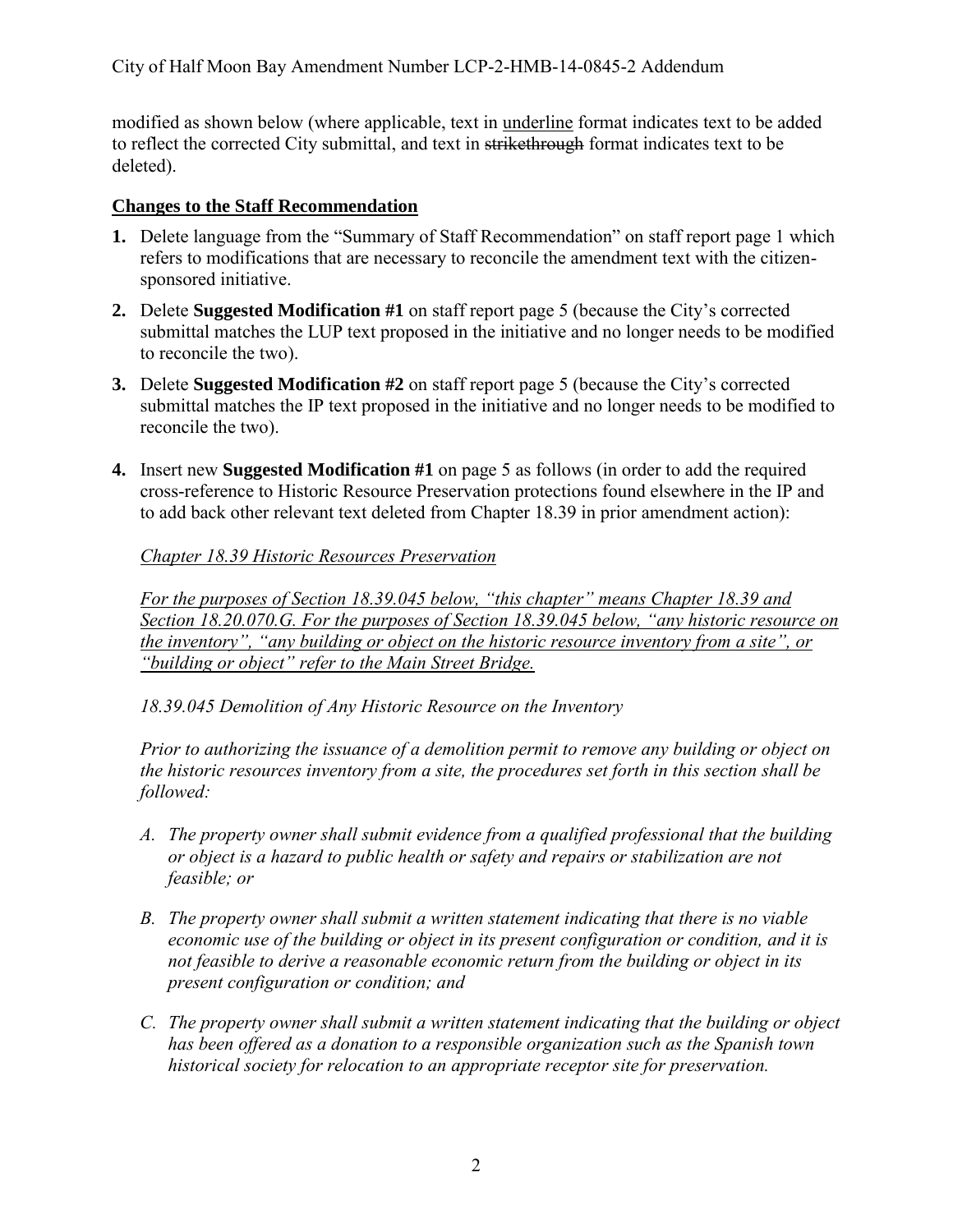*Notwithstanding any other provisions of this Chapter, the Main Street Bridge's historical, visual and physical integrity (including appearance and character) shall be preserved intact, and its demolition or physical expansion prohibited, unless preservation of the Bridge and its historical, visual and physical integrity is rejected and such demolition or physical expansion is authorized by the City Council and at least a majority of the City's electors voting at a general or special election at which such a measure is submitted.* 

- **5.** On page 6 of the staff report, modify the description of the proposed LUP and IP amendments to reflect the City's corrected submittal, the City Council Ordinance of June 17, 2014 (see **[Exhibit 1](#page-3-0)**).
- **6.** On page 6 of the staff report, modify the "History of Submittal" section to reflect the action taken in the City's corrected submittal, the City Council Ordinance of June 17, 2014 (see **[Exhibit 1](#page-3-0)**).
- **7.** On page 7 of the staff report, delete the last paragraph from the "History of Submittal" section.
- **8.** On page 8 of the staff report, delete paragraphs 2 and 3 from the "Analysis of Proposed LUP changes" section.
- **9.** On page 9 of the staff report, modify the "Analysis of Proposed IP Changes" section to reflect the action taken in the City's corrected submittal, the City Council Ordinance of June 17, 2014 (see **[Exhibit 1](#page-3-0)**).
- **10.** On page 9 of the staff report, change references to **Suggested Modification 2** to be references to **Suggested Modification 1**.
- **11.** On pages 9-10 of the staff report, modify the following text:

*Finally, to assure consistency with the previously mentioned California Elections code requirements, Suggested Modification 1 2 is required to define terms that are being added back to Section 18.39.045 and to add back other relevant text deleted from Chapter 18.39 in prior action (LCP amendment HMB-MAJ-1-11)reconcile the IP amendment text as passed by the Planning Commission resolution with the Measure adopted by the City of Half Moon Bay voters. In short, the resolution language will revert back to the exact language as was passed by the citizen-sponsored voter initiative with the exception of correcting the referenced chapter. The City has agreed to this suggested modification.* 

**12.** Replace staff report Exhibits 1 and 2 with the City's corrected submittal, the City Council Ordinance of June 17, 2014 (see **[Exhibit 1](#page-3-0)**).

**[Exhibit 1:](#page-3-0)** City's Letter and Corrected Submittal (the City Council Ordinance of June 17, 2014)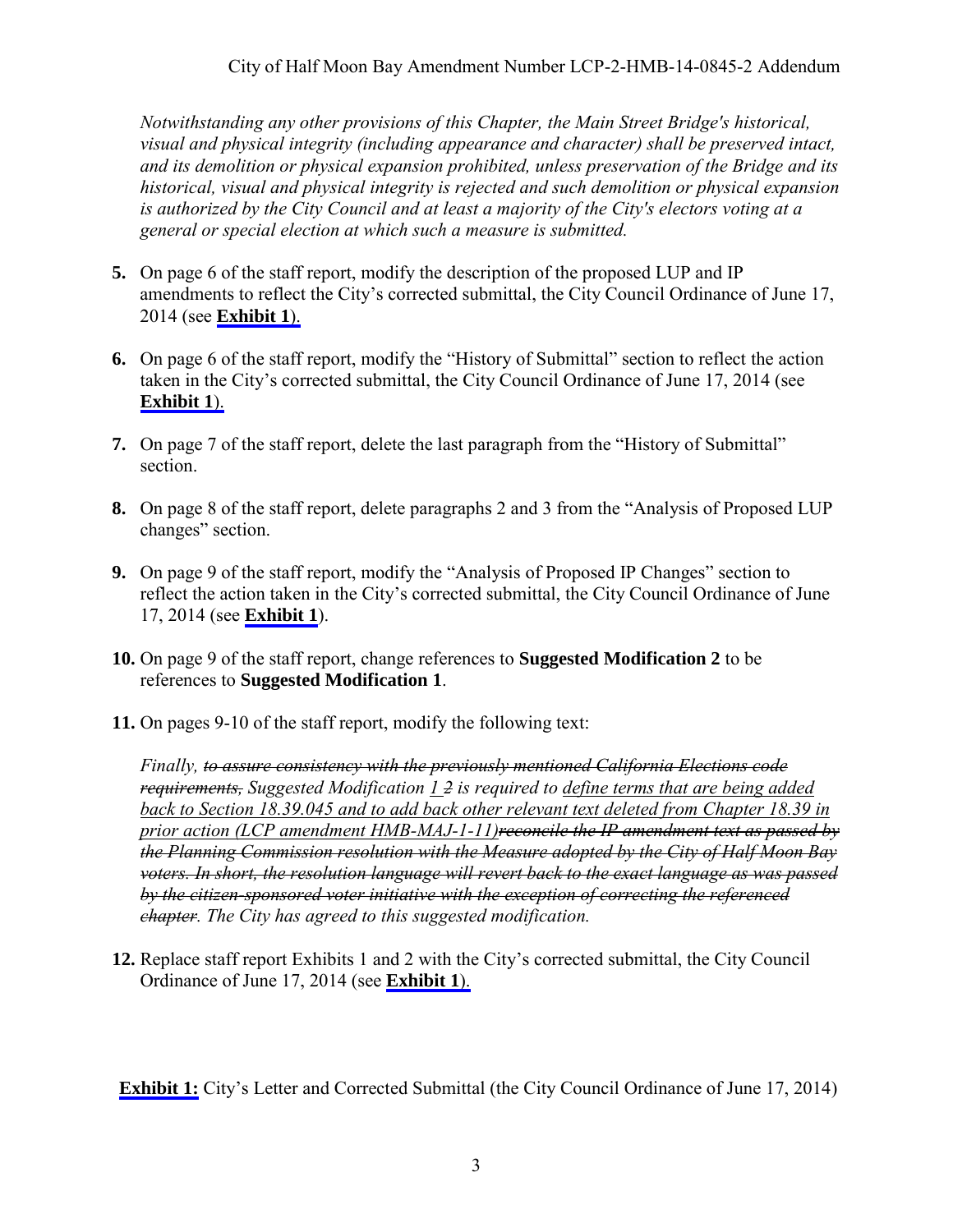<span id="page-3-0"></span>

**CITY OF HALF MOON BAY** Office of the City Attorney PO BOX 481, Santa Cruz, CA 95061-0481 Telephone: (831) 423-8383 Fax:  $(831)$  576-2269

May 8, 2015

Via Electronic Mail **And United States Mail** 

Stephanie Rexing, Coastal Planner California Coastal Commission North Central Coast District 45 Fremont Street, Suite 2000 San Francisco, CA 94105-2219

#### Re: City of Half Moon Bay Amendment Number LCP-2-HMB-14-0845-2 (Measure F/ **Main Street Bridge Preservation Act)**

Dear Stephanie:

This is a follow-up to our conversations of yesterday and this morning, in which we discussed and agreed upon your issuance of an addendum to the Staff Report for the above-referenced item, the purpose of which is to correct an inadvertent error in the City's initial submittal of December 5, 2014, and to clarify its request for certification of proposed amendments to Policy 7-8 (Visual Resources) of the Local Coastal Program Land Use Plan (LUP) and Section 18.39.045 of the Implementation Plan (IP).

As we've discussed, events occurred in early 2014 that resulted in two substantially identical ballot measures being adopted in June, 2014. The first, Measure F, was a City Council sponsored ballot measure approved by the voters on June 3<sup>rd</sup>. The second, a citizen sponsored initiative entitled the "Main Street Bridge Preservation Act," (MSBPA) was later adopted by the City Council on June 17<sup>th</sup> as Ordinance No. C-2014-07 (in lieu of being placed before the voters at the November, 2014 statewide election), after proponents submitted their initiative petition containing a sufficient number of valid signatures to qualify for the ballot.

Following these actions, City staff proceeded to process the proposed amendments in accordance with the procedures set forth in IP Chapter 18.24, and a hearing properly noticed in accordance therewith was conducted by the Planning Commission on September 24, 2014, at which time it adopted a Resolution "RECOMMENDING THAT THE CITIY COUNCIL ADOPT AN ORDINANCE AMENDING POLICY 7-8 "VISUAL RESOURCES" OF THE LOCAL COASTAL PLAN LAND USE PLAN (LCP/LUP) AND CHAPTER 18.39 "HISTORICAL RESOURCES PRESERVATION" OF THE ZONING CODE." The matter was then scheduled to be considered by the City Council at its November 18, 2014 regular meeting. In researching the matter in advance of November meeting, however, I came upon the case of San Mateo

> **Exhibit 1** LCP-2-HMB-14-0845-2 Addendum Page 1 of 7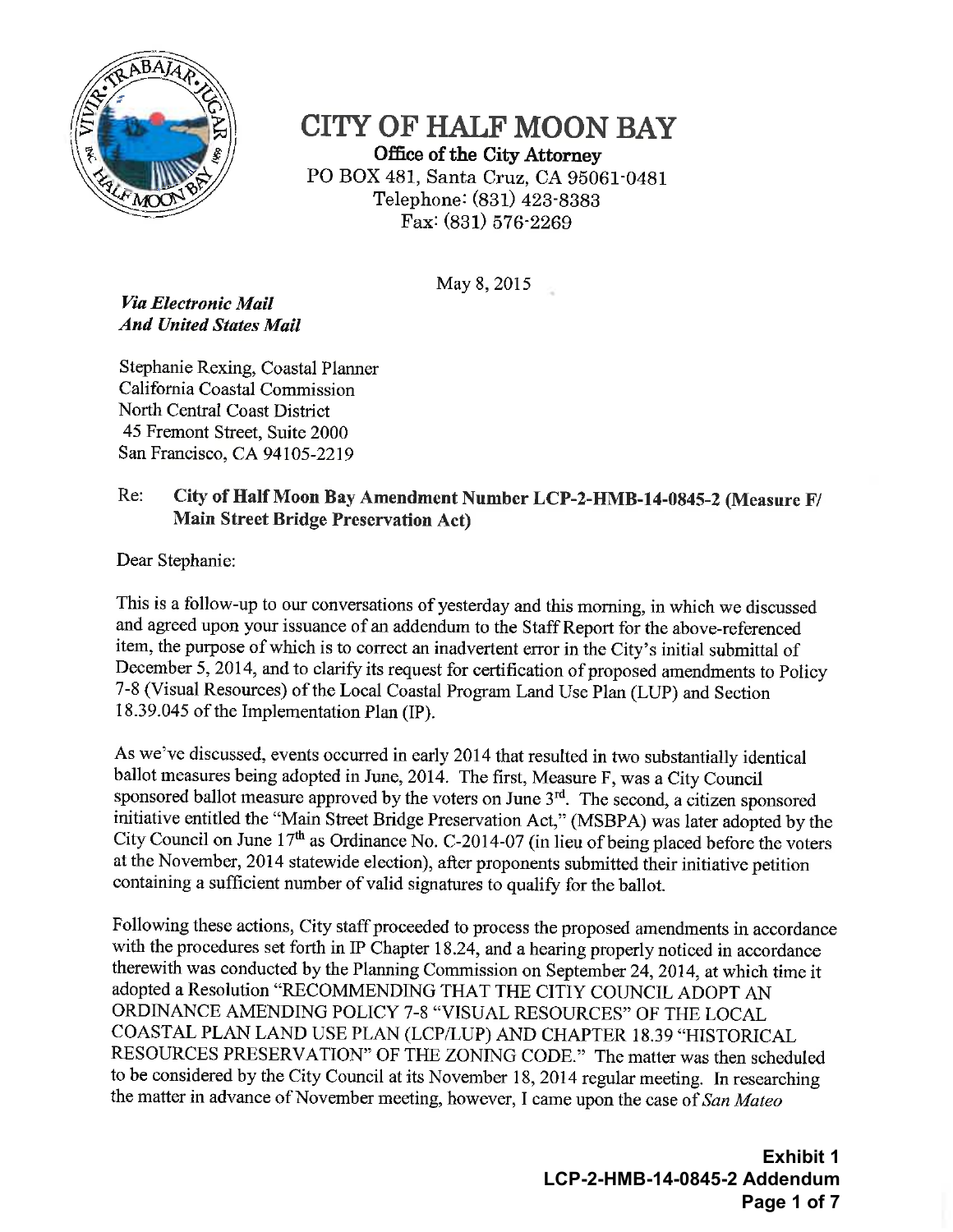Stephanie Rexing, Coastal Planner May 8, 2015 Page 2 of 2

County Coastal Landowners' Association v. County of San Mateo, et al., (1995) 38 Cal.App.4th 523, which essentially holds that the initiative process specified by the California Elections Code is the functional equivalent of the notice and hearing process for LCP amendments as contained in the Coastal Act.

Based on the San Mateo County Coastal Landowners' decision I concluded that, upon their approval in accordance with the process specified in the Elections law for ballot initiatives, no further action was required by the City and, therefore, that both Measure F and the MSBPA should have been submitted forthwith to the Commission for certification. Unfortunately, rather than the actual text of Measure F as approved by the voters on June 3<sup>rd</sup>, and the Ordinance adopted by the Council on June  $17<sup>th</sup>$ , the City's December  $5<sup>th</sup>$  submittal erroneously enclosed a copy of the Planning Commission's September 24<sup>th</sup>, 2014 Resolution, which recommended Council adoption of proposed LUP and IP amendments that differed slightly, although nonsubstantively, from the previously adopted measures. I understand that you later requested, and were furnished, copies of both Measure F and the MSBPA from City staff.

To clarify, please consider this letter as the City of Half Moon Bay's formal request to the Coastal Commission for certification of amendments to LUP Policy 7-8 (Visual Resources) and Section 18.39.045 (Demolition of any Historic Resource on the Inventory) exactly as written in the citizen sponsored "Main Street Bridge Preservation Act," approved by the City Council on June 17th, 2014, a true and correct copy of which is attached hereto.

As we have discussed, the MSBPA added non-substantive language not found in Measure F (mostly the phrase "preservation of the Bridge and its historical, visual and physical integrity"). Based on well-established rules of statutory construction, the later approved measure may be interpreted to have amended the earlier.

In addition to the foregoing, it is our understanding that Coastal Commission staff would like to recommend that the Commission certify the proposed amendment with some introductory language in Chapter 18.39 cross-referencing the historic resource protection requirements of Section 18.20.070.G. As we've discussed, the proposed modification is acceptable to City staff and we will be recommending that it be accepted by the City Council.

Thank you for your continued courtesy and cooperation.

Sincerely. ANTHONY P. CONDOTTI City Attorney

/enclosure/

cc: Magda Gonzalez, City Manager Dante Hall, Community Development Director Bruce Ambo, Planning Manager

> **Exhibit 1** LCP-2-HMB-14-0845-2 Addendum Page 2 of 7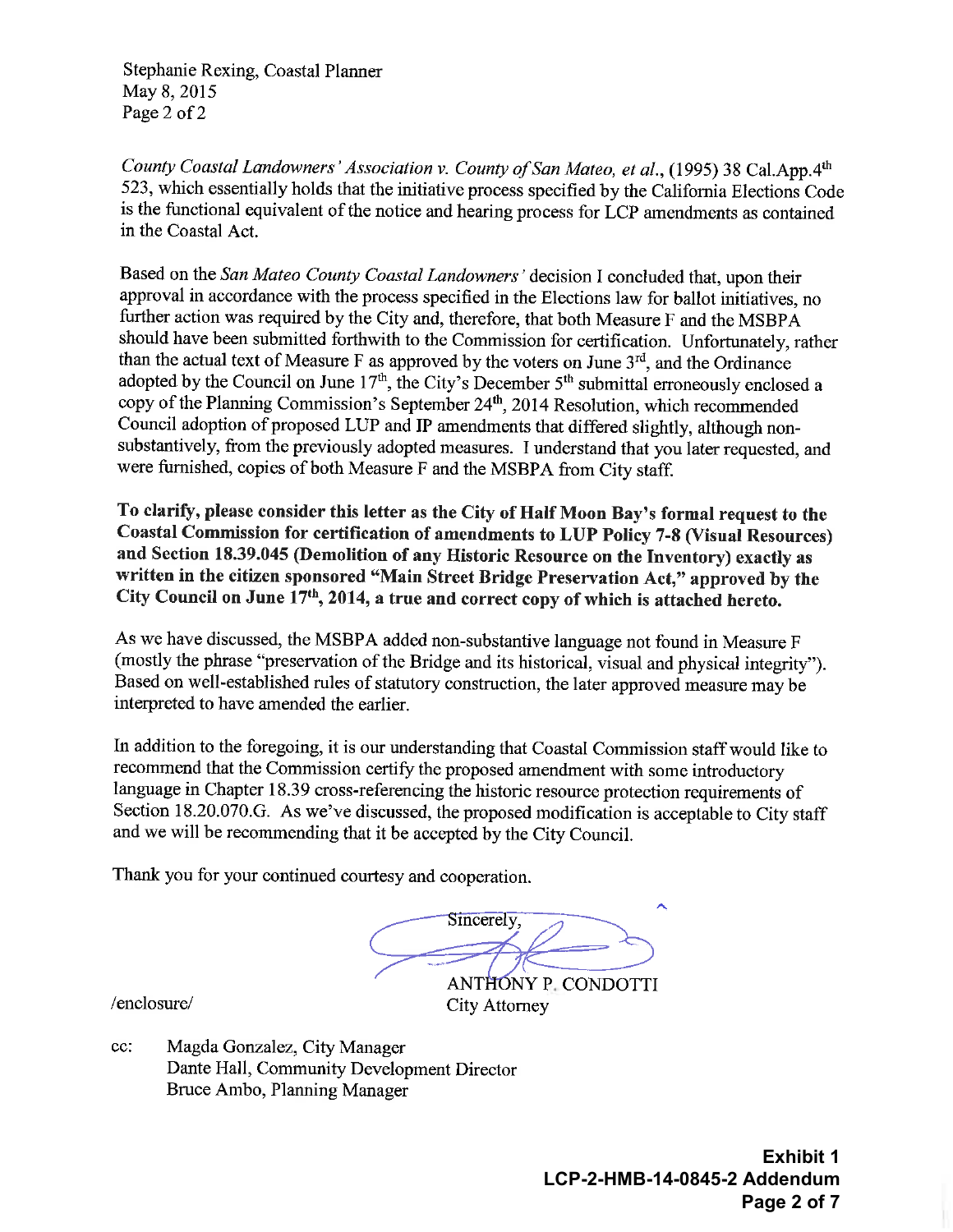#### Ordinance No. C-2014-07

#### AN ORDINANCE AMENDING POLICY 7-8 (VISUAL RESOURCES) OF THE LOCAL COASTAL PROGRAM LAND USE PLAN (LUP) AND SECTION 18.39.045 OF THE IMPLEMENTATION PLAN (Title 18) TO PROHIBIT DEMOLITION OR EXPANSION OF THE MAIN STREET BRIDGE WITHOUT **OBTAINING MAJORITY VOTER APPROVAL** FOR SUCH DEMOLITION OR EXPANSION AT A SUBSEQUENT ELECTION

#### MAIN STREET BRIDGE PRESERVATION ACT

Be it ordained by the People of the City of Half Moon Bay:

#### **SECTION 1. Title**

This measure shall be known and may be cited as the "Main Street Bridge Preservation Act."

#### **SECTION 2. Findings and Declarations**

The People of the City of Half Moon Bay declare their findings and purposes in enacting this Initiative to include the following:

Whereas, the Main Street Bridge was the first concrete bridge built in San Mateo County, is the second oldest surviving example of a steel reinforced concrete arch bridge in California, and remains possibly the oldest concrete bridge to use braided steel cables for reinforcement in the world: and

Whereas, the Main Street Bridge is an irreplaceable public resource of the highest value; and

Whereas, the Main Street Bridge has been listed on the Half Moon Bay Historical Resource Inventory since 1986; and

Whereas, the California State Historical Resources Commission voted unanimously on February 7, 2014, to forward the Nomination of the Main Street Bridge to the Keeper of the Register of the National Register of Historic Places for inclusion on the National Register; and

Whereas, it is in the interest of the City of Half Moon Bay to preserve the unique character and quality of distinctive architectural, historical and visual resources of the City; and

Whereas, the City's Circulation Element, Action 3-1, requires consideration of special circumstances such as historical significance, environmental concerns, and/or lack of room as well as the need to incorporate complete streets to the extent feasible and to allow for well-designed deviations in updating its engineering and design standards;

> **Exhibit 1** LCP-2-HMB-14-0845-2 Addendum Page 3 of 7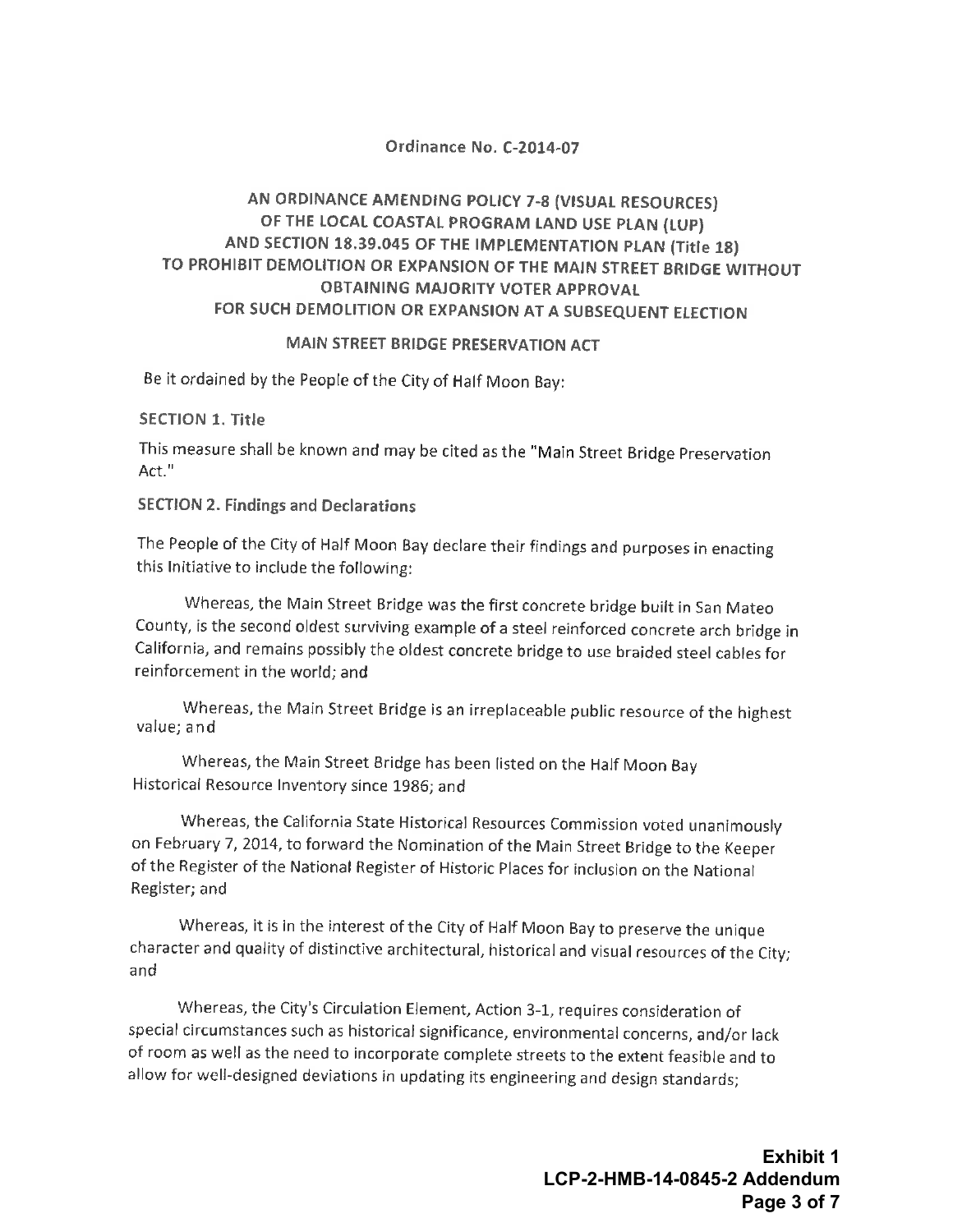Ordinance No. C-2014-07 - Main Street Bridge Preservation Act June 17, 2014 Page 2 of 5

Therefore, the people of Half Moon Bay declare that it is the policy of the City of Half Moon Bay that:

The Main Street Bridge's historical, visual, and physical integrity (including appearance and character) shall be preserved intact, and its demolition or physical expansion prohibited, unless preservation of the bridge and its historical, visual, and physical integrity is rejected and such demolition or physical expansion of the bridge's historical, visual, and physical integrity is authorized by the City Council and at least a majority of the City's electors voting at a general or special election at which such a measure is submitted.

#### SECTION 3. Purpose and Intent

The people of the City of Half Moon Bay hereby find and declare the following:

- a. The Main Street Bridge is an irreplaceable public resource of the highest value.
- b. It is in the interest of Half Moon Bay to preserve the unique character and quality of distinctive architectural and historical resources of the City's downtown.

#### **SECTION 4. Definitions**

For the purposes of this Act, "Main Street Bridge" means the Pilarcitos Creek Bridge, also known as the Main Street Bridge, Site Number CA 0035C-25, spanning the Pilarcitos Creek, in Half Moon Bay, California.

#### SECTION 5. Local Coastal Program Land Use Plan Amendment

(Amendments are indicated by strikeout and underlining.)

The Local Coastal Program Land Use Plan is amended as follows:

a. Policy 7-8 of Chapter 7 (VISUAL RESOURCES) is amended to read as follows:

#### Policy 7-8:

New development, alterations to existing structures, and proposed demolitions in the downtown area, as designated on the Visual Resource Overlay Map, shall be subject to design approval in accordance with the following criteria:

- $(a)$ Scale and style similar to that of the predominant older structures.
- $(b)$ Continuity in building lines maintained along Main Street.

Existing older buildings which contribute significantly to the character of  $(c)$ the area not demolished or altered in a manner which eliminates key architectural features.

> **Exhibit 1** LCP-2-HMB-14-0845-2 Addendum Page 4 of 7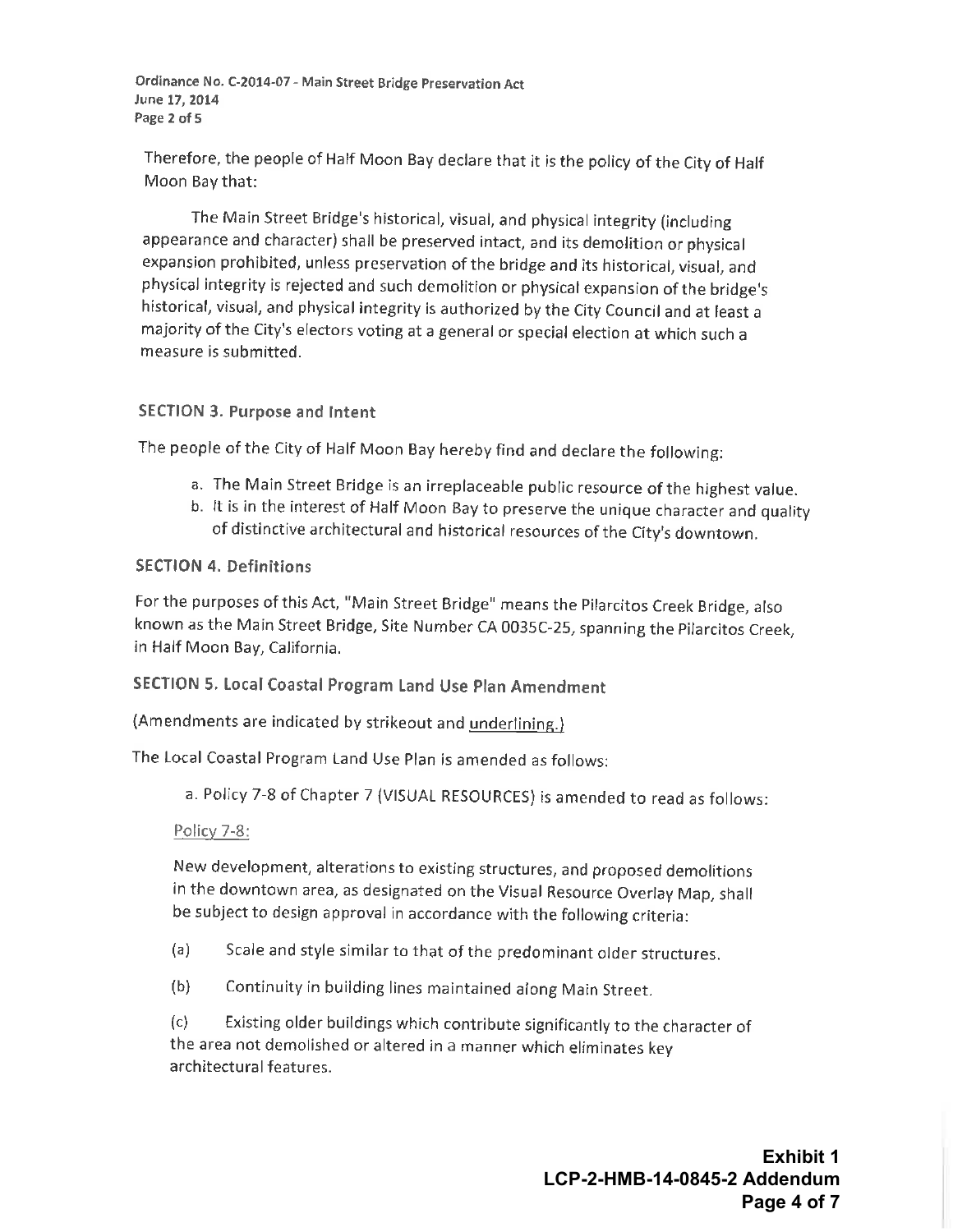Ordinance No. C-2014-07 - Main Street Bridge Preservation Act June 17, 2014 Page 3 of 5

> Notwithstanding any other provisions of this Chapter, the Main Street Bridge's historical, visual and physical integrity (including appearance and character) shall be preserved intact, and its demolition or physical expansion prohibited, unless preservation of the Bridge and its historical, visual and physical integrity is rejected and such demolition or physical expansion is authorized by the City Council and at least a majority of the City's electors voting at a general or special election at which such a measure is submitted.

#### **SECTION 6. Municipal Code Amendment**

(Amendments are indicated by strikeout and underlining.)

The City Municipal Code is amended as follows:

a. City Municipal Code Section 18.39.045 is amended as follows:

Prior to authorizing the issuance of a demolition permit to remove any building or object on the historic resources inventory from a site, the procedures set forth in this section shall be followed:

Α. The property owner shall submit evidence from a qualified professional that the building or object is a hazard to public health or safety and repairs or stabilization are not feasible; or

**B.** The property owner shall submit a written statement indicating that there is no viable economic use of the building or object in its present configuration or condition, and it is not feasible to derive a reasonable economic return from the building or object in its present configuration or condition; and

The property owner shall submit a written statement indicating that  $C.$ the building or object has been offered as a donation to a responsible organization such as the Spanish town historical society for relocation to an appropriate receptor site for preservation.

Notwithstanding any other provisions of this Chapter, the Main Street Bridge's historical, visual and physical integrity (including appearance and character) shall be preserved intact, and its demolition or physical expansion prohibited, unless preservation of the Bridge and its historical, visual and physical integrity is rejected and such demolition or physical expansion is authorized by the City Council and at least a majority of the City's electors voting at a general or special election at which such a measure is submitted.

#### **SECTION 7. City Government Responsibilities**

The City Council of the City of Half Moon Bay is hereby authorized and  $a.$ 

> **Exhibit 1** LCP-2-HMB-14-0845-2 Addendum Page 5 of 7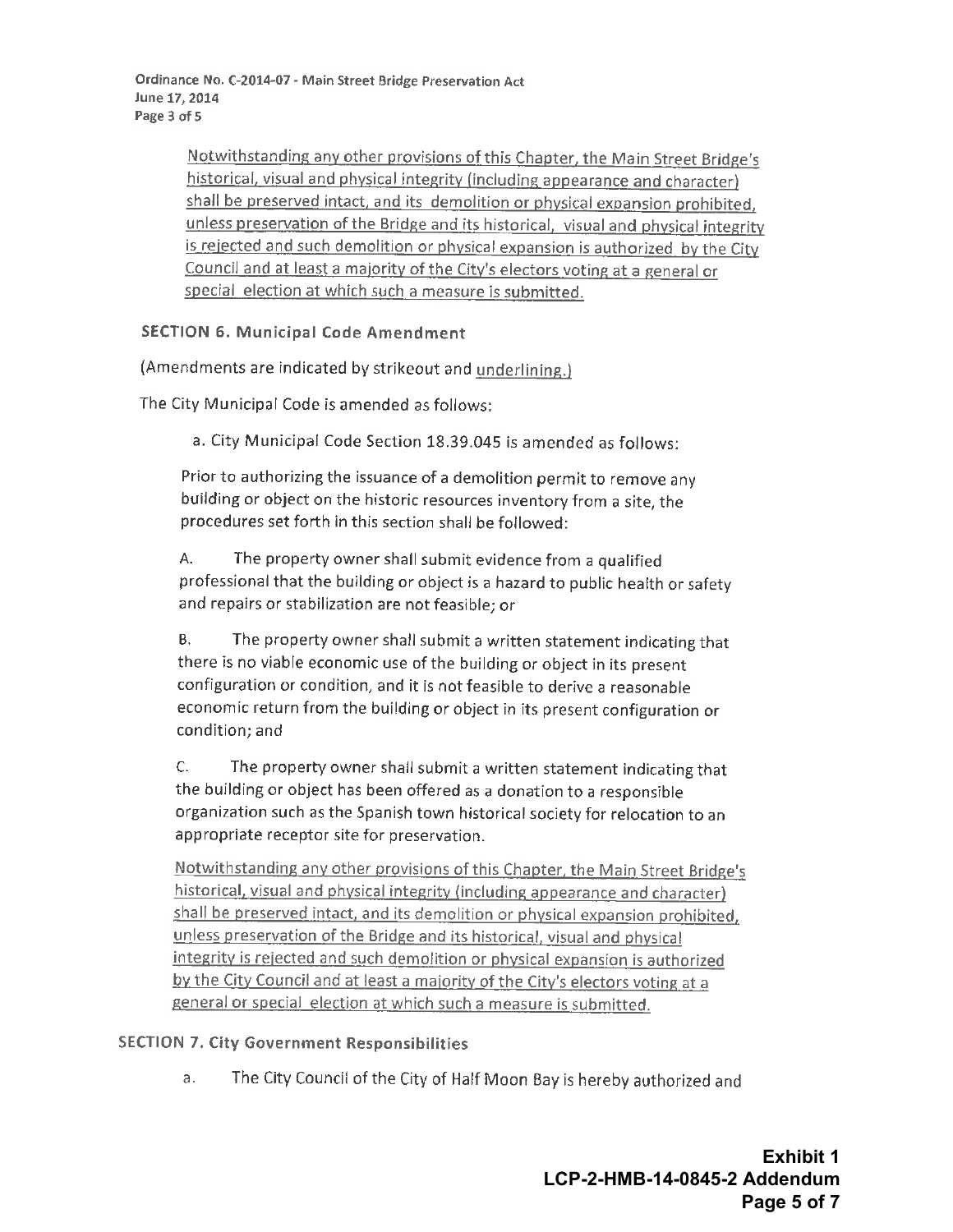Ordinance No. C-2014-07 - Main Street Bridge Preservation Act June 17, 2014 Page 4 of 5

directed to amend provisions of the General Plan, Local Coastal Program Land Use Plan, Municipal Code, and any other policies, specific plans, maps and ordinances not amended by this Initiative as soon as possible and in the manner and time required by State or Federal law, if such amendments are necessary to ensure consistency between this Initiative and other elements and provisions of the City's General Plan, Local Coastal Program Land Use Plan, Municipal Code, and other City policies, specific plans, maps and ordinances.

 $<sub>b</sub>$ .</sub> The City Council shall submit, and process to completion, any amendment(s) to the Local Coastal Program by this Initiative, which require approval, to the California Coastal Commission, not later than 60 days, after the Initiative becomes effective, except as provided in Section 8, in an appropriate manner with necessary supporting documents and information.

The City Council and other officials and employees of the City Government are  $\mathsf{C}$ . mandated by the People of the City of Half Moon Bay to apply and enforce the provisions of this initiative, except to the extent that application of any provision is determined by a valid and final order of the California Coastal Commission to violate the California Coastal Act of 1976, or is determined by a valid order of a court to violate the Constitution or law of California or the United States.

#### **SECTION 8. Effective Date**

In accordance with the provisions of California Elections Code section 9217, if a majority of the voters vote in favor of the Initiative, the Initiative shall go into effect 10 days after the vote is declared by the City Council, However, if in the year this Initiative becomes effective the maximum number of General Plan and Local Coastal Program amendments permitted by state law for that year have already been made, the General Plan and Local Coastal Program Land Use Plan and Municipal Code amendments made herein shall be made at the earliest possible time thereafter, but no demolition or physical expansion of the Main Street Bridge shall be allowed in the interim.

#### **SECTION 9. Severability**

If any section, subsection, paragraph, subparagraph, sentence, clause, phrase, part or portion of this Initiative is held to be invalid or unconstitutional by a final judgment of a court of competent jurisdiction, such decision shall not affect the validity of the remaining sections, subsections, paragraphs, subparagraphs, sentences, clauses, phrases, parts or portions of this Initiative. The voters hereby declare that this Initiative, and each section, subsection, paragraph, subparagraph, sentence, clause, phrase, part or portion thereof would have been adopted or passed even if one or more sections, subsections, paragraphs, subparagraphs, sentences, clauses, phrases, parts or portions are declared invalid or unconstitutional. If any provision of this Initiative is held invalid as applied to any person or circumstance, such invalidity shall not affect any application of this Initiative that can be given effect without the invalid application.

> **Exhibit 1** LCP-2-HMB-14-0845-2 Addendum Page 6 of 7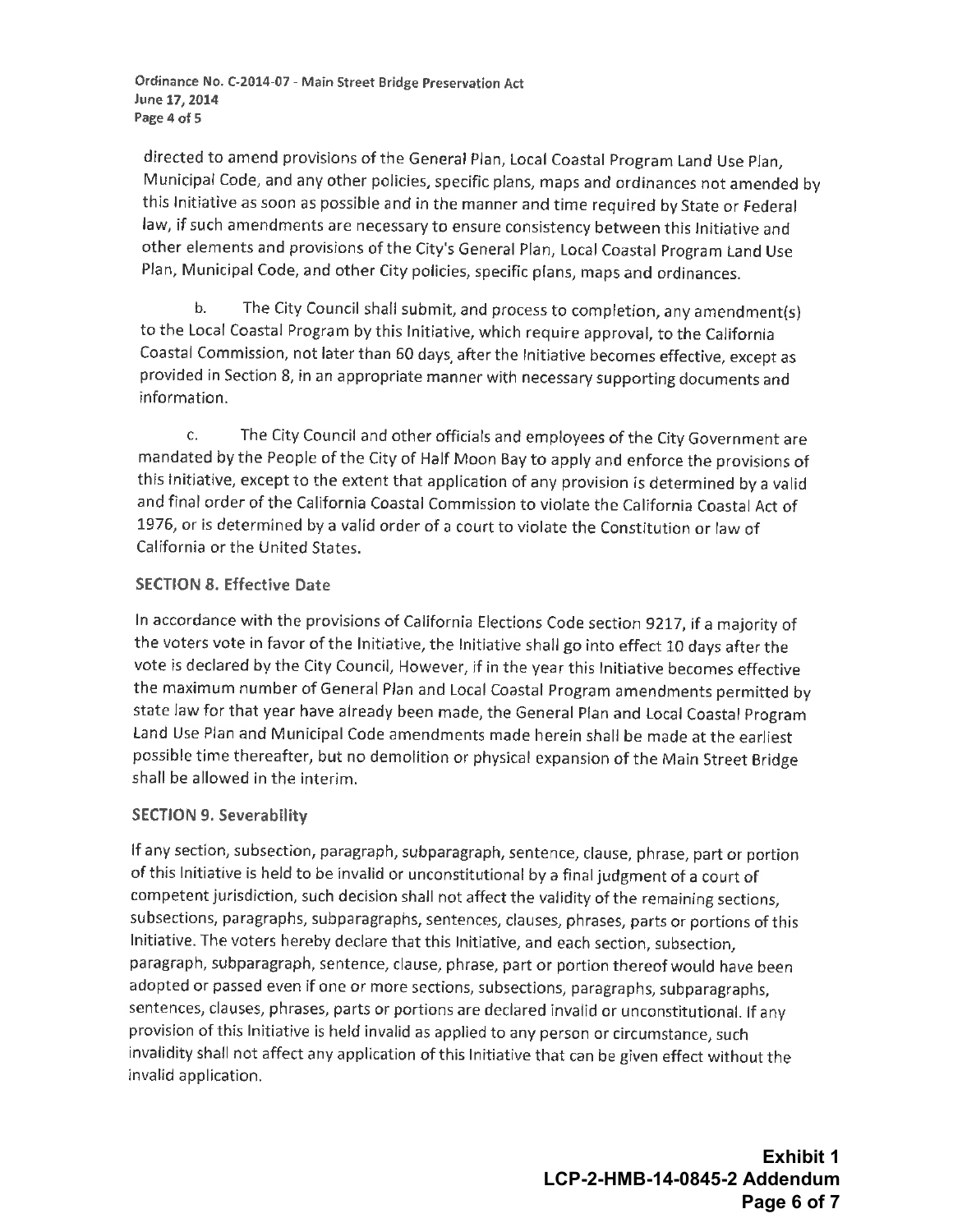Ordinance No. C-2014-07 - Main Street Bridge Preservation Act June 17, 2014 Page 5 of 5

#### **SECTION 10. Construction of Initiative**

This Initiative shall be liberally construed to accomplish its purposes. This initiative is not intended to preempt or conflict with any state or federal law or regulation, and shall be so construed and applied. This Initiative is also intended to be and shall be construed as consistent with each and every element, provision and map, and the whole of the Half Moon Bay General Plan.

#### **SECTION 11. Consistency with Other Ballot Measures**

If another ballot measure is placed on the same ballot as this measure and deals with the same subject matter, and if both measures pass, the voters intend that both measures shall be put into effect, except to the extent that specific provisions of the measures are in direct conflict. In the event of a direct conflict, the measure which obtained more votes will control as to the directly conflicting provisions only. The voters expressly declare this to be their intent, regardless of any contrary language in any other ballot measure.

#### **SECTION 12. Amendments.**

Except as expressly provided herein, this Initiative may be amended or repealed only by the voters of the City of Half Moon Bay.

PASSED AND ADOPTED at a regular meeting of the City Council of the City of Half Moon Bay, California, held on the 17<sup>th</sup> day of June, 2014, by the following vote:

AYES, Councilmembers: Alifano, Kowalczyk, Patridge & Mayor Muller NOES, Councilmembers: ABSENT, Councilmembers: Fraser ABSTAIN, Councilmembers: ATTEST: Siobhan Smith, City Clerk Muller, Mayor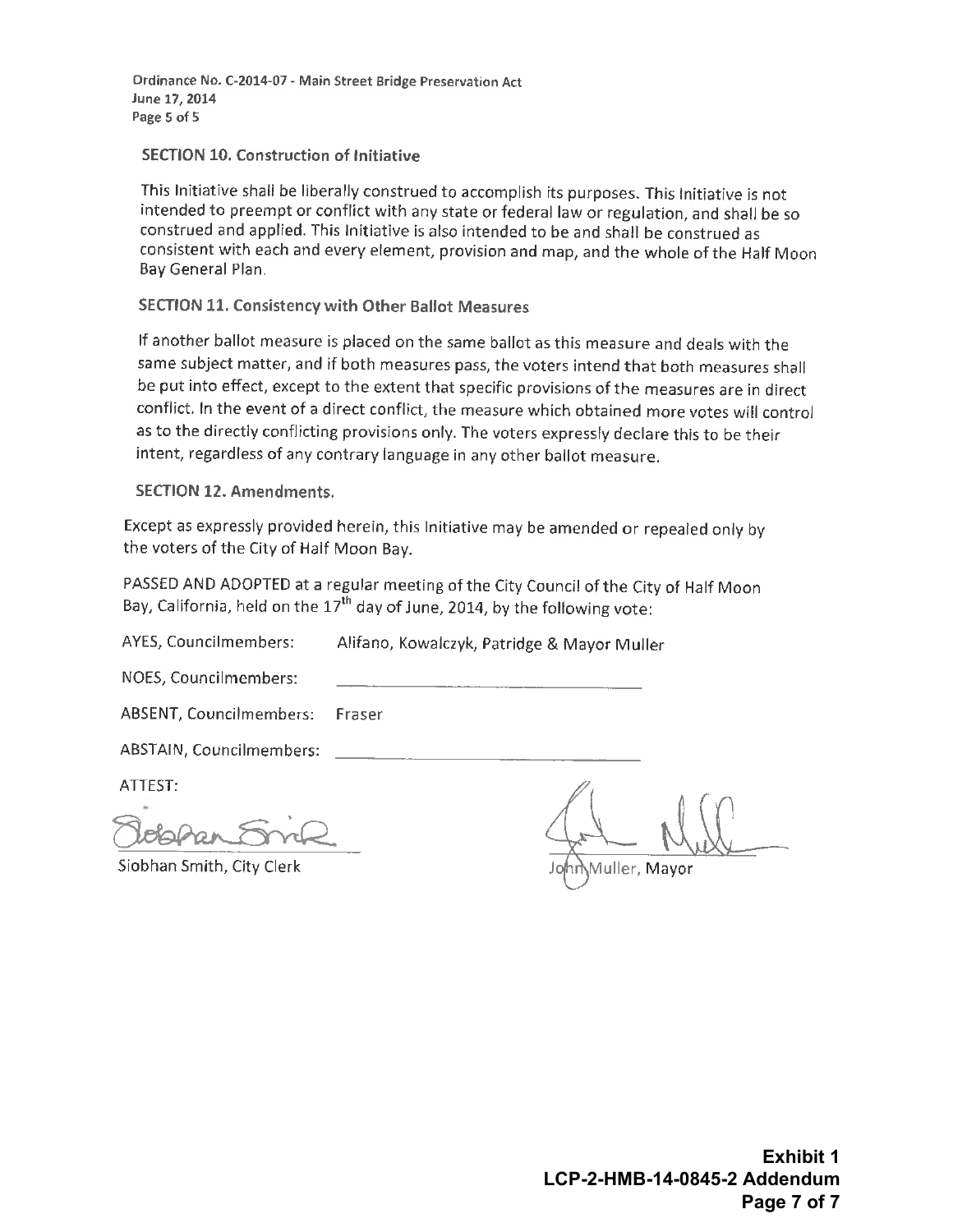PHONE: (415) 904-5260 FAX: (415) 904-5400 WEB: WWW.COASTAL.CA.GOV

#### <span id="page-10-0"></span>**CALIFORNIA COASTAL COMMISSION** NORTH CENTRAL COAST DISTRICT OFFICE 45 FREMONT STREET, SUITE 2000 SAN FRANCISCO, CA 94105



**Th19c** 

#### **Prepared May 1, 2015 (for May 14, 2015 hearing)**

**To:** Coastal Commissioners and Interested Persons

**From:** Nancy Cave, District Manager Stephanie Rexing, Coastal Planner

**Subject: City of Half Moon Bay Amendment Number LCP-2-HMB-14-0845-2 (Measure F)**

# **SUMMARY OF STAFF RECOMMENDATION**

The City of Half Moon Bay proposes to amend the Implementation Plan (IP) and the Land Use Plan (LUP) of the City's Local Coastal Program (LCP). Specifically, the City proposes to add text to implement the citizen-sponsored initiative, Measure F, which was approved by the City's Electorate on June 3, 2014. The added text would establish as a City policy in both the LUP and IP that the Main Street Bridge, located in downtown Half Moon Bay, is a historical resource and would ensure the preservation of the historical, visual and physical integrity (including appearance and character) of the Bridge. Finally, the LCP amendment would prohibit the Bridge's demolition or "physical expansion," unless voters approve it in a future ballot measure.

As submitted the proposed LUP amendment is consistent with Coastal Act sections protecting visual, historic and unique neighborhood characteristics, but modifications are necessary to reconcile the submitted amendment text with the citizen-sponsored initiative. The proposed IP amendment conforms to the City's certified Land Use Plan (LUP), however, it is not adequate to the carry out the LUP absent modifications which add back in the Historic Resource Preservation Chapter title and add cross references to the IP's Historic Resource Preservation requirements found elsewhere in the IP. In addition, modifications are also necessary to reconcile the IP amendment text with the citizen-sponsored initiative.

As modified, the proposed LUP amendment would conform with the Coastal Act policies requiring protection of visual, unique and historical character in the Coastal Zone; the IP amendment would conform with and be adequate to carry out the historic resource protection policies of the LUP; and both amendments would reflect the same text as the citizen initiative that was passed by a majority of the electorate. The City has indicated they are in agreement with the Commission staff recommendation. Therefore, staff recommends that the Commission approve the amendments with suggested modifications. The required motions and resolutions are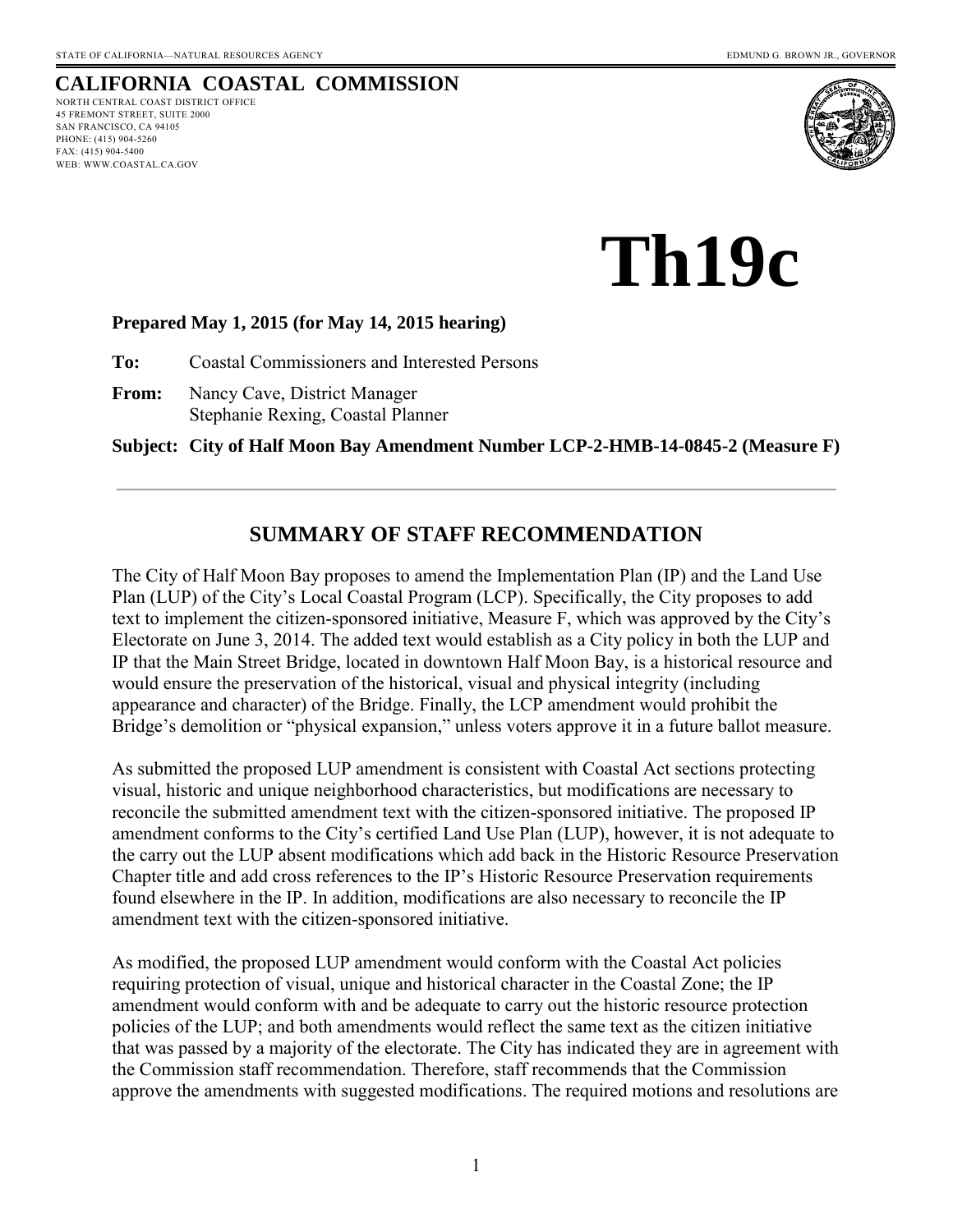found on page 3 below.

**Staff Note: LCP Amendment Action Deadline:** This proposed LCP amendment was filed as complete on April 15, 2015. The proposed amendment affects both the LUP and the IP, thus the Commission has a 90-day action deadline, or until July 14, 2015 to take a final action on this LCP amendment.

# **TABLE OF CONTENTS**

#### **EXHIBITS**

[Exhibit 1: Proposed Amendments in Composite](#page-20-0) 

[Exhibit 2: Planning Commission Resolution](#page-21-0)

[Exhibit 3: Citizen-Sponsored Initiative](#page-23-0)

[Exhibit 4: Correspondence](#page-31-0)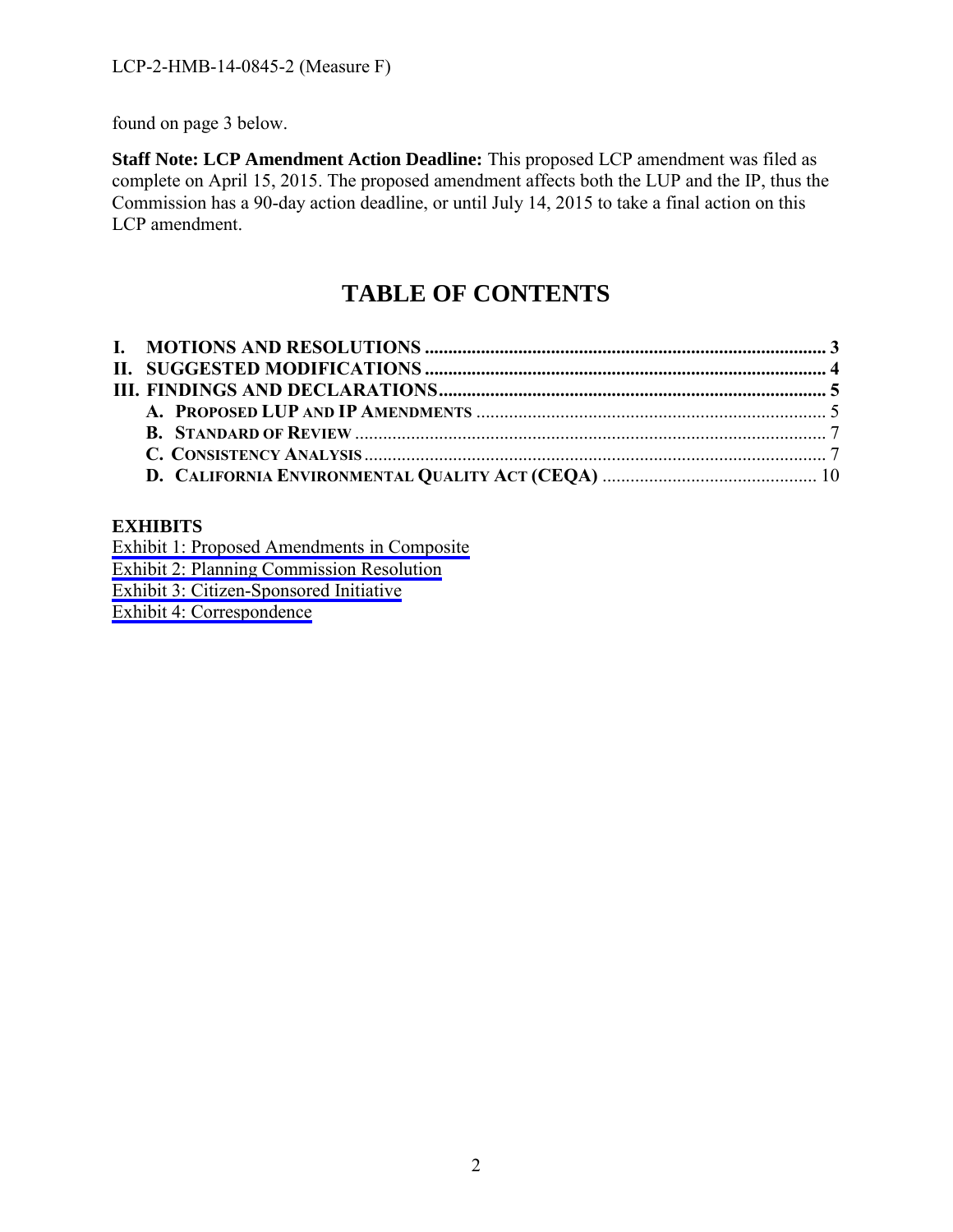# <span id="page-12-0"></span>**I. MOTIONS AND RESOLUTIONS**

Staff recommends that the Commission, after public hearing, approve the proposed LCP amendment only if modified. The Commission needs to make two motions in order to act on this recommendation.

#### **A. Denial of the LUP Amendment as Submitted**

Staff recommends a **NO** vote on the motion below. Failure of the motion will result in denial of the LUP amendment as submitted and the adoption of the following resolution and findings. The motion passes only by an affirmative vote of a majority of the appointed Commissioners.

*Motion: I move that the Commission certify Land Use Plan Amendment LCP-2-HMB-14- 0845-2 as submitted by the City of Half Moon Bay.* 

*Resolution: The Commission hereby denies certification of the Land Use Plan Amendment LCP-2-HMB-14-0845-2 as submitted by the City of Half Moon Bay and adopts the findings set forth below on the grounds that the Amendment does not conform with the policies of Chapter 3 of the Coastal Act. Certification of the Land Use Plan Amendment would not comply with the California Environmental Quality Act because there are feasible alternatives or mitigation measures which could substantially lessen any significant adverse impacts which the Land Use Plan Amendment may have on the environment.* 

#### **B. Certify the LUP Amendment with Suggested Modifications**

Staff recommends a **YES** vote on the motion below. Passage of the motion will result in the certification of the LUP amendment with suggested modifications and adoption of the following resolution and findings. The motion to certify with suggested modifications passes only upon an affirmative vote of the majority of the appointed Commissioners.

*Motion: I move that the Commission CERTIFY Land Use Plan Amendment LCP-2-HMB-14-0845-2 for the City of Half Moon Bay if it is modified as suggested in this staff report.* 

*Resolution: The Commission hereby certifies Land Use Plan Amendment LCP-2-HMB-14- 0845-2 for the City of Half Moon Bay Local Coastal Program, if modified as suggested, and adopts the findings set forth below on the grounds that the land use plan amendment with the suggested modifications will meet the requirements of and be in conformity with the policies of Chapter 3 of the Coastal Act. Certification of the Land Use Plan Amendment, if modified as suggested, complies with the California Environmental Quality Act because either 1) feasible mitigation measures and/or alternatives have been incorporated to substantially lessen any significant adverse effects of the Land Use Plan Amendment on the environment, or 2) there are no further feasible alternatives or mitigation measures that would substantially lessen any significant adverse impacts which the Land Use Plan Amendment may have on the environment.* 

#### **C. Deny the IP Amendment as Submitted**

Staff recommends a **YES** vote on the motion below. Passage of the motion will result in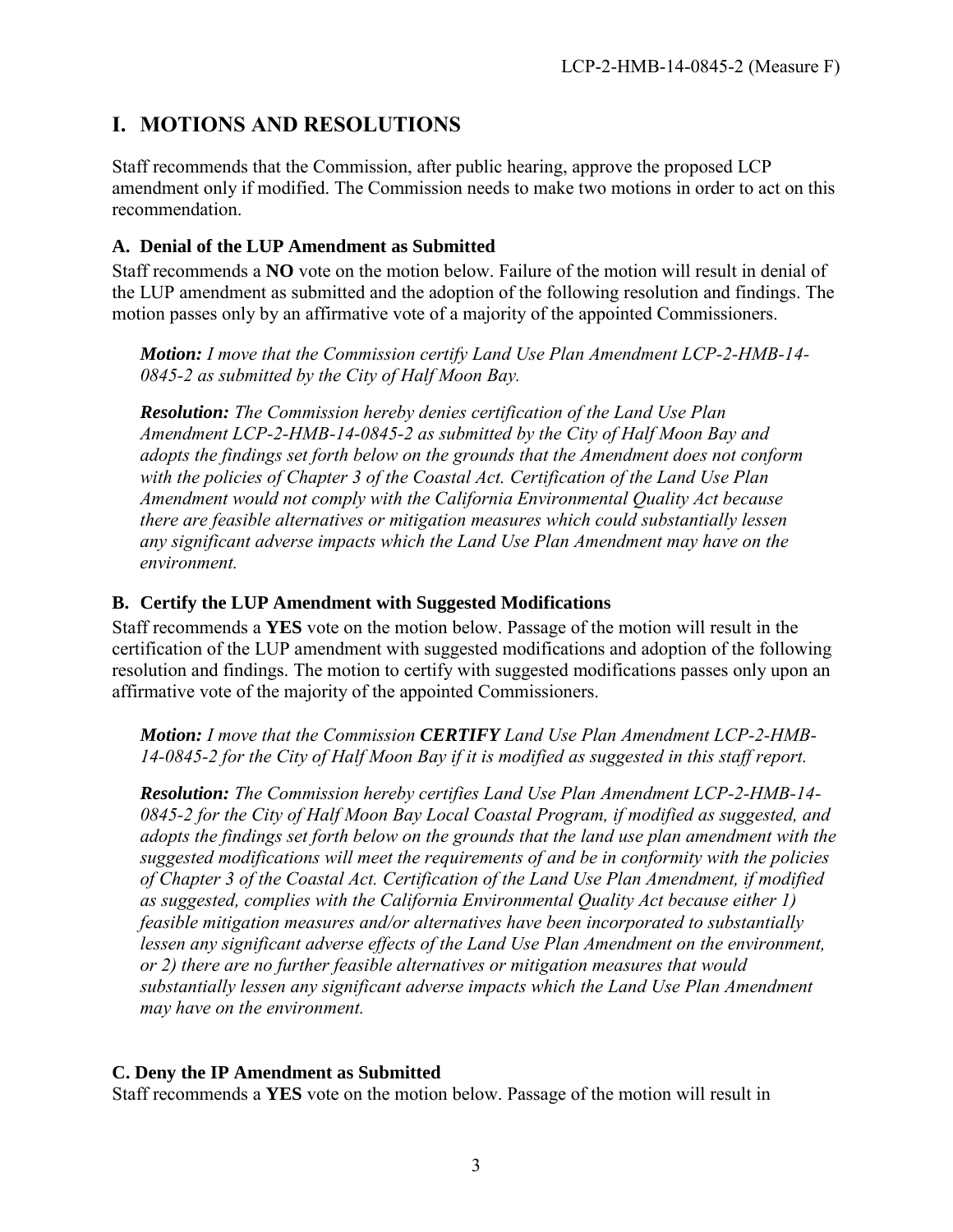LCP-2-HMB-14-0845-2 (Measure F)

rejection of the IP amendment and the adoption of the following resolution and findings in this staff report. The motion passes only by an affirmative vote of a majority of the Commissioners present.

*Motion: I move that the Commission REJECT Implementation Plan Amendment LCP-2- HMB-14-0845-2 as submitted by the City of Half Moon Bay.* 

*Resolution: The Commission hereby denies certification of the Implementation Plan Amendment Number LCP-2-HMB-14-0845-2 as submitted by the City of Half Moon Bay and adopts the findings set forth below on the grounds that, as submitted, the Implementation Plan Amendment does not conform with and is inadequate to carry out the provisions of the certified Land Use Plan as amended. Certification of the Implementation Plan Amendment would not meet the requirements of the California Environmental Quality Act as there are feasible alternatives or mitigation measures that would substantially lessen the significant adverse impacts on the environment that will result from certification of the Implementation Plan Amendment as submitted.* 

#### **D. Approve the IP Amendment with Suggested Modifications**

Staff recommends a **YES** vote. Passage of the motion will result in the certification of the IP amendment with suggested modifications and adoption of the following resolution and findings. The motion to certify with suggested modifications passes only upon an affirmative vote of the majority of the appointed Commissioners.

*Motion: I move that the Commission CERTIFY Implementation Plan Amendment LCP-2- HMB-14-0845-2 if it is modified as suggested in this staff report.* 

*Resolution: The Commission hereby certifies Implementation Plan Amendment LCP-2- HMB-14-0845-2 for the City of Half Moon Bay Local Coastal Program, if modified as suggested, and adopts the findings set forth below on the grounds that the Implementation Plan Amendment with suggested modifications conforms with and is adequate to carry out the certified Land Use Plan as amended. Certification of the Implementation Plan Amendment, if modified as suggested, complies with the California Environmental Quality Act because either 1) feasible mitigation measures and/or alternatives have been incorporated to substantially lessen any significant adverse effects of the Implementation Plan Amendment on the environment, or 2) there are no further feasible alternatives or mitigation measures that would substantially lessen any significant adverse impacts on the environment.* 

# <span id="page-13-0"></span>**II. SUGGESTED MODIFICATIONS**

The Commission hereby suggests the following modifications to the proposed LCP amendment, which are necessary to make the requisite Coastal Act and Land Use Plan (LUP) consistency findings. If the City of Half Moon Bay accepts each of the suggested modifications within six months of Commission action (i.e., by November 14, 2015), by formal resolution of the City Council, the modified LCP amendment will become effective upon Commission concurrence with the Executive Director's finding that this acceptance has been properly accomplished.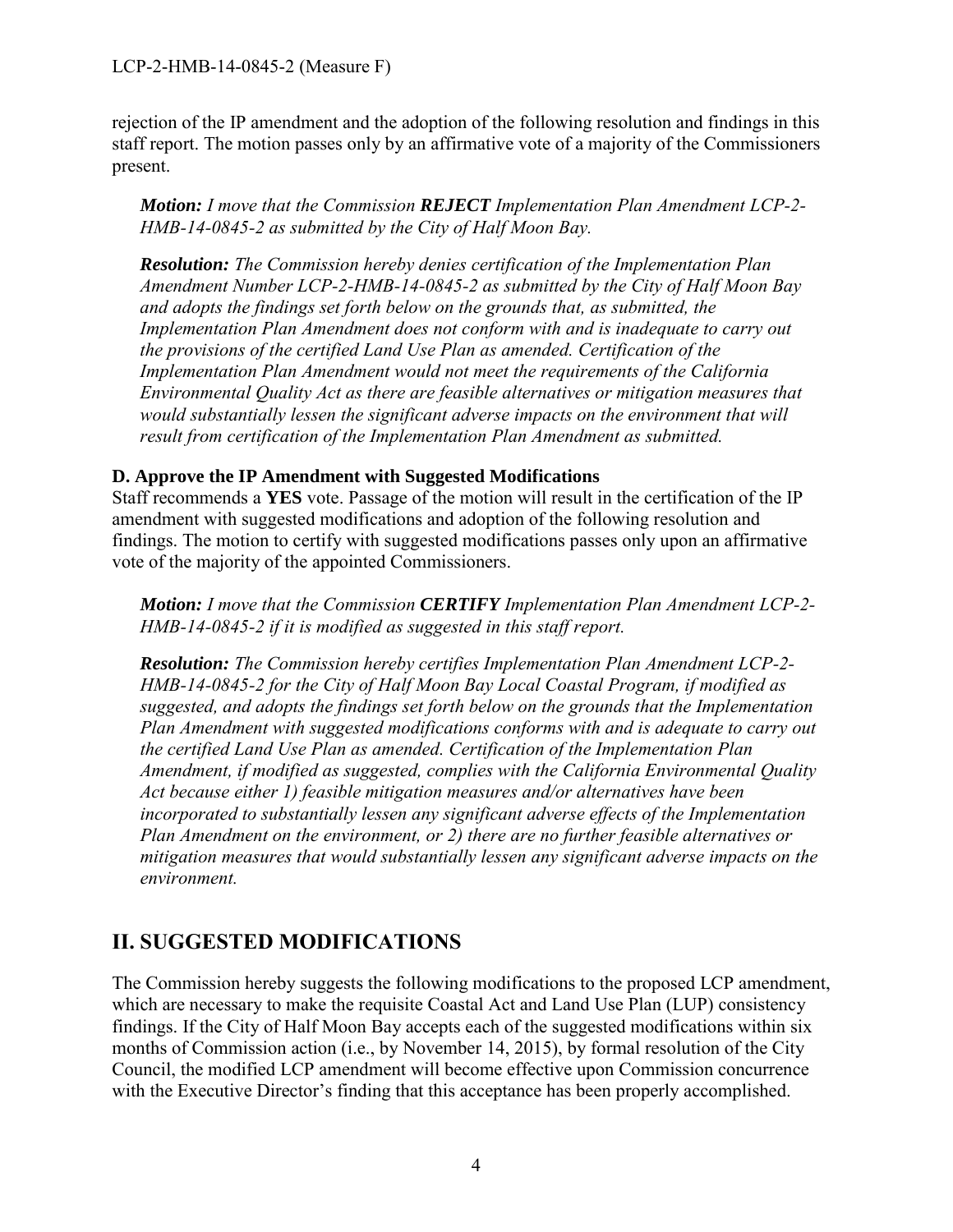<span id="page-14-2"></span>Where applicable, text in cross-out format denotes text that the City proposes to delete and text in underline format denotes text that the City proposes to add. Text in double cross out format denotes text to be deleted through the Commission's suggested modifications and text in double underline format denotes text to be added through the Commission's suggested modifications.

#### **1. Modify Land Use Plan Policy 7-8 as follows:**

*New development, alterations to existing structures, and proposed demolitions in the downtown area, as designated on the Visual Resource Overlay Map, shall be subject to design approval in accordance with the following criteria:* 

*(a) Scale and style similar to that of the predominant older structures. (b) Continuity in building lines maintained along Main Street. (c) Existing older buildings which contribute significantly to the character of the area not demolished or altered in a manner which eliminates key architectural features.* 

*Notwithstanding any other provisions of this Chapter, the Main Street Bridge's historical, visual and physical integrity (including appearance and character) shall be preserved intact, and its demolition or physical expansion prohibited, unless preservation of the Bridge and its historical, visual and physical integrity is rejected and such demolition or physical expansion is authorized by the City Council and approved by at least a majority of the City's electors voting electorate in a subsequent ballot measure at a general or special election at which such a measure is submitted.* 

#### **2. Modify Implementation Plan Section 18.39.005 as follows:**

Chapter 18.39 Historic Resources Preservation

18.39.005 Main Street Bridge Preservation Act (Measure F)

*Consistent with the mandate of Measure F, the Main Street Bridge Preservation Act, it is the policy of the city to preserve intact the Main Street Bridge's historical, visual and physical integrity (including appearance and character). Notwithstanding any other provisions of this Chapter or Section 18.20.070.G Title or Chapter 14.38 Historic Resources Preservation, the Main Street Bridge's historical, visual and physical integrity (including appearance and character) shall be preserved intact and its the demolition or physical expansion of the Main Street Bridge is prohibited, unless preservation of the Main Street Bridge and its historical, visual and physical integrity is rejected and such demolition or physical expansion is authorized by the City Council and approved by at least a majority of the City's electors voting <del>electorate in a subsequent ballot measure</del> at a general or special election at which such a measure is submitted.* 

# <span id="page-14-0"></span>**III. FINDINGS AND DECLARATIONS**

### <span id="page-14-1"></span>**A. PROPOSED LUP AND IP AMENDMENTS**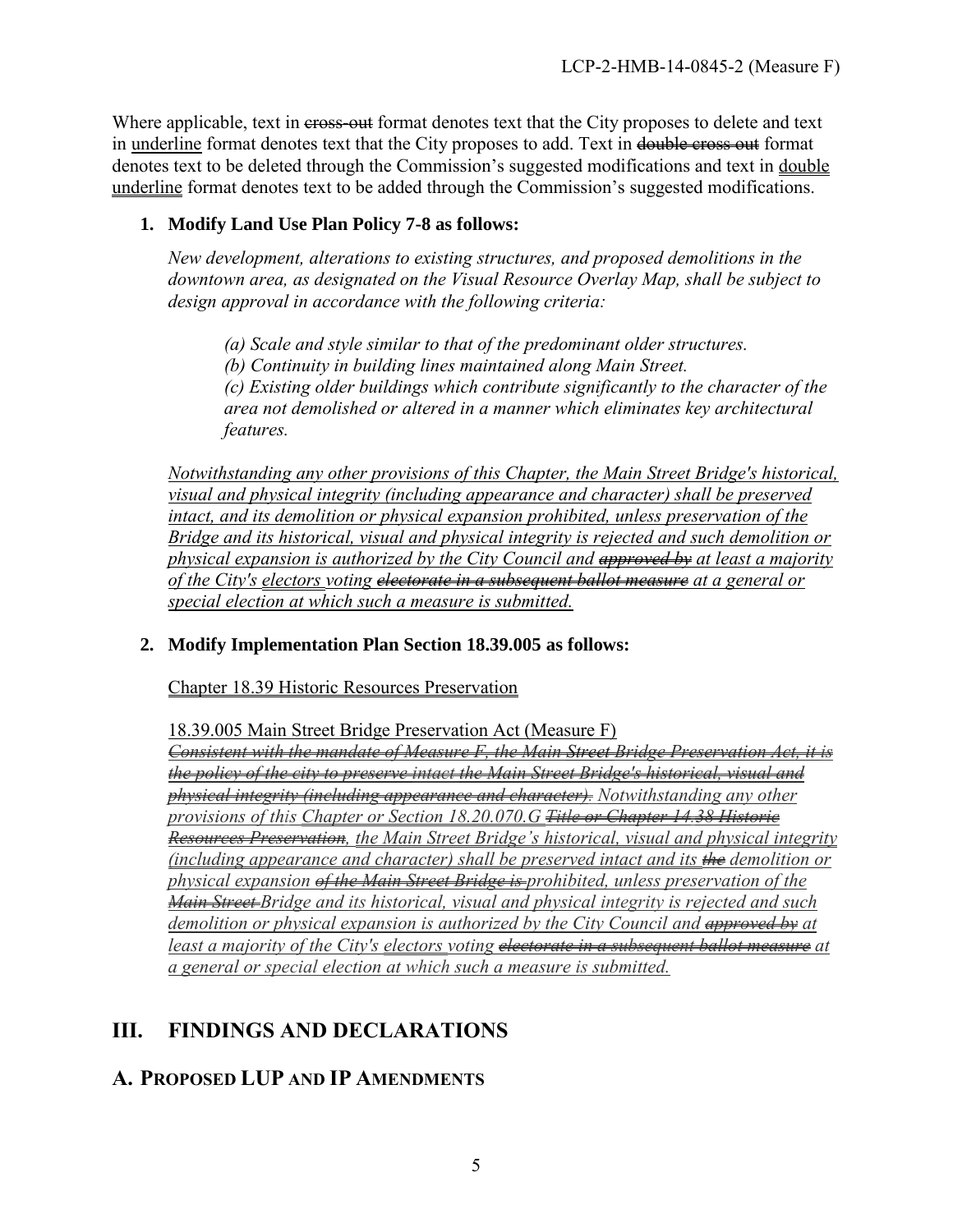#### LCP-2-HMB-14-0845-2 (Measure F)

The City of Half Moon Bay is proposing to amend its Local Coastal Program (LCP) Land Use Plan, Chapter 7, "Visual Resources," Policy 7-8 to add the following: "Notwithstanding any other provisions of this Chapter, the Main Street Bridge's historical, visual and physical integrity (including appearance and character) shall be preserved intact, and its demolition or physical expansion prohibited, unless preservation of the Bridge and its historical, visual and physical integrity is rejected and such demolition or physical expansion is authorized by the City Council and approved by at least a majority of the City's voting electorate in a subsequent ballot measure at a general or special election at which such a measure is submitted."

The proposed amendment would also amend the LCP's Implementation Plan (IP) to add Section 18.39.005 to Zoning Code Chapter 18.39 "Historic Resource Preservation" as follows: "18.39 Main Street Bridge Preservation Act (Measure F) Consistent with the mandate of Measure F, the Main Street Bridge Preservation Act, it is the policy of the city to preserve intact the Main Street Bridge's historical, visual and physical integrity (including appearance and character). Notwithstanding any other provisions of this Title or Chapter 14.38 Historic Resources Preservation, the demolition or physical expansion of the Main Street Bridge is prohibited, unless preservation of the Main Street Bridge and its historical, visual and physical integrity is rejected and such demolition or physical expansion is authorized by the City Council and approved by at least a majority of the City's voting electorate in a subsequent ballot measure at a general or special election at which such a measure is submitted."

Please see **[Exhibit 1](#page-20-0)** for the full text of the amendments in composite.

#### **History of Submittal**

The City originally submitted this LUP/IP amendment on December 8, 2014. This LUP/IP amendment is meant to effectuate a citizen-sponsored initiative (please see **[Exhibit 3](#page-23-0)** for full text of the initiative), known as "Measure F-the Main Street Bridge Preservation Act (MSBPA)," approved by the Half Moon Bay electorate on June 3, 2014. This initiative established preservation of the existing Main Street Bridge's historical, visual and physical integrity (including appearance and character) as a City policy. The initiative also required the City to adopt ordinances amending the Local Coastal Program LUP and IP to prohibit the Bridge's demolition or physical expansion, unless such action was approved by voters in another future ballot measure.

The Half Moon Bay Planning Commission conducted a duly noticed hearing on September 23, 2014 where the City Planning Commission resolved to adopt Measure F as City policy and update the City's LUP and IP in order to implement the policies of Measure F as required by the passed initiative. Please see the full text of the Planning Commission resolution in **[Exhibit 2](#page-21-0)**.

The Planning Commission Resolution, as well as the citizen-sponsored initiative, propose to amend IP Chapter 18.39, "Historic Resources Preservation" to enact and implement Measure F and the MSBPA. However, earlier in 2014, through the City-initiated LCP amendment HMB-MAJ-1-11, the City proposed to delete Chapter 18.39 from the City IP. On July 11, 2014, the Commission approved this deletion, with modifications to the City's submittal requiring that historic resource provisions be added back into Section 18.20.070 of the City's IP. The City accepted this modification on October 7, 2014 by Ordinance to the City Council No. C-2014-10. On January 7, 2015, the Commission concurred with the Executive Director's determination that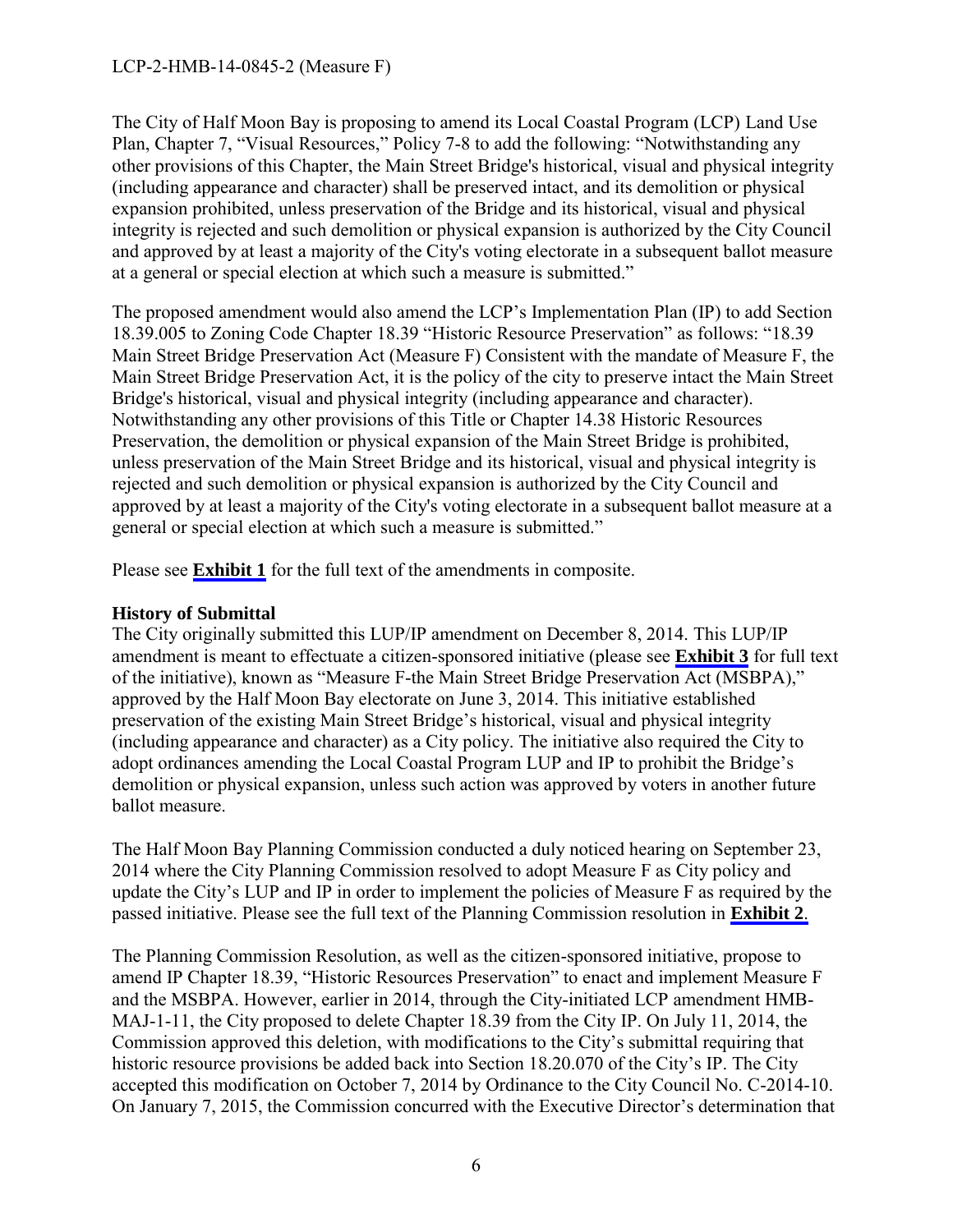the actions taken by the City of Half Moon Bay to accept the Commission's approval of LCP Amendment HMB-MAJ-1-11 were legally adequate. As a result of the City's acceptance on October  $7<sup>th</sup>$  and the Commission's action on January  $7<sup>th</sup>$ , there is no longer a Chapter 18.39 included within the City's IP.

Also of note, when the City Planning Commission adopted the resolution required to implement the citizen-sponsored initiative, some non-substantive changes in language were made to both the amendments to the LUP Chapter 7-8 and the IP Section 18.39.005. Therefore, the amendments the Planning Commission resolved to make to the LCP differ from the text that Measure F proposed to add to the LCP. For the differences between the initiative text approved by the electorate and the amendments proposed by the resolution please compare **[Exhibit 1](#page-20-0)** (composite amendment text) to **[Exhibit 3](#page-23-0)** (initiative text).

#### <span id="page-16-0"></span>**B. STANDARD OF REVIEW**

The proposed amendment affects both the LUP and IP components of the City of Half Moon Bay's LCP. The standard of review for the LUP amendment is that it must conform with the requirements of Chapter 3 of the Coastal Act. The standard of review for the IP amendment is that it must conform with and be adequate to carry out the provisions of the certified LUP.

# <span id="page-16-1"></span>**C. CONSISTENCY ANALYSIS**

#### **LUP Amendment Consistency Analysis**

#### *Applicable Policies*

Coastal Act Section 30251 specifically protects the scenic and visual qualities of coastal areas as a resource of public importance and requires that development be compatible with the character of surrounding areas. Section 30253 requires that, where appropriate, new development protect special communities and neighborhoods with unique characteristics that are popular visitor destinations. In addition, Coastal Act Section 30244 requires reasonable mitigation when archeological or paleontological resources (as designated by the State Historic Preservation Officer) are threatened by new development. Coastal Act Sections 30251, 30253(e), and 30244 state:

*Section 30251. The scenic and visual qualities of coastal areas shall be considered and protected as a resource of public importance. Permitted development shall be sited and designed to protect views to and along the ocean and scenic coastal areas, to minimize the alteration of natural land forms, to be visually compatible with the character of surrounding areas, and, where feasible, to restore and enhance visual quality in visually degraded areas. New development in highly scenic areas such as those designated in the California Coastline Preservation and Recreation Plan prepared by the Department of*  Parks and Recreation and by local government shall be subordinate to the character of *its setting.* 

*Section 30253(e). New development shall… (e) where appropriate, protect special communities and neighborhoods that, because of their unique characteristics, are popular visitor destination points for recreational uses.*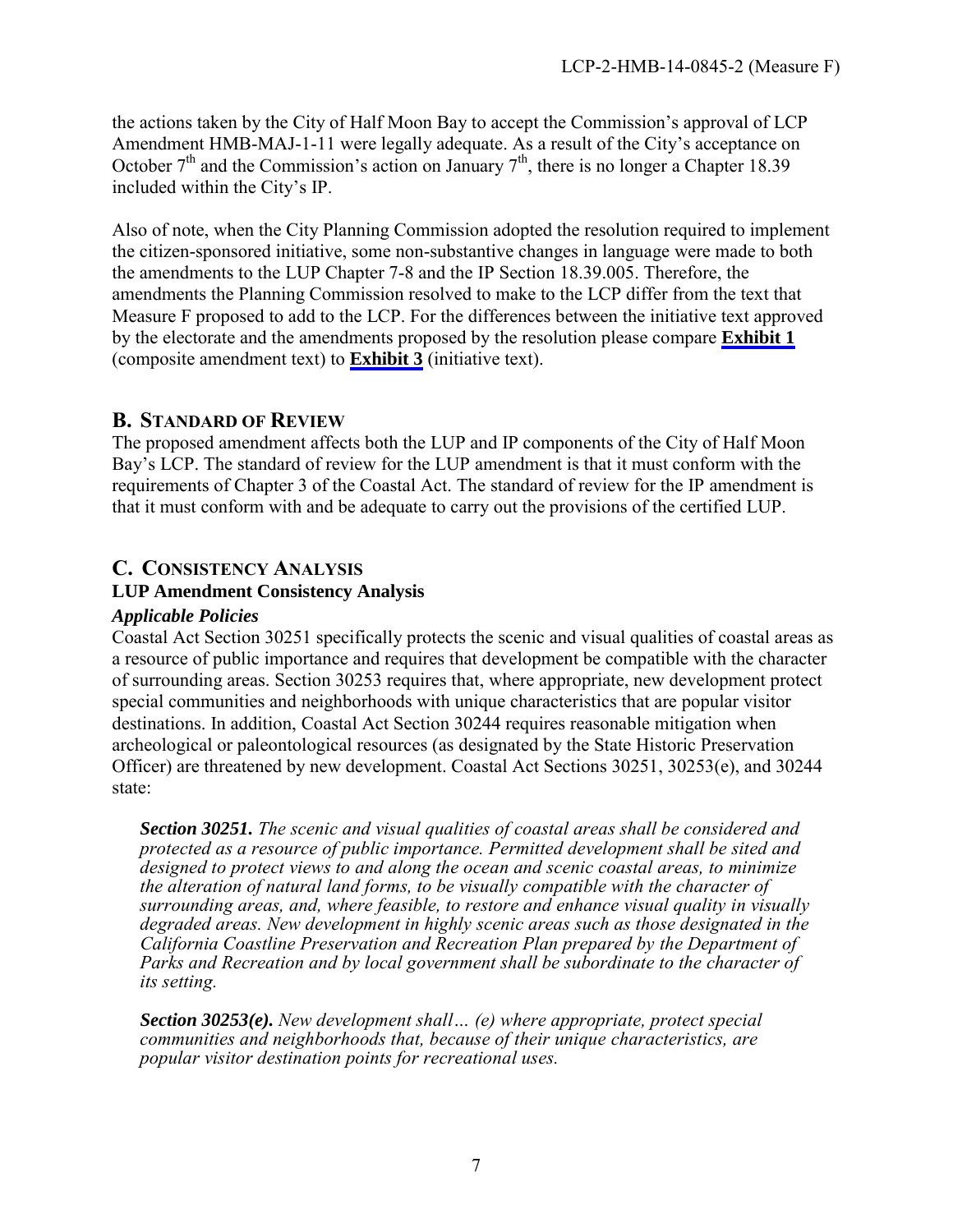*Section 30244. Where development would adversely impact archaeological or paleontological resources as identified by the State Historic Preservation Officer, reasonable mitigation measures shall be required.* 

#### **Analysis of Proposed LUP changes**

The proposed LUP amendment would insert protections for a historic resource, the Main Street Bridge, into the LUP of the City's Local Coastal Plan in accordance with the citizen-sponsored initiative, Measure F. The amendment establishes that the Bridge's historical, visual and physical integrity (including appearance and character) are to be preserved, and that the Bridge may not be demolished or expanded unless a majority of the voters reject the Bridge's visual and physical integrity and authorize such development in another election. This amendment is consistent with Coastal Act requirements found in Sections 30244, 30251, and 30253(e), which require the protection of designated historical resources, scenic and visual qualities of coastal areas, or any areas found to have unique character. The Main Street Bridge is considered such a resource to the people of Half Moon Bay, as a citizen-sponsored initiative to protect the existing Bridge, supported by a petition with approximately 800 validated signatures, was passed by a majority vote. The protections for the Bridge that are added by the proposed LUP amendment would assure that the Bridge remains in its current historical state, consistent with Coastal Act Sections protecting visual, unique and historical character in the Coastal Zone.

As previously stated, when the City Planning Commission adopted the resolution required to implement the citizen-sponsored initiative, some non-substantive changes in language were made to both the amendments to the LUP Chapter 7-8 and the IP Section 18.39.005. Therefore, the amendments the Planning Commission resolved to make to the LCP differ from the text that Measure F proposed to add to the LCP. Commission Staff has received correspondence from the citizen sponsors of the Measure F initiative, as well as from other interested citizens, raising concerns that these minor, but apparent differences in what was passed by the voters and what was adopted by the Planning Commission may be inconsistent with Measure F and could undo what the citizens passed in the June 2014 election. Further California Elections Code Section 9217 requires, "[n]o ordinance that is either proposed by initiative petition and adopted by the vote of the legislative body of the city without submission to the voters, or adopted by the voters, shall be repealed or amended except by a vote of the people, unless provision is otherwise made in the original ordinance." Therefore, the text passed in the Measure F initiative by the voters cannot be "replaced or amended" without again submitting those changes to the voters. For consistency with the California Elections Code, **[Suggested Modification 1](#page-14-2)** is required to reconcile the LUP amendment text as passed by the Planning Commission resolution with the Measure adopted by the City of Half Moon Bay voters. In short, the resolution language will revert back to the exact language as was passed by the citizen-sponsored voter initiative. The City has agreed to this suggested modification.

As modified above, the Commission finds the proposed LUP amendment would conform with the above-reference Coastal Act policies and would resurrect the amendment with the citizen initiative as required by the Elections Code.

#### **IP Amendment Consistency Analysis**

*Applicable Policies*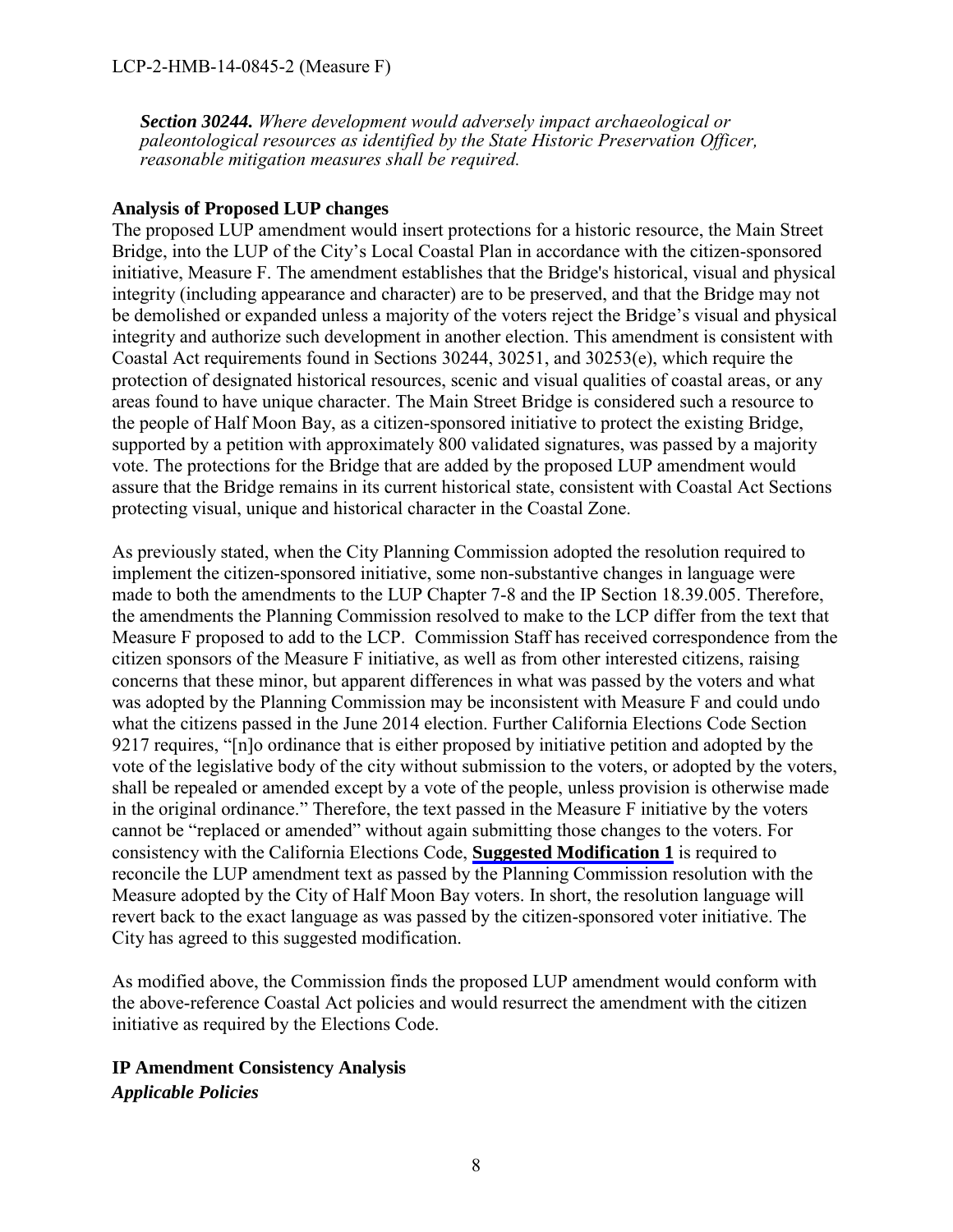The City of Half Moon Bay LUP Policy 7-8 requires that new development, and proposed demolitions in the downtown area are subject to design approval and must be in scale and style similar to that of predominant older structures, have continuity with building lines along Main Street and that if an existing building contributes to character of the area, it not be demolished or altered in a way that would eliminate key architectural features. LUP Policy 7-8 states:

*New development, alterations to existing structures and proposed demolitions in the downtown area as designated on the Visual Resource Overlay Map shall be subject to design approval in accordance with scale and style similar to older structures.*

Coastal Act Section 30513 limits Commission rejection of zoning ordinances to those which do not conform with or are inadequate to carry out the Land Use Plan; by implication, the basis for approval is that the zoning ordinances conform with the Land Use Plan and are adequate to carry it out.

#### **Analysis of Proposed IP changes**

The proposed IP amendment would implement the above-referenced LUP changes by adding to Chapter 18.39 of the existing City IP language that requires that Main Street Bridge's historical, visual and physical integrity (including appearance and character) be preserved, and that the Bridge cannot be demolished or expanded unless a majority of the voters reject the Bridge's visual and physical integrity and authorize its demolition in another election. This amendment to the IP would effectively implement the proposed LUP amendment and would conform to and carry out the amended LUP Policy 7-8, which requires that the bridge be protected in its historical state. Further the IP amendments would conform to and adequately carry out the LUP in accordance with Coastal Act Section 30513.

As previously stated, the amendment as proposed by the Planning Commission Resolution, as well as the citizen-sponsored initiative, propose to amend IP Chapter 18.39, "Historic Resources Preservation" to enact and implement Measure F and the MSBPA. However, earlier in 2014, through the City-initiated LCP amendment HMB-MAJ-1-11, the City proposed to delete Chapter 18.39 from the existing IP. In the Commission's July 11, 2014 action, the Commission approved this deletion, with modifications to the City's submittal requiring historic resource protection provisions to be added back to Section 18.20.070 of the IP. The City accepted this modification on October 7, 2014 by Ordinance to the City Council No. C-2014-10 and the Commission certified that action on January 7, 2015. As a result of the City's acceptance on October  $7<sup>th</sup>$  and the Commission's action on January 7, 2015, there is no longer a Chapter 18.39 in the City's IP. In order to amend Chapter 18.39 to implement Measure F and Policy 7-8 of the LUP, **Suggested Modification 2** [is necessary to add back in the Chapter 18.39 Historical Resource Preservation](#page-14-2)  title and a cross reference to the historic resource preservation policies now found in Section 18.20.070. With this modification, the proposed amendment can be added to the IP, with the necessary historic resource preservation context. This will assure that the IP implements the LUP Policies regarding the Bridge and adequately carries out the new LUP policies regarding the Bridge. Finally, to assure consistency with the previously mentioned California Elections code requirements, **[Suggested Modification 2](#page-14-2)** is required to reconcile the IP amendment text as passed by the Planning Commission resolution with the Measure adopted by the City of Half Moon Bay voters. In short, the resolution language will revert back to the exact language as was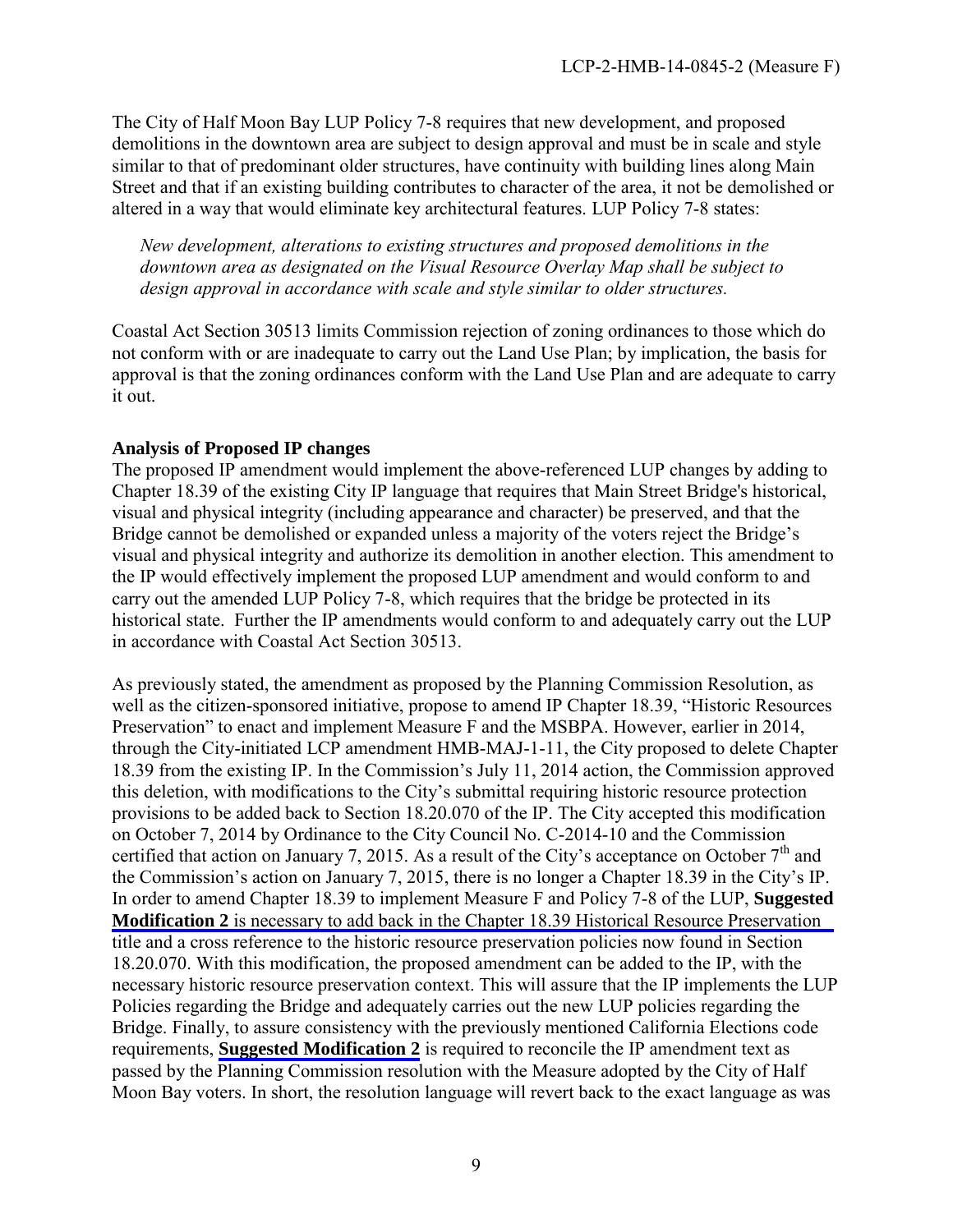passed by the citizen-sponsored voter initiative with the exception of correcting the referenced chapter. The City has agreed to this suggested modification.

As modified above, the Commission finds the proposed IP amendment would conform with and be adequate to carry out the historic resource protection policies of the LUP.

# <span id="page-19-0"></span>**D. CALIFORNIA ENVIRONMENTAL QUALITY ACT (CEQA)**

Section 21080.9 of the California Public Resources Code – within the California Environmental Quality Act (CEQA) – exempts a local government from the requirement of preparing an environmental impact report (EIR) in connection with its activities and approvals necessary for the preparation and adoption of a LCP. Therefore, local governments are not required to prepare an EIR in support of their proposed LCP amendments, although the Commission can and does use any environmental information that the local government submits in support of its proposed LCPA. Instead, the CEQA responsibilities are assigned to the Coastal Commission and the Commission's LCP review and approval program has been found by the Resources Agency to be the functional equivalent of the environmental review required by CEQA, pursuant to CEQA Section 21080.5. Therefore, the Commission is relieved of the responsibility to prepare an EIR for each LCP.

Nevertheless, the Commission is required, in approving an LCP amendment submittal, to find that the approval of the proposed LCP, as amended, conforms with CEQA provisions, including the requirement in CEQA section 21080.5(d)(2)(A) that the amended LCP will not be approved or adopted as proposed if there are feasible alternative or feasible mitigation measures available which would substantially lessen any significant adverse impact which the activity may have on the environment. 14 C.C.R. §§ 13540(f), 13542(d).

The City's LCP Amendment consists of an LUP and IP amendment. The Commission incorporates its findings on Coastal Act and Land Use Plan (LUP) conformity into this CEQA finding as it is set forth in full. As modified, the Commission finds that approval of the LCP amendment will not result in significant adverse environmental impacts under the meaning of the California Environmental Quality Act.

As the amendment protects a historical resource, the amendment creates no potential for significant adverse environmental impacts. Therefore, the Commission finds that there are no other feasible alternatives or mitigation measures under the meaning of CEQA which would further reduce the potential for significant adverse environmental impacts.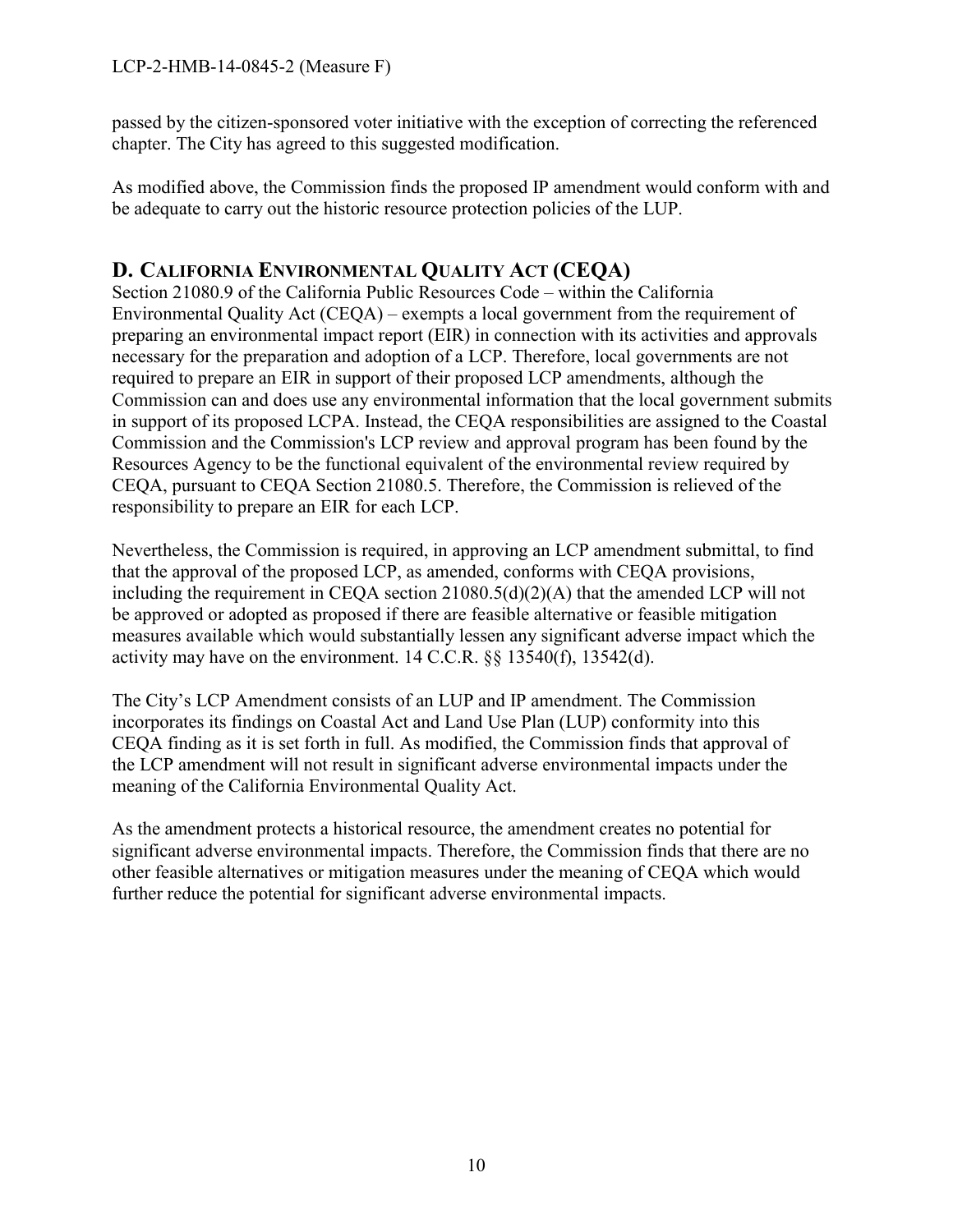#### **EXHIBIT A**

<span id="page-20-0"></span>(Text in strikethrough format denotes text that the City proposes to delete and text in underline format denotes text that the City proposes to add)

1. Local Coastal Program Land Use Plan Chapter 7 "VISUAL RESOURCES", Policy 7-8 is amended as follows:

New development, alterations to existing structures, and proposed demolitions in the downtown area, as designated on the Visual Resource Overlay Map, shall be subject to design approval in accordance with the following criteria:

(a) Scale and style similar to that of the predominant older structures.

(b) Continuity in building lines maintained along Main Street.

(c) Existing older buildings which contribute significantly to the character of the area not demolished or altered in a manner which eliminates key architectural features.

Notwithstanding any other provisions of this Chapter, the Main Street Bridge's historical, visual and physical integrity (including appearance and character) shall be preserved intact, and its demolition or physical expansion prohibited, unless preservation of the Bridge and its historical, visual and physical integrity is rejected and such demolition or physical expansion is authorized by the City Council and approved by at least a majority of the City's voting electorate in a subsequent ballot measure at a general or special election at which such a measure is submitted.

# 2. Chapter 18.39 "Historic Resources Preservation" of the Zoning Code is amended as follows:

a. Section 18.39.005 is added to Zoning Code Chapter 18.39 "Historic Resources Preservation", to read as follows:

#### "18.39.005 Main Street Bridge Preservation Act (Measure F)

Consistent with the mandate of Measure F, the Main Street Bridge Preservation Act, it is the policy of the city to preserve intact the Main Street Bridge's historical, visual and physical integrity (including appearance and character). Notwithstanding any other provisions of this Title or Chapter 14.38 Historic Resources Preservation, the demolition or physical expansion of the Main Street Bridge is prohibited, unless preservation of the Main Street Bridge and its historical, visual and physical integrity is rejected and such demolition or physical expansion is authorized by the City Council and approved by at least a majority of the City's voting electorate in a subsequent ballot measure at a general or special election at which such a measure is submitted."

> **Exhibit 1** LCP-2-HMB-14-0845-2 Page 1 of 1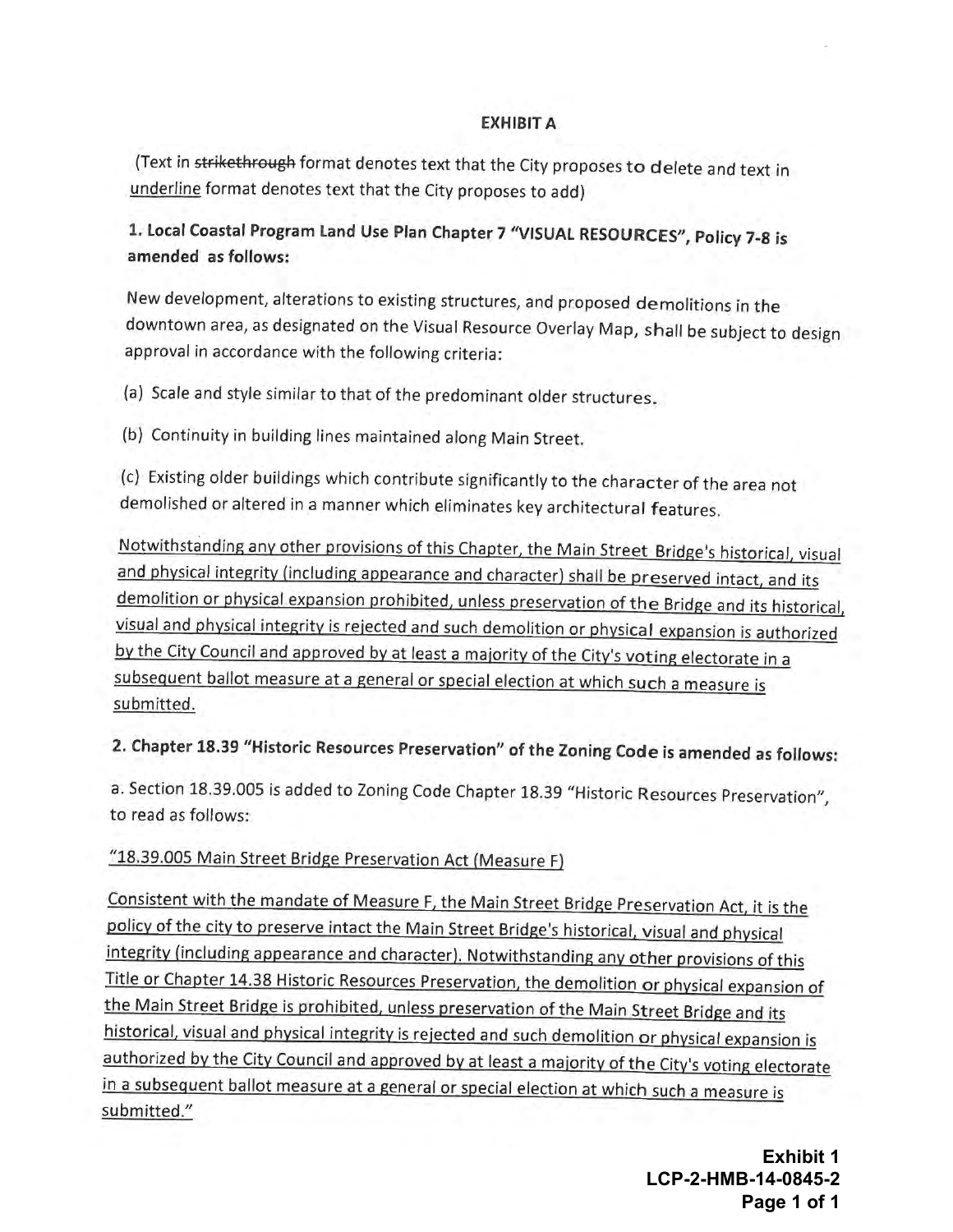#### **RESOLUTION NO. P-20-14**

#### PDP-057-14

<span id="page-21-0"></span>RESOLUTION OF PLANNING COMMISSION OF THE CITY OF HALF MOON BAY RECOMMENDING THAT THE CITY COUNCIL ADOPT OF AN ORDINANCE AMENDING POLICY 7-8 "VISUAL RESOURCES" OF THE LOCAL COASTAL PLAN LAND USE PLAN (LCP/LUP) AND CHAPTER 18.39 "HISTORIC RESOURCES PRESERVATION" OF THE ZONING CODE.

WHEREAS, the City of Half Moon Bay is committed to maximum public participation and involvement in matters pertaining to the General Plan and its Elements, the Local Coastal Program, and the Zoning Code; and

WHEREAS, on June 3, 2014, a majority of the voting electorate of the City of Half Moon Bay approved a citizen-sponsored initiative known as Measure F, the Main Street Bridge Preservation Act, which established preservation of the Main Street Bridge's historical, visual, and physical integrity (including appearance and character) as the City's policy and required the City to adopt ordinances amending the Local Coastal Program and Zoning Code to prohibit the bridge's demolition or "physical expansion", unless voters approve such an action in another, future ballot measure.

WHEREAS, the City of Half Moon Bay Planning Commission, as the Advisory Body to the City Council, conducted a duly noticed hearing on September 23, 2014 at which time all those in attendance desiring to be heard were given an opportunity to speak; and

WHEREAS, the Planning Commission at its public hearing considered text amendments to Policy 7-8 of Chapter 7 "VISUAL RESOURCES" of the Local Coastal Plan Land Use Plan (LCP/LUP) and Chapter 18.39 "HISTORIC RESOURCES PRESERVATION" of the Zoning Code mandated by and consistent with the Main Street Bridge Preservation Act.

WHEREAS, the Planning Commission considered all written and oral testimony presented in its consideration of the amendments; and

WHEREAS, the Zoning Code is part of the Implementation Plan of the City of Half Moon Bay's certified Local Coastal Program/Land Use Plan, which is intended to be carried out in a manner fully in conformity with the California Coastal Act.

NOW, THEREFORE, BE IT RESOLVED that the Planning Commission of the City of Half Moon Bay does hereby recommend that the City Council consider and approve the proposed text amendments to Policy 7-8 of Chapter 7 "VISUAL RESOURCES" of the Local Coastal Plan Land Use

> **Exhibit 2** LCP-2-HMB-14-0845-2 Page 1 of 2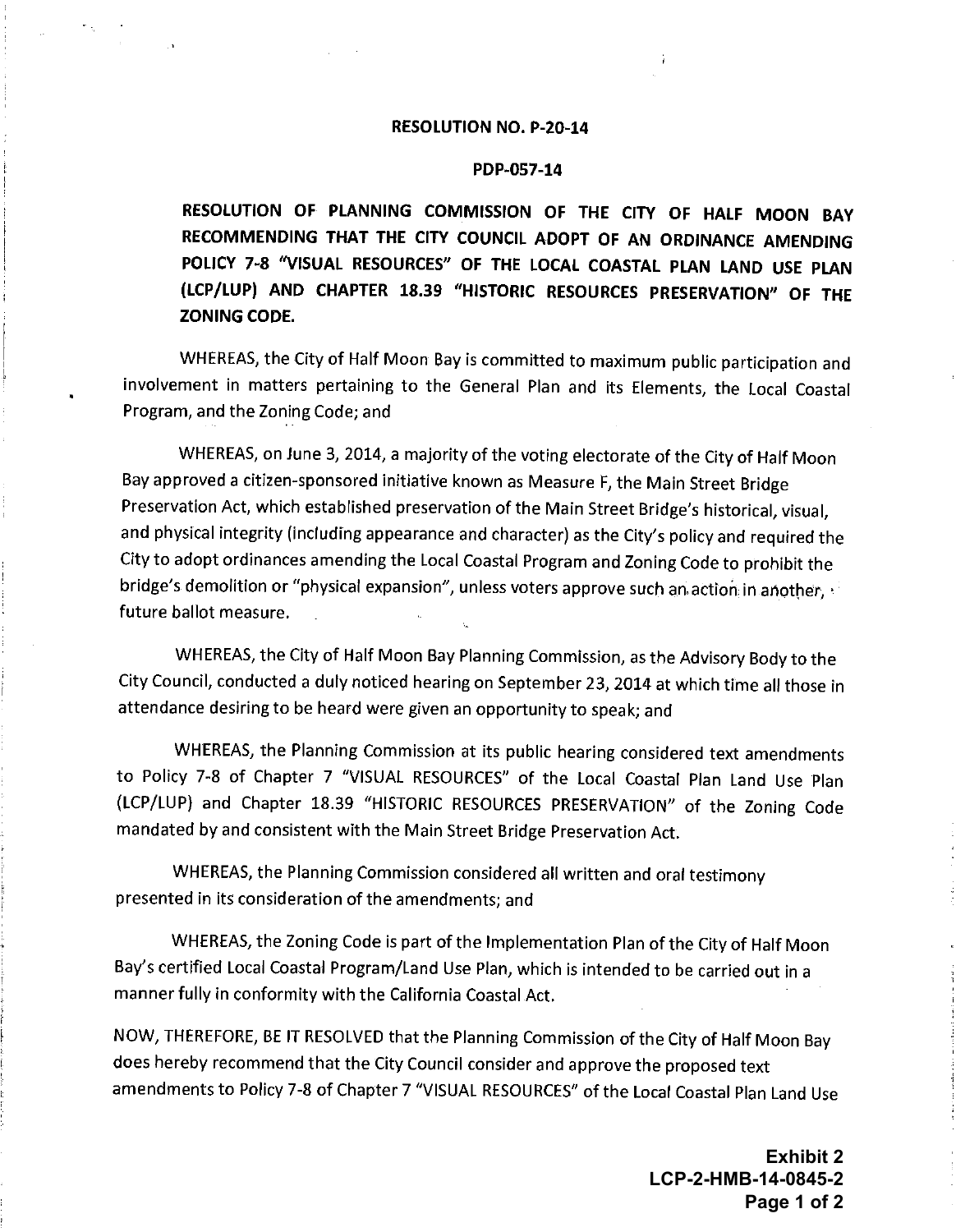Plan (LCP/LUP) and Chapter 18.39 "HISTORIC RESOURCES PRESERVATION" of the Zoning Code Chapter 18.09, as contained in the attached Exhibit A.

The documents that constitute the record of proceedings on which the Planning Commission's findings are based are located with the Planning Department of the City of Half Moon Bay, 501 Main Street, Half Moon Bay, CA 94109. This information is provided in compliance with Public Resources Code Section 21081.6 and Title 14 of the California Code of Regulations.

PASSED AND ADOPTED by the City of Half Moon Bay Planning Commission at a duly noticed public hearing held on September 23, 2014 by the following vote:

Deman, Rosenblatt, Jonsson AYES.

ABSENT, Roman

Conroy ABSTAIN,

ATTEST:

**APPROVED:** 

Melissa Thurman, Assistant City Clerk

Thomas Conrov. Chair

**Exhibit 2** LCP-2-HMB-14-0845-2 Page 2 of 2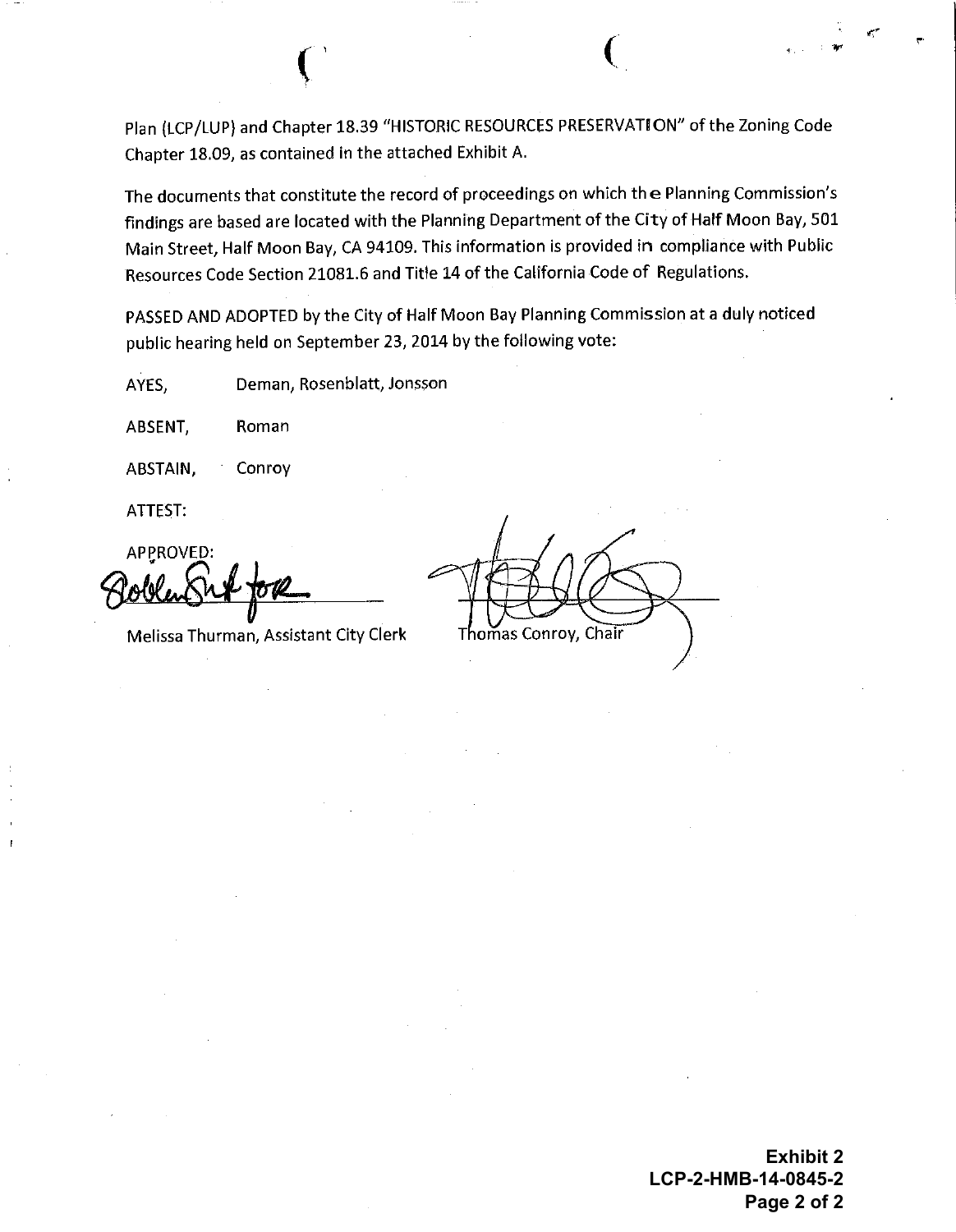CITY CLERK - HMB 2014 FEB 10 PM 3:03

<span id="page-23-0"></span>February 10, 2014

Siobhan Smith, City Clerk City of Half Moon Bay City Hall 501 Main Street Half Moon Bay, CA 94019

Dear Ms. Smith:

Pursuant to California Elections Code please find our "Notice of Intent to Circulate Petition," our proposed Initiative, and an acknowledgment of Elections Code Section 18650 enclosed herein. The undersigned proponents of this Initiative hereby request that a "Ballot Title and Summary" be prepared by the City Attorney in accordance with Elections Code Section 9203(a) and that said Ballot Title and Summary be furnished to the undersigned for publication in accordance with Elections Code Section 9206.

Also enclosed, please find a check in the amount of \$200.00 made payable to the City of Half Moon Bay and relating to the filing of the Notice of Intent to Circulate Petition. Said payment is refundable to the undersigned if, within one year, the elections official certifies our petition as being sufficient.

Thank you for your assistance.

David C. Eblovi

Kim Levin

David Cresson

**Exhibit 3** LCP-2-HMB-14-0845-2 Page 1 of 8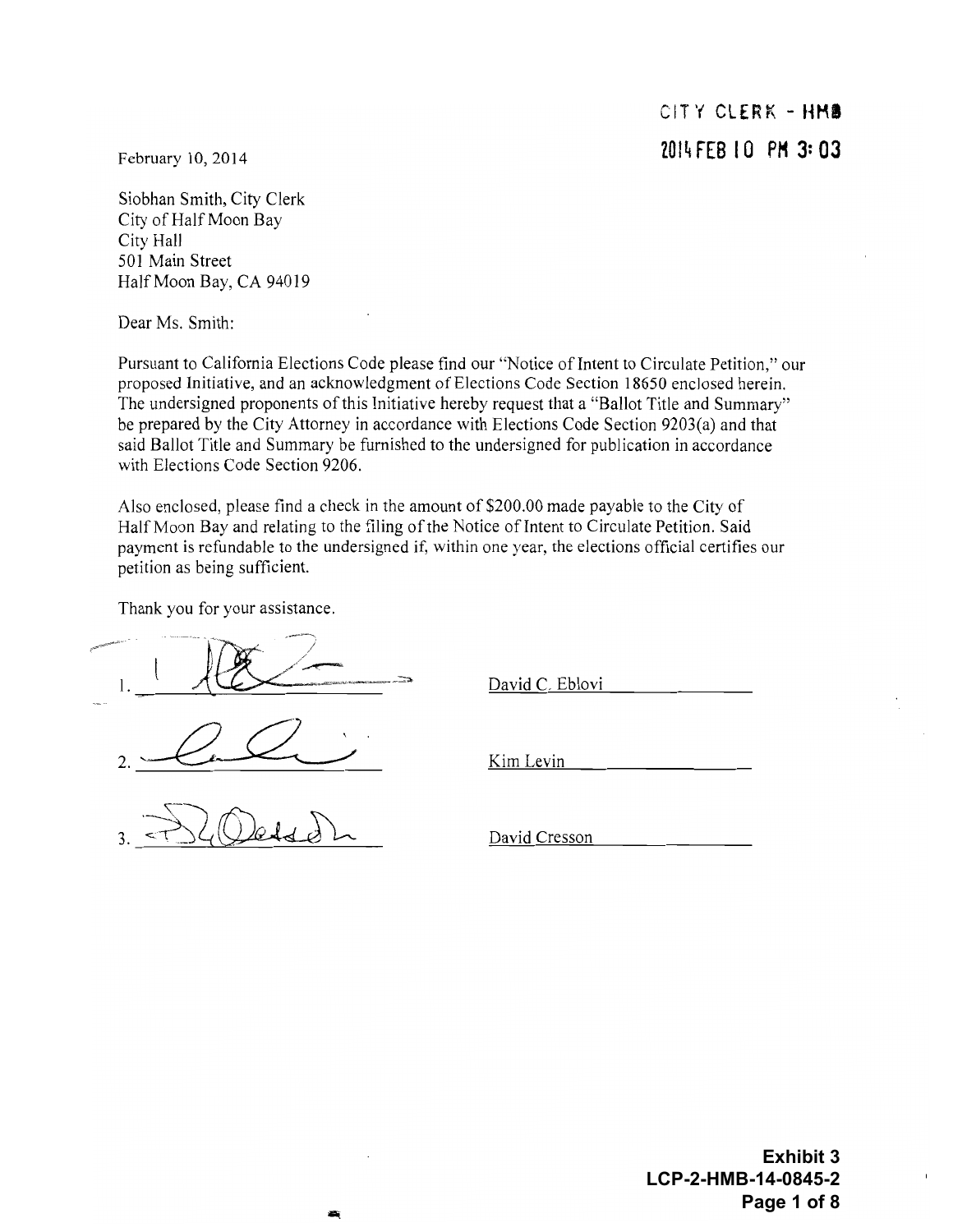#### CITY CLERK - HMB

# NOTICE OF INTENT TO CIRCULATE PETTHONS 10 PM 3: 04

#### Notice is hereby given by the persons whose names appear hereon of their intention to circulate the petition within the City of Half Moon Bay for the purpose of

• Ensuring voters have a voice in deciding the future of the City's historic and iconic Main Street Bridge.

#### A statement of the reasons of the proposed action as contemplated in the petition is as follows:

The actions of City staff and elected officials regarding the Main Street Bridge Replacement Project have ignored the will of the People of Half Moon Bay who have demonstrated through petitions, letters, and verbal testimony their overwhelming support for preservation of the bridge's historical, visual and physical integrity. Workshops and public hearings on the issue have largely proven to be a waste of the People's time and energy as the City staff and elected officials appear intent on demolishing or irrevocably altering the Main Street Bridge rather than preserving its historical, visual and physical integrity.

The People of Half Moon Bay, being concerned that the City will continue to seek to demolish and replace or irrevocably alter the Bridge rather than pursue preservation of the Bridge as a feasible option, find an initiative to be the only effective means to protect the character of their downtown. An initiative is necessary to ensure that voters have a voice in deciding the future of the Main Street Bridge.

In addition, the undersigned request, pursuant to California Elections Code § 9203, that a ballot title and summary be prepared with respect to the proposed measure, a copy of which is being filed herewith.

Name and Address of Proponents:

| Name and Address of Proponents | Proponents' Signatures | Date      |
|--------------------------------|------------------------|-----------|
| David C. Eblovi                |                        |           |
| 14 Muirfield Road              |                        | 2/10/2014 |
| Half Moon Bay, CA 94019        |                        |           |
| Kim Levin                      |                        |           |
| 315 Main Street                |                        | 2/10/2014 |
| Half Moon Bay, CA 94019        |                        |           |
| David Cresson                  |                        |           |
| 326 Main Street                |                        | 2/10/2014 |
| Half Moon Bay, CA 94019        |                        |           |

Exhibit 3 LCP-2-HMB-14-0845-2 Page 2 of 8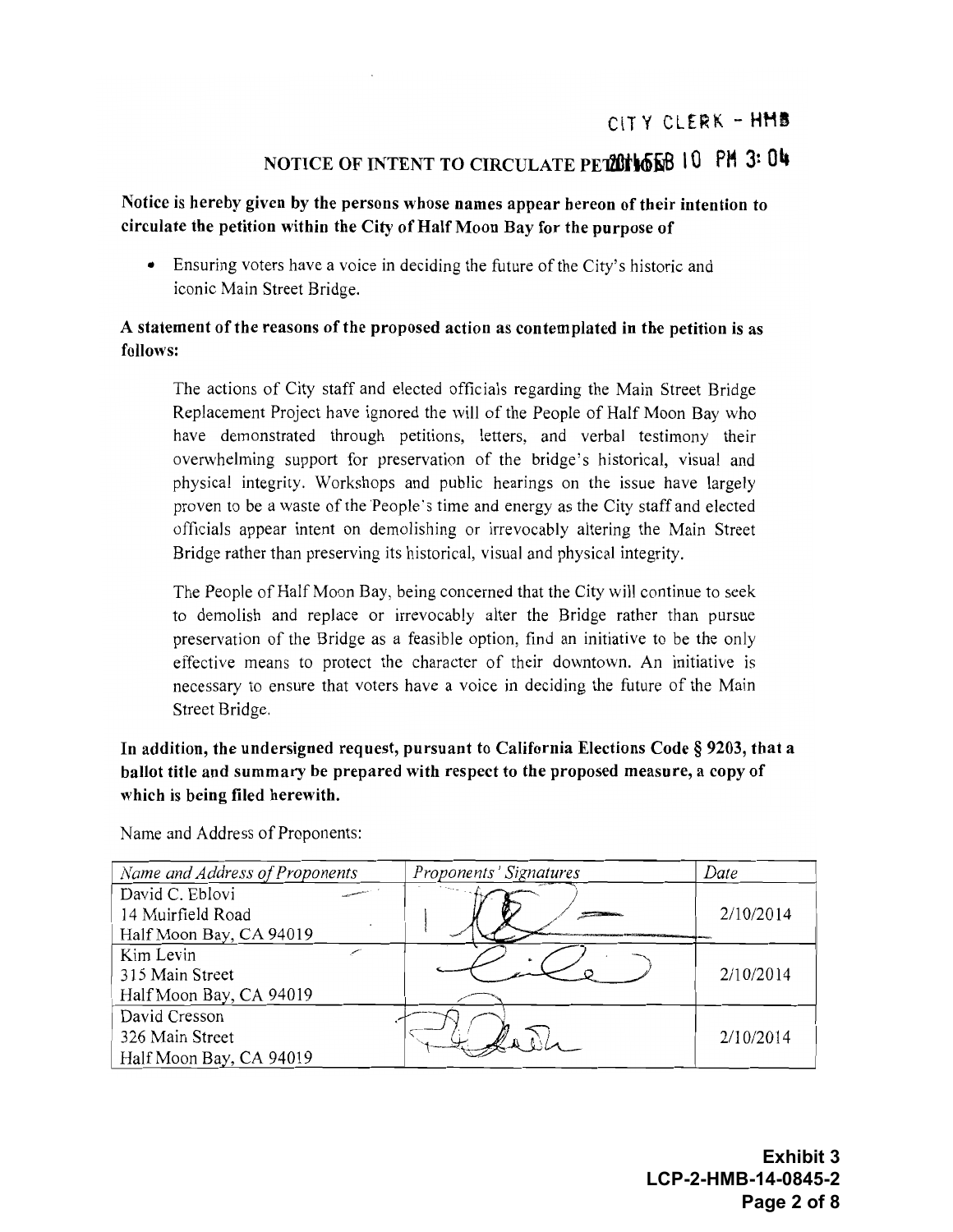#### **CERTIFICATION REGARDING USE OF SIGNATURES**

We, the undersigned, acknowledge that it is a misdemeanor under state law (Section 18650 of the Elections Code) to knowingly or willfully allow the signatures on an initiative petition to be used for any purpose other than qualification of the proposed measure for the ballot. I certify that I will not knowingly or willfully allow the signatures for this Initiative to be used for any purpose other than qualification of the measure for the ballot.

|          | Signed by:<br><b>Subscribed</b> |
|----------|---------------------------------|
|          | <b>ASTRALIAN</b><br>--          |
| hours of | . .                             |
|          |                                 |

| David C. Eblovi |  |  |
|-----------------|--|--|
|                 |  |  |
| Kim Levin       |  |  |

David Cresson

Dated this 10th day of February, 2014.

CITY CLERK - HMB 2014 FEB 10 PM 3:04

> **Exhibit 3** LCP-2-HMB-14-0845-2 Page 3 of 8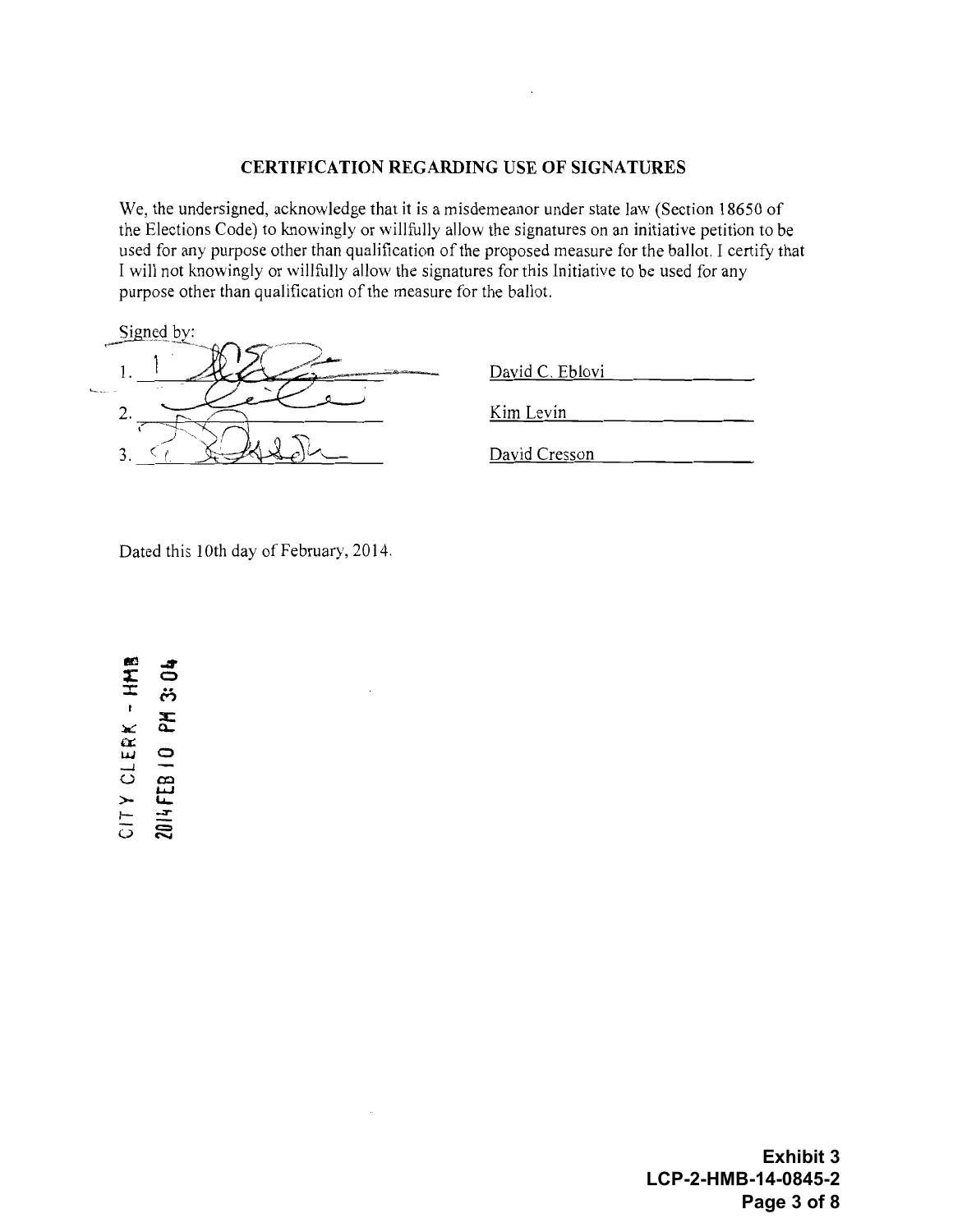# CITY CLERK - HMB 2014 FEB 10 PM 3: 04

#### The full text of the proposed Initiative is as follows:

#### **MAIN STREET BRIDGE PRESERVATION ACT**

Be it ordained by the People of the City of Half Moon Bay:

#### **SECTION 1. Title**

This measure shall be known and may be cited as the "Main Street Bridge Preservation Act."

#### **SECTION 2. Findings and Declarations**

The People of the City of Half Moon Bay declare their findings and purposes in enacting this Initiative to include the following:

Whereas, the Main Street Bridge was the first concrete bridge built in San Mateo County, is the second oldest surviving example of a steel reinforced concrete arch bridge in California. and remains possibly the oldest concrete bridge to use braided steel cables for reinforcement in the world: and

Whereas, the Main Street Bridge is an irreplaceable public resource of the highest value; and

Whereas, the Main Street Bridge has been listed on the Half Moon Bay Historical Resource Inventory since 1986; and

Whereas, the California State Historical Resources Commission voted unanimously on February 7, 2014, to forward the Nomination of the Main Street Bridge to the Keeper of the Register of the National Register of Historic Places for inclusion on the National Register; and

Whereas, it is in the interest of the City of Half Moon Bay to preserve the unique character and quality of distinctive architectural, historical and visual resources of the City; and

Whereas, the City's Circulation Element, Action 3-1, requires consideration of special circumstances such as historical significance, environmental concerns, and/or lack of room as well as the need to incorporate complete streets to the extent feasible and to allow for welldesigned deviations in updating its engineering and design standards;

Therefore, the people of Half Moon Bay declare that it is the policy of the City of Half Moon Bay that:

The Main Street Bridge's historical, visual, and physical integrity (including appearance and character) shall be preserved intact, and its demolition or physical expansion prohibited, unless preservation of the bridge and its historical, visual, and physical integrity is rejected and such demolition or physical expansion of the bridge's historical, visual, and physical integrity is

> **Exhibit 3** LCP-2-HMB-14-0845-2 Page 4 of 8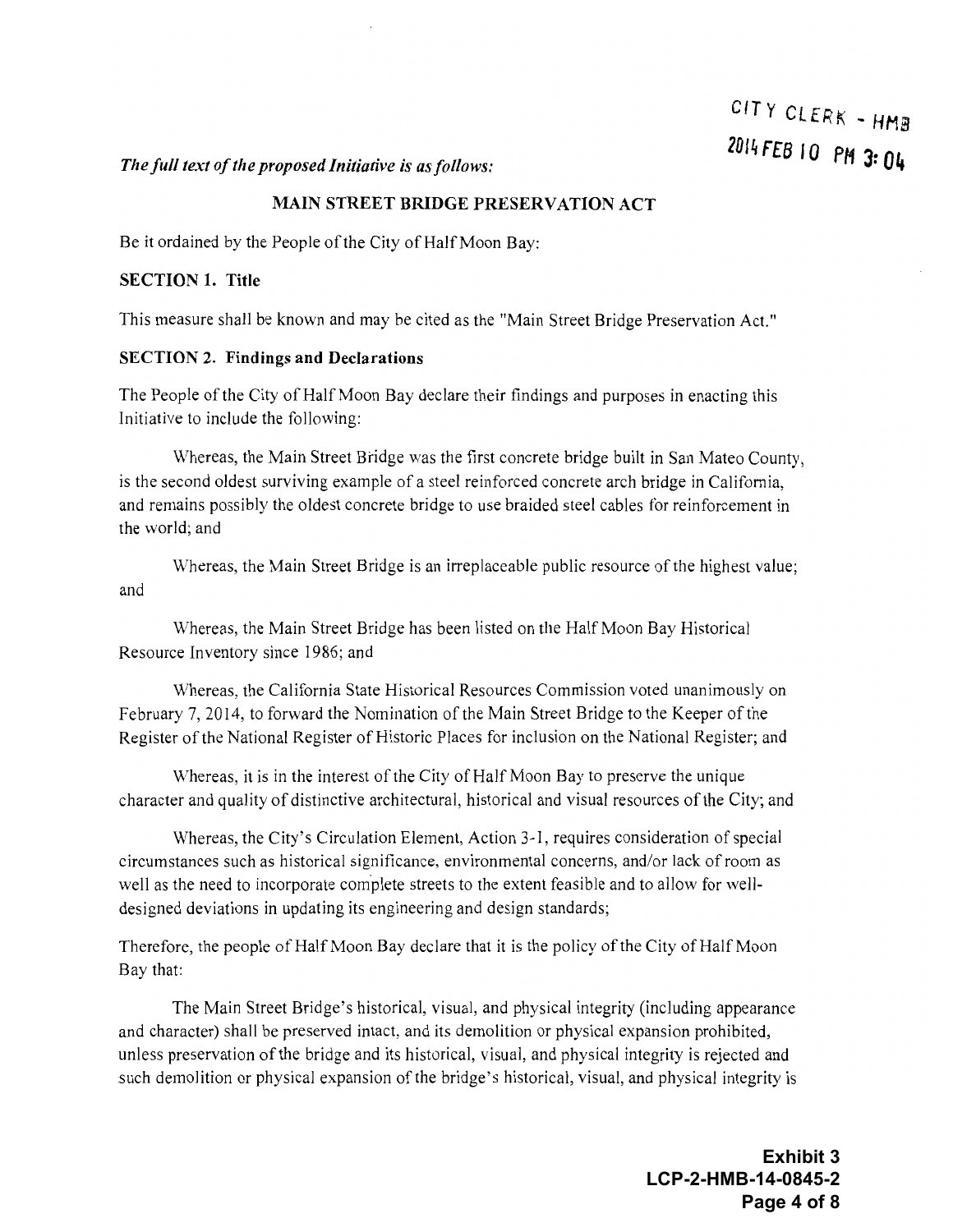authorized by the City Council and at least a majority of the City's electors voting at a general or special election at which such a measure is submitted.

#### **SECTION 3. Purpose and Intent**

The people of the City of Half Moon Bay hereby find and declare the following:

- a. The Main Street Bridge is an irreplaceable public resource of the highest value.
- b. It is in the interest of Half Moon Bay to preserve the unique character and quality of distinctive architectural and historical resources of the City's downtown.

#### **SECTION 4. Definitions**

For the purposes of this Act, "Main Street Bridge" means the Pilarcitos Creek Bridge, also known as the Main Street Bridge, Site Number CA 0035C-25, spanning the Pilarcitos Creek, in Half Moon Bay, California.

#### **SECTION 5. Local Coastal Program Land Use Plan Amendment**

(Amendments are indicated by strikeout and underlining.)

The Local Coastal Program Land Use Plan is amended as follows:

a. Policy 7-8 of Chapter 7 (VISUAL RESOURCES) is amended to read as follows:

#### Policy  $7-8$ :

New development, alterations to existing structures, and proposed demolitions in the downtown area, as designated on the Visual Resource Overlay Map, shall be subject to design approval in accordance with the following criteria:

(a) Scale and style similar to that of the predominant older structures.

(b) Continuity in building lines maintained along Main Street.

(c) Existing older buildings which contribute significantly to the character of the area not demolished or altered in a manner which eliminates key architectural features.

Notwithstanding any other provisions of this Chapter, the Main Street Bridge's historical, visual and physical integrity (including appearance and character) shall be preserved intact, and its demolition or physical expansion prohibited, unless preservation of the Bridge and its historical, visual and physical integrity is rejected and such demolition or physical expansion is authorized by the City Council and at least a majority of the City's electors voting at a general or special election at which such a measure is submitted.

> Exhibit 3 LCP-2-HMB-14-0845-2 Page 5 of 8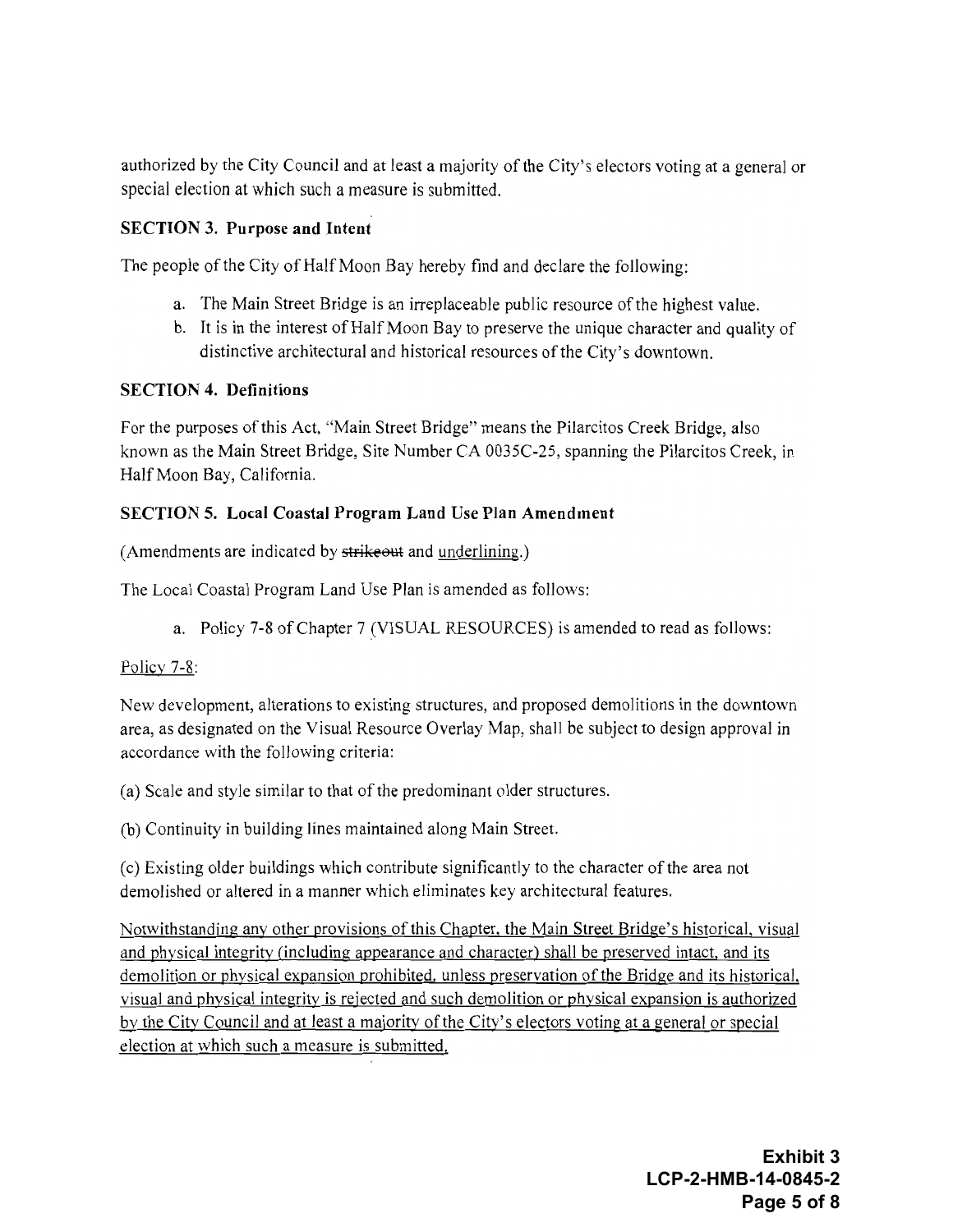#### **SECTION 6. Municipal Code Amendment**

(Amendments are indicated by strikeout and underlining.)

The City Municipal Code is amended as follows:

a. City Municipal Code Section 18.39.045 is amended as follows:

Prior to authorizing the issuance of a demolition permit to remove any building or object on the historic resources inventory from a site, the procedures set forth in this section shall be followed:

A. The property owner shall submit evidence from a qualified professional that the building or object is a hazard to public health or safety and repairs or stabilization are not feasible; or

B. The property owner shall submit a written statement indicating that there is no viable economic use of the building or object in its present configuration or condition, and it is not feasible to derive a reasonable economic return from the building or object in its present configuration or condition; and

C. The property owner shall submit a written statement indicating that the building or object has been offered as a donation to a responsible organization such as the Spanish town historical society for relocation to an appropriate receptor site for preservation. (1996 zoning code (part)).

Notwithstanding any other provisions of this Chapter, the Main Street Bridge's historical, visual and physical integrity (including appearance and character) shall be preserved intact, and its demolition or physical expansion prohibited, unless preservation of the Bridge and its historical, visual and physical integrity is rejected and such demolition or physical expansion is authorized by the City Council and at least a majority of the City's electors voting at a general or special election at which such a measure is submitted.

#### **SECTION 7. City Government Responsibilities**

The City Council of the City of Half Moon Bay is hereby authorized and directed a. to amend provisions of the General Plan, Local Coastal Program Land Use Plan, Municipal Code, and any other policies, specific plans, maps and ordinances not amended by this Initiative as soon as possible and in the manner and time required by State or Federal law, if such amendments are necessary to ensure consistency between this Initiative and other elements and provisions of the City's General Plan, Local Coastal Program Land Use Plan, Municipal Code, and other City policies, specific plans, maps and ordinances.

The City Council shall submit, and process to completion, any amendment(s) to  $<sub>b</sub>$ </sub> the Local Coastal Program by this Initiative, which require approval, to the California Coastal

> **Exhibit 3** LCP-2-HMB-14-0845-2 Page 6 of 8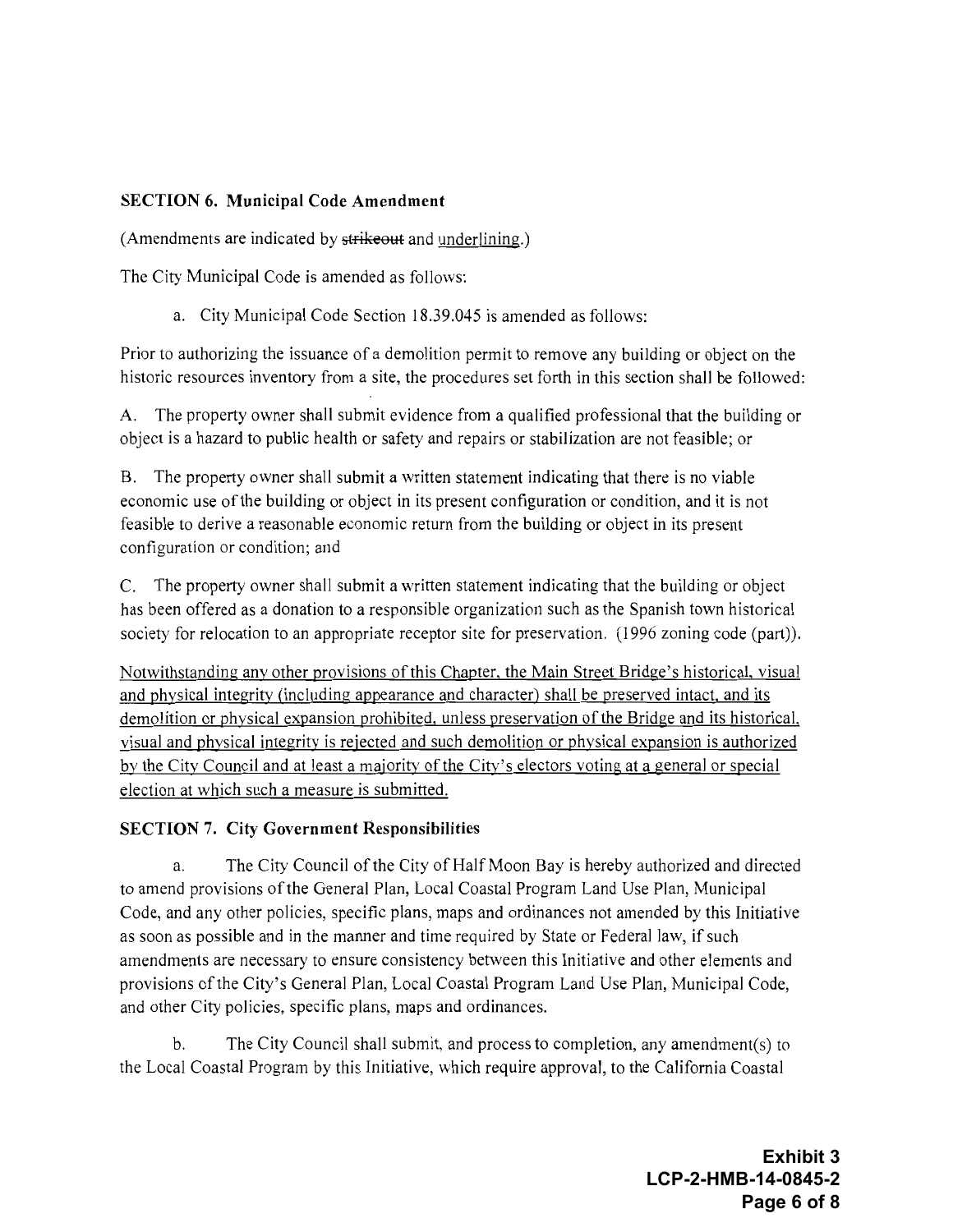Commission, not later than 60 days after the Initiative becomes effective, except as provided in Section 8, in an appropriate manner with necessary supporting documents and information.

The City Council and other officials and employees of the City Government are mandated by the People of the City of Half Moon Bay to apply and enforce the provisions of this Initiative, except to the extent that application of any provision is determined by a valid and final order of the California Coastal Commission to violate the California Coastal Act of 1976, or is determined by a valid order of a court to violate the Constitution or law of California or the United States.

#### **SECTION 8. Effective Date**

In accordance with the provisions of California Elections Code section 9217, if a majority of the voters vote in favor of the Initiative, the Initiative shall go into effect 10 days after the vote is declared by the City Council. However, if in the year this Initiative becomes effective the maximum number of General Plan and Local Coastal Program amendments permitted by state law for that year have already been made, the General Plan and Local Coastal Program Land Use Plan and Municipal Code amendments made herein shall be made at the earliest possible time thereafter, but no demolition or physical expansion of the Main Street Bridge shall be allowed in the interim.

#### **SECTION 9. Severability**

If any section, subsection, paragraph, subparagraph, sentence, clause, phrase, part or portion of this Initiative is held to be invalid or unconstitutional by a final judgment of a court of competent jurisdiction, such decision shall not affect the validity of the remaining sections, subsections, paragraphs, subparagraphs, sentences, clauses, phrases, parts or portions of this Initiative. The voters hereby declare that this Initiative, and each section, subsection, paragraph, subparagraph, sentence, clause, phrase, part or portion thereof would have been adopted or passed even if one or more sections, subsections, paragraphs, subparagraphs, sentences, clauses, phrases, parts or portions are declared invalid or unconstitutional. If any provision of this Initiative is held invalid as applied to any person or circumstance, such invalidity shall not affect any application of this Initiative that can be given effect without the invalid application.

#### **SECTION 10. Construction of Initiative**

This Initiative shall be liberally construed to accomplish its purposes. This Initiative is not intended to preempt or conflict with any state or federal law or regulation, and shall be so construed and applied. This Initiative is also intended to be and shall be construed as consistent with each and every element, provision and map, and the whole of the Half Moon Bay General Plan.

> Exhibit 3 LCP-2-HMB-14-0845-2 Page 7 of 8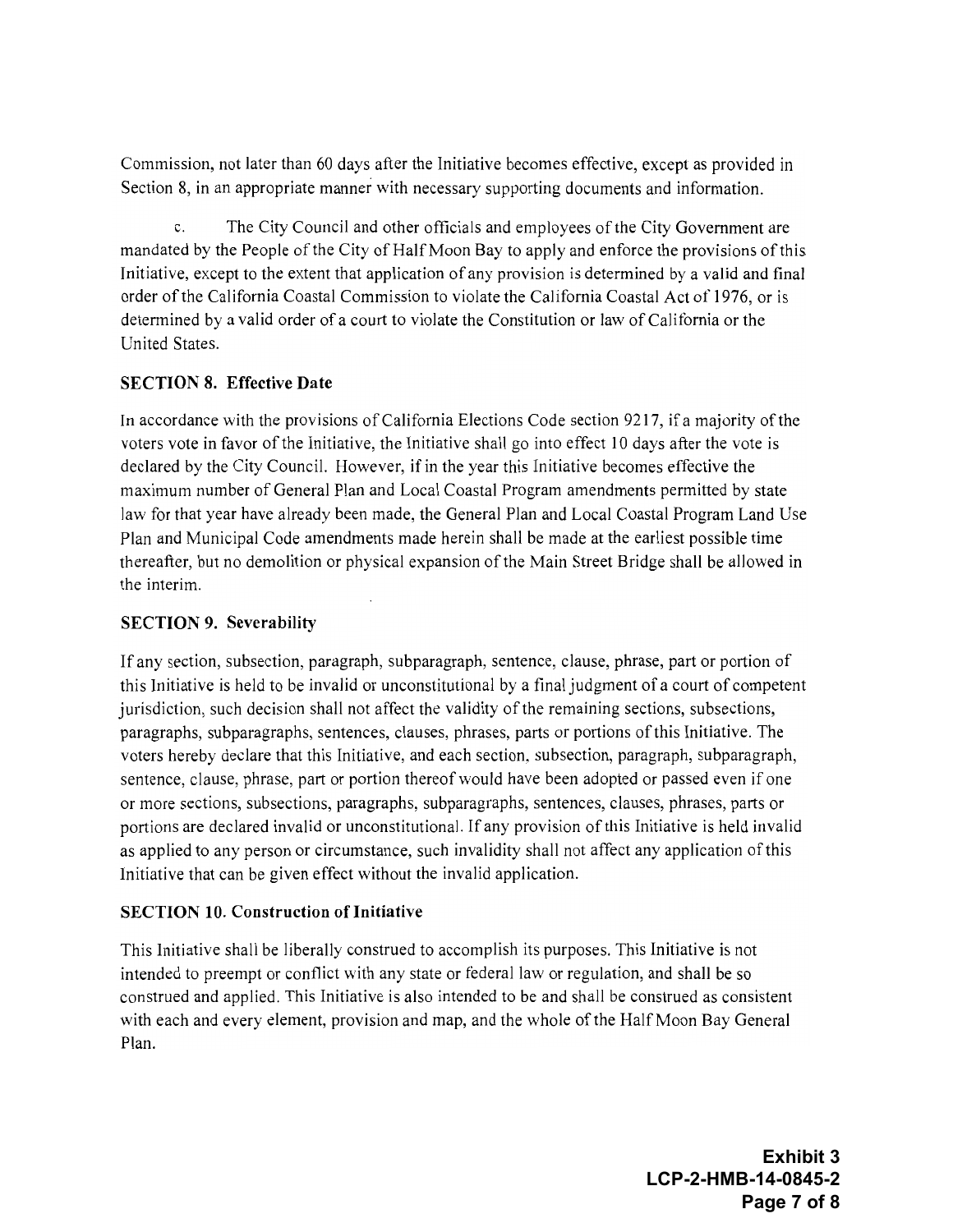#### **SECTION 11. Consistency with Other Ballot Measures**

If another ballot measure is placed on the same ballot as this measure and deals with the same subject matter, and if both measures pass, the voters intend that both measures shall be put into effect, except to the extent that specific provisions of the measures are in direct conflict. In the event of a direct conflict, the measure which obtained more votes will control as to the directly conflicting provisions only. The voters expressly declare this to be their intent, regardless of any contrary language in any other ballot measure.

#### **SECTION 12. Amendments**

Except as expressly provided herein, this Initiative may be amended or repealed only by the voters of the City of Half Moon Bay.

> **Exhibit 3** LCP-2-HMB-14-0845-2 Page 8 of 8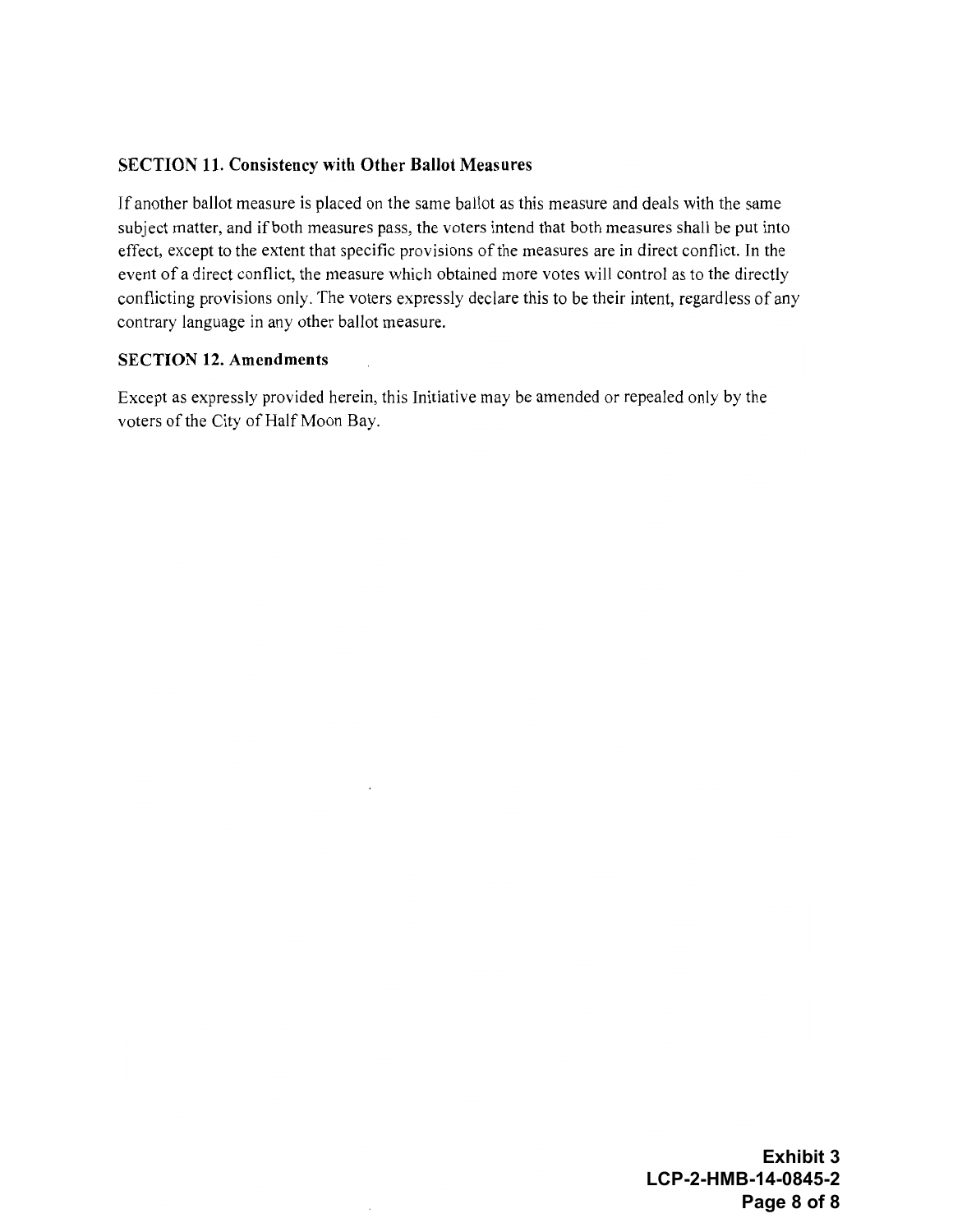#### <span id="page-31-0"></span>Rexing, Stephanie@Coastal

| From:               | Lennie Roberts <lennie@darwin.ptvy.ca.us></lennie@darwin.ptvy.ca.us>         |
|---------------------|------------------------------------------------------------------------------|
| Sent:               | Saturday, December 13, 2014 11:26 PM                                         |
| To:                 | Rexing, Stephanie@Coastal; Cave, Nancy@Coastal; Carl, Dan@Coastal; Lester,   |
|                     | Charles@Coastal; Mayer, Robin@Coastal                                        |
| Cc.                 | Ruddock, Deborah; David Eblovi; Mike Ferreira; Jonathan Wittwer              |
| Subject:            | Main Street Bridge Preservation Act                                          |
| <b>Attachments:</b> | HMB Bridge Initiative Package 2-10-2014 pdf; Measure A SMC submittal CCC.pdf |

Dear Stephanie.

David Eblovi forwarded your email with the December 5, 2014 letter from HMB City Planning Manager Bruce Ambo titled: "City of Half Moon Bay Measure F - Main Street Bridge Preservation Act, Local Coastal Plan - Implementation Plan Amendments".

You asked David for a copy of the text of the Act. In case you still need this, I am attaching the officially stamped Notice of Intent to Circulate Petition and full text of the "Main Street Bridge Preservation Act" ("MSBPA") as submitted to the City of Half Moon Bay, which received sufficient signatures to qualify for the November 4, 2014 ballot. The MSBPA was adopted by the City Council on June 17, 2014 instead of placing it on the November 4 ballot. There are several material differences between the language in the MSBPA and Measure F, which was placed on the ballot by the City Council on the June 3, 2014 with a competing measure ("E"). The City Council unanimously supported E and opposed Measure F, but F was nonetheless approved by HMB voters, and E was defeated on June 3, 2014. You will find the specific differences between Measure F and the citizen's initiative shown in red-line on pages 208-224 of the June 17, 2014 Agenda packet for the City Council meeting, which is on the City's website. I will try sending this Agenda Packet to you by separate email, but it may be too large to transmit electronically.

Mr. Ambo's December 5 letter to you has several significant errors and omissions:

1. Pursuant to Coastal Act Section 30514, the City Council, after holding a duly noticed public hearing, must approve by adoption of an Ordinance, a Resolution submitting the Main Street Bridge Preservation Act to the Coastal Commission. This has not happened. Submittal of the MSBPA by letter from City Staff does not fulfill this requirement.

2. The full text of the MSBPA is not included with Mr. Ambo's letter.

3. Mr. Ambo's letter, in the first sentence, requests the Coastal Commission to "amend the certified LCP Implementation Plan to implement Measure F<sup>3</sup>. First, Measure F was a materially different ballot measure, placed on the ballot by the City Council and approved by the City's voters on June 3, 2014. Second, the Main Street Bridge Preservation Act was duly adopted by the City Council two weeks after the election rather than placing it on the November 4, 2014 ballot. As such, it supersedes Measure F. Neither Mr. Ambo's letter nor the HMB Planning Commission's recommendation includes this information. Third, the Coastal Commission can only certify a proposed Amendment as part of the Amendment process.

4. Mr. Ambo's letter only references the LCP-IP, when in fact, the MSBPA also amended LUP-LCP Visual Resources Policy 7-8.

> **Exhibit 4** LCP-2-HMB-14-0845-2 Page 1 of 9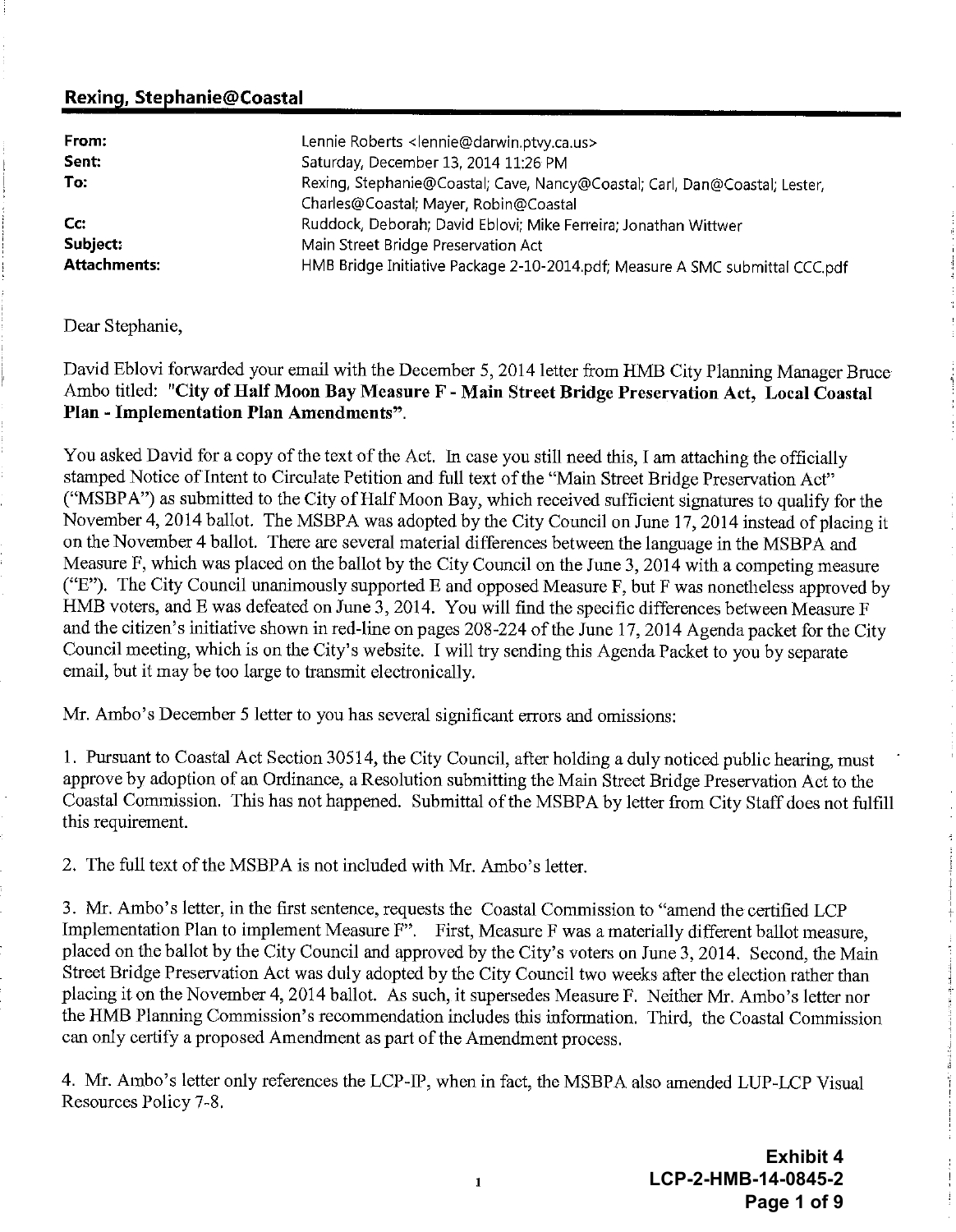David C. Eblovi 14 Muirfield Road Half Moon Bay, CA 94019 650-814-0037

March 09, 2015

Stephanie Rexing, Coastal Planner, California Coastal Commission North Central Coast District Office 41 Fremont Street Suite 2000 San Francisco, CA 94105 Via email transmittal

#### Subject: City of Half Moon Bay Local Coastal (LCP) Implementation Plan (IP) Amendment No. LCP-2-HMB-14-0845-2 (Measure F/Main Street Bridge Preservation Act)

Dear Stephanie,

This is my second letter to you in five days, and the reason for this letter is that another Citizen working on this problem with me in Half Moon Bay has discovered something which sheds a great deal of light on what happened in the latter part of last year. I am going to treat this letter as a companion to my previous letter and will leave out all relevant background material as a result.

When the City Council of Half Moon Bay passed the Citizen's Main Street Bridge Preservation Act into law on June 17<sup>th</sup>, 2014, it superseded the previous iteration (Measure F) as a matter of law. The fact that both initiatives were similar in material content doesn't alter the fact that the governing document after June 17, 2014, was the Main Street Bridge Preservation act (MSBPA) as submitted by the Citizens of Half Moon Bay.

As you know the MSBPA required the amendment of Section 18.39.045, with the addition of specific verbiage. Notwithstanding this fact the City allowed a series of proposed amendments to be certified by the Coastal Commission on July  $n^{th}$ , 2014. This certification was in direct conflict with the MSBPA as passed by the City Council of HMB just three weeks prior to the Commission meeting.

What we have now discovered is that the Planning Commission met on September  $23^{\text{rd}}$ , 2014, wherein they approved a motion to "adopt Resolution No.  $P$ -20-14, recommending that the City Council adopt an ordinance codifying Measure F, the Main Street Bridge Preservation Act by amending Policy 7-8 "VISUAL RESOURCES" of the Local Coastal Program Land Use Plan (LCP/LUP) and Chapter 18.39 "HISTORIC RESOURCES PRESERVATION" of the Zoning Code."

The attached "Exhibit A" said the following:

**Exhibit 4** LCP-2-HMB-14-0845-2 Page 2 of 9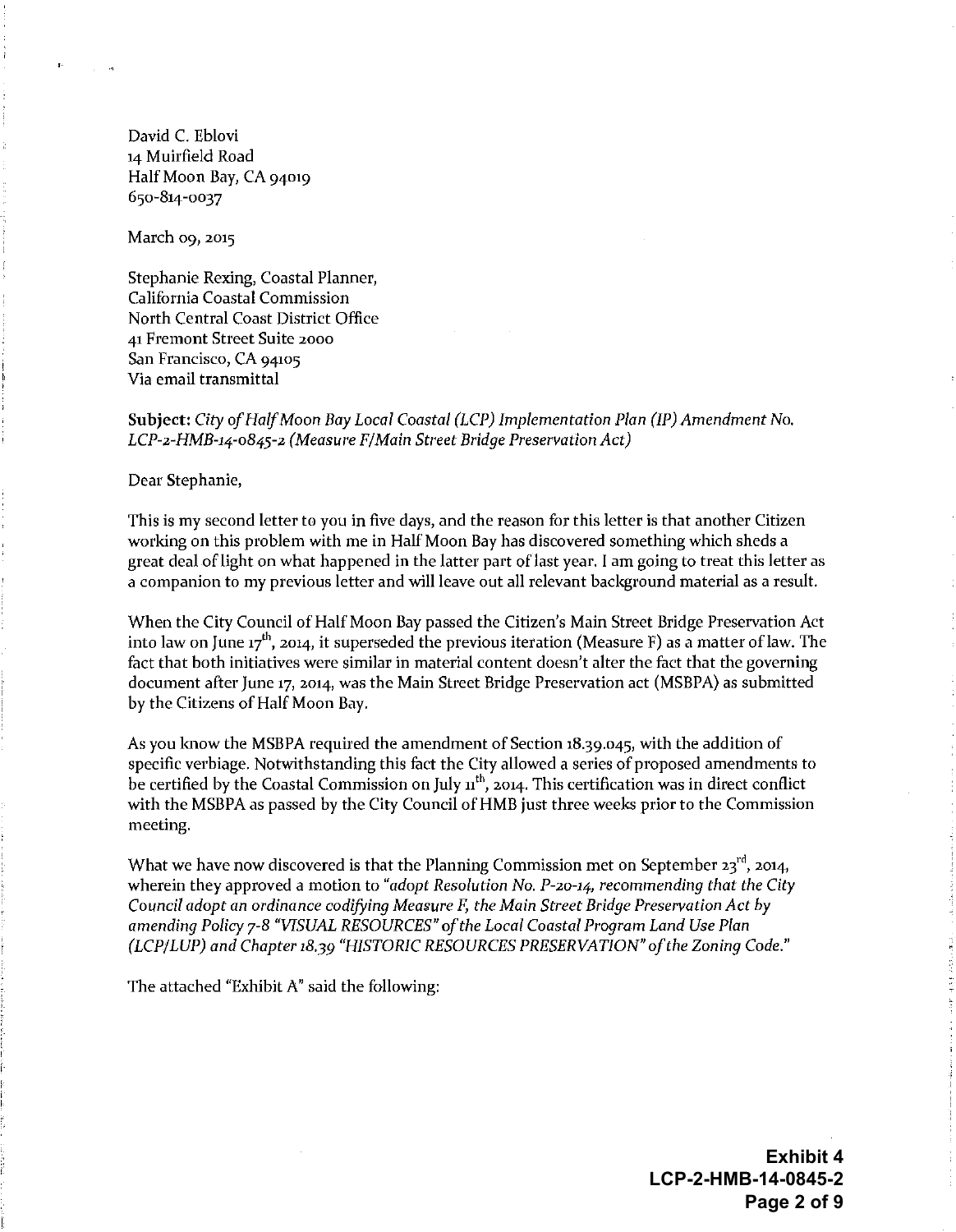#### 2. Chapter 18.39 "Historic Resources Preservation" of the Zoning Code is amended as follows:

a. Section 18.39.005 is added to Zoning Code Chapter 18.39 "Historic Resources Preservation", to read as follows:

#### "18.39.005 Main Street Bridge Preservation Act (Measure F)

Consistent with the mandate of Measure F, the Main Street Bridge Preservation Act, it is the policy of the city to preserve intact the Main Street Bridge's historical, visual and physical integrity (including appearance and character). Notwithstanding any other provisions of this Title or Chapter 14.38 Historic Resources Preservation, the demolition or physical expansion of the Main Street Bridge is prohibited, unless preservation of the Main Street Bridge and its historical, visual and physical integrity is rejected and such demolition or physical expansion is authorized by the City Council and approved by at least a majority of the City's voting electorate In a subsequent ballot measure at a general or special election at which such a measure is submitted."

#### **Issues:**

There are numerous issues with this approval by the Planning Department, as well as the information which was presented to them for consideration.

- The Act which is governing law is not "Measure F" it is the MSBPA, meaning that the  $\mathbf{1}$ . Planning Commission was considering amendments to the Municipal Code which had already been superseded.
- 2. Neither Act contained the verbiage which was presented to the Planning Commission
- The Planning Director- at the Direction of the City, or the City Attorney, altered the  $\mathbf{3}$ wording of the Amendment as specified in the Act itself. Changing the modified Section from 18.39.045 (where it would sit in a contextually appropriate place) to an abandoned 18.30.005 was done with no Citizen or public notice or approval whatsoever.
- 4. The City had not yet codified the changes approved by the Coastal Commission Back on July  $\pi^{th}$ , these would be codified by the City Council on October  $7^{th}$ , roughly two weeks after the Planning Commission's approval. This means that it would not have been too late to return to the Coastal Commission for just that one section of proposed alterations to amend them properly and as required by law.
- 5. Instead the City improperly altered the text of the MSBPA (in addition to representing it as Measure F) presumably so that it would not be in conflict with the amendments the City Council would codify on October 7<sup>th</sup>, 2014.

The details as described above are enormous, and clearly highlight a deliberate attempt by the City to hide the fact that the MSBPA as passed by the voters was not going to be implemented as intended, and further that the individuals responsible for this were fully aware of what they were doing prior to September 23, 2014.

> **Exhibit 4** LCP-2-HMB-14-0845-2 Page 3 of 9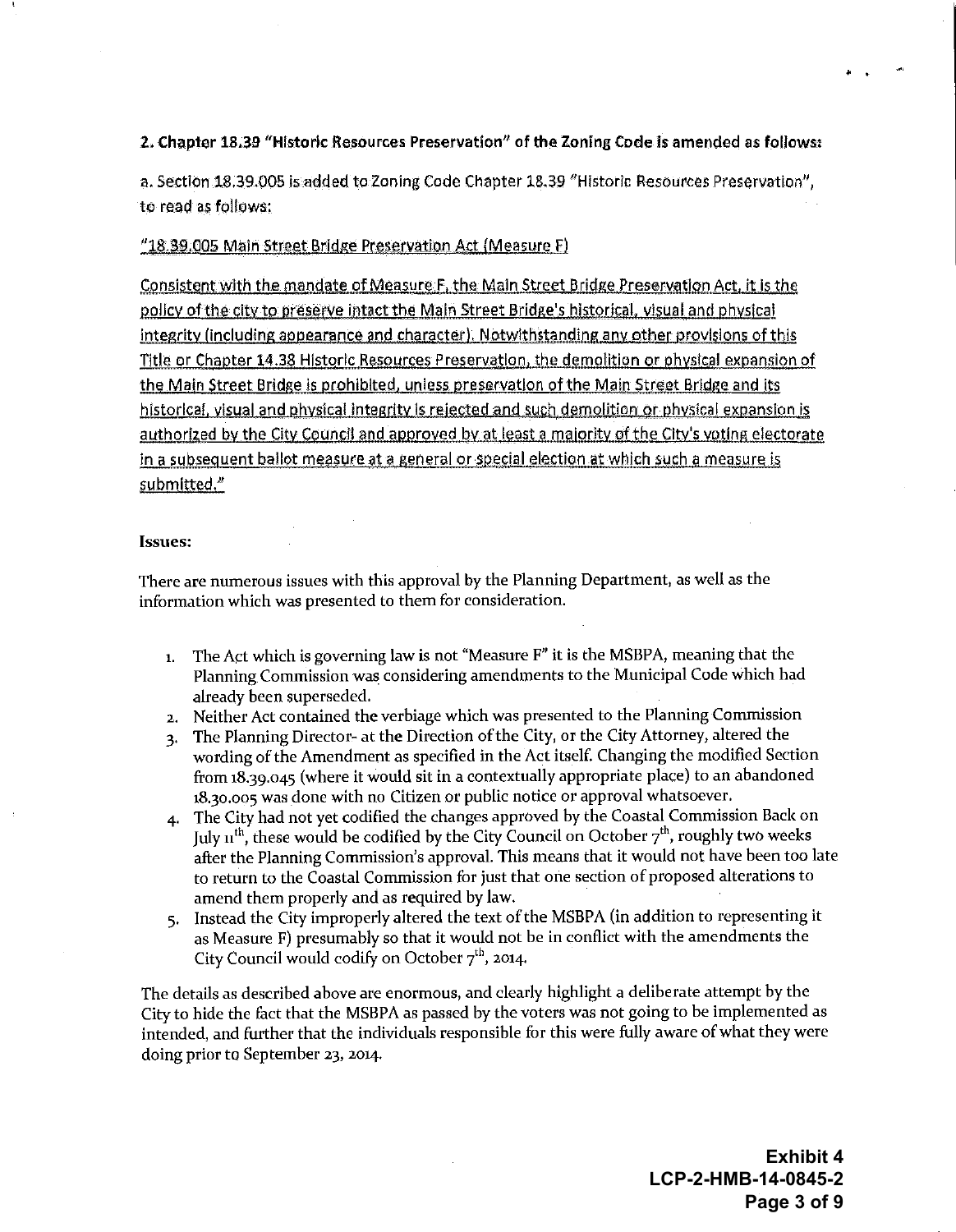On December 5, 2014, the City of Half Moon Bay's Planning Director forwarded you a packet as follows: "City of Half Moon Bay, Measure F - Main Street Bridge Preservation Act Local Coastal Plan - Implementation Plan Amendments."

#### Issues:

There are at least two issues with this document and its associated attachments.

The first issue is that once again the City is misrepresenting the MSBPA as "Measure F," which is not accurate, and which serves to cover the actions of the City, as well as providing the legal basis for the specious citation that the City offers in an attempt to coerce the Coastal Commission into acting on incomplete knowledge, and without further review.

But it is the second issue which is most profound, and which has motivated me to write you again today: The verbiage in the cover letter, and "Attachment A" are clearly intended to deceive the Coastal Commission into believing that the Amendment proposed to 18.39.005 was what was approved by the Voters when they voted on Measure F. Not only is this categorically false, this argument fails for two very simple reasons:

- 1. Measure F is not the governing law in question.
- 2. The text of the MSBPA does not in fact amend 18,39,005, but instead amends 18,39,045, a fact which the City was obviously well aware of when they forwarded this packet to you.

The reasoning behind the City's actions can probably be seen in the second paragraph, wherein Mr. Ambo goes to considerable length to support his contention that an obscure court case from 1995 supported a de-facto rubber stamp approval by the Coastal Commission. (Because it addressed a "Citizen's initiative, which had been duly voted on by the people. The real MSBPA was never voted on by the people- it was enacted into law by the City Council after it had met the requirements to be on the November Ballot, thus the case citation would not apply.)

Providing further evidence of the City's ill intent is the fact that none of the original text of either Act was included in the application packet submitted to the Coastal Commission by the City. Thus there was no way for the Coastal Commission to either verify or validate (had you been even remotely aware of what had just been done) whether or not the amendments as proposed were accurate, or even from the right piece of governing legislation.

Hopefully this letter will serve you and your colleagues in better determining where we collectively go from here. It is abundantly clear that the City of Half Moon Bay has acted in very bad faith, both with the Coastal Commission and with the people of HMB.

Thank you very much,

**Exhibit 4** LCP-2-HMB-14-0845-2 Page 4 of 9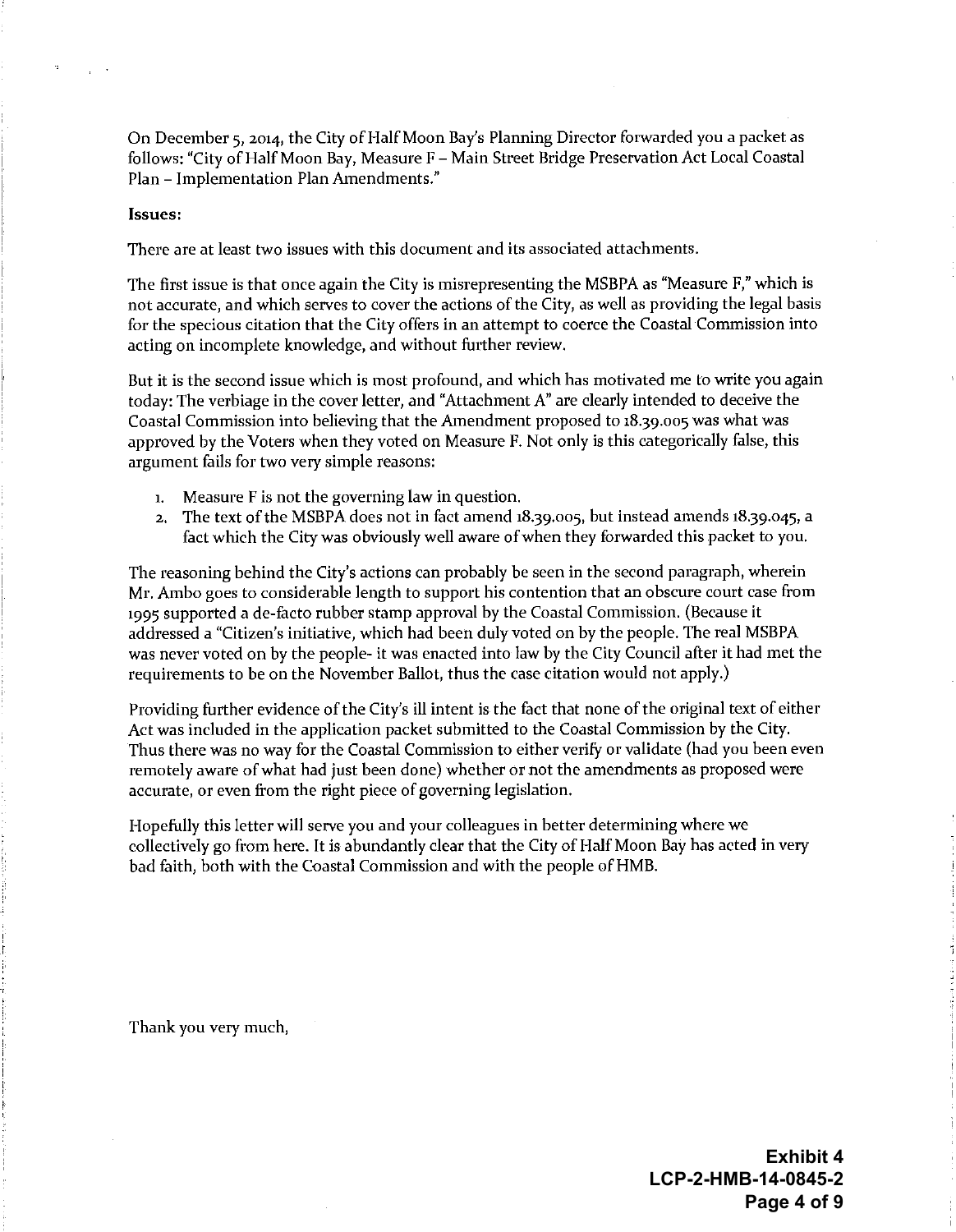David C. Eblovi

 $\bar{\beta}$ 

**Exhibit 4 LCP-2-HMB-14-0845-2 Page 5 of 9**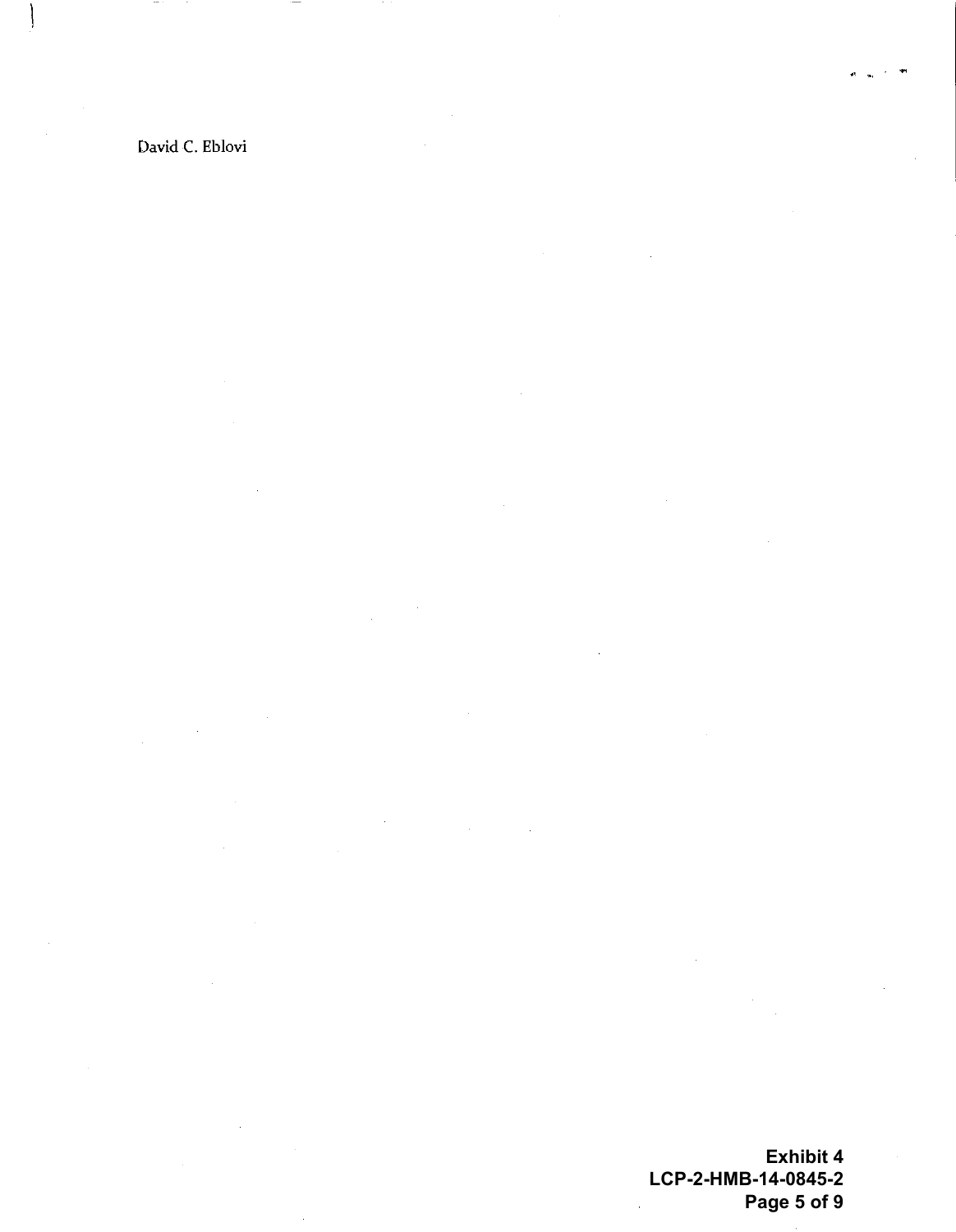5. Mr. Ambo's letter cites First Appellate Court of Appeal decision ("San Mateo County Coastal Landowner's Association v. County of San Mateo et. al". This decision is not relevant to the process of submittal of voterapproved LCP Amendments per Measure F (which is significantly different from the citizen-sponsored initiative) and/or the City's subsequent adoption two weeks later of the citizen's initiative ("Main Street Bridge Preservation Act"). In the case of Measure A, the Coastal Protection Initiative of 1986, the voters of San Mateo County on November 4, 1986, approved Measure A. Three days later, the San Mateo County Board of Supervisors duly began the process of submitting the LCP-LUP Amendments to the Coastal Commission for certification. Please see the attached Memo to the Board of Supervisors by Michael Murphy, then Deputy District Attorney, dated November 7, 1986. I was one of the Proponents of Measure A, and my organization. Committee for Green Foothills, along with Sierra Club, Natural Resources Defense Council, League for Coastal Protection and Robert Cevasco, a coast side farmer and landowner, intervened in opposition to the petition by the San Mateo County Coastal Landowners Association et al. So I am quite familiar with this decision. The Coastal Commission was also a Defendant in this case.

Finally, it is entirely baffling to me and many others why Half Moon Bay City officials did not take the necessary action to submit the LCP Amendments to the California Coastal Commission within the required 60 days after approval of Measure F by the voters on June 3, and/or the subsequent approval by the City Council of the Main Street Bridge Preservation Act on June 17.

I hope this helps fill in the gaps of information that you need. Please feel free to call me or email if you have any questions. My home/office phone is 650-854-0449.

Sincerely,

Lennie Roberts, San Mateo County Legislative Advocate, Committee for Green Foothills

**Exhibit 4** LCP-2-HMB-14-0845-2 Page 6 of 9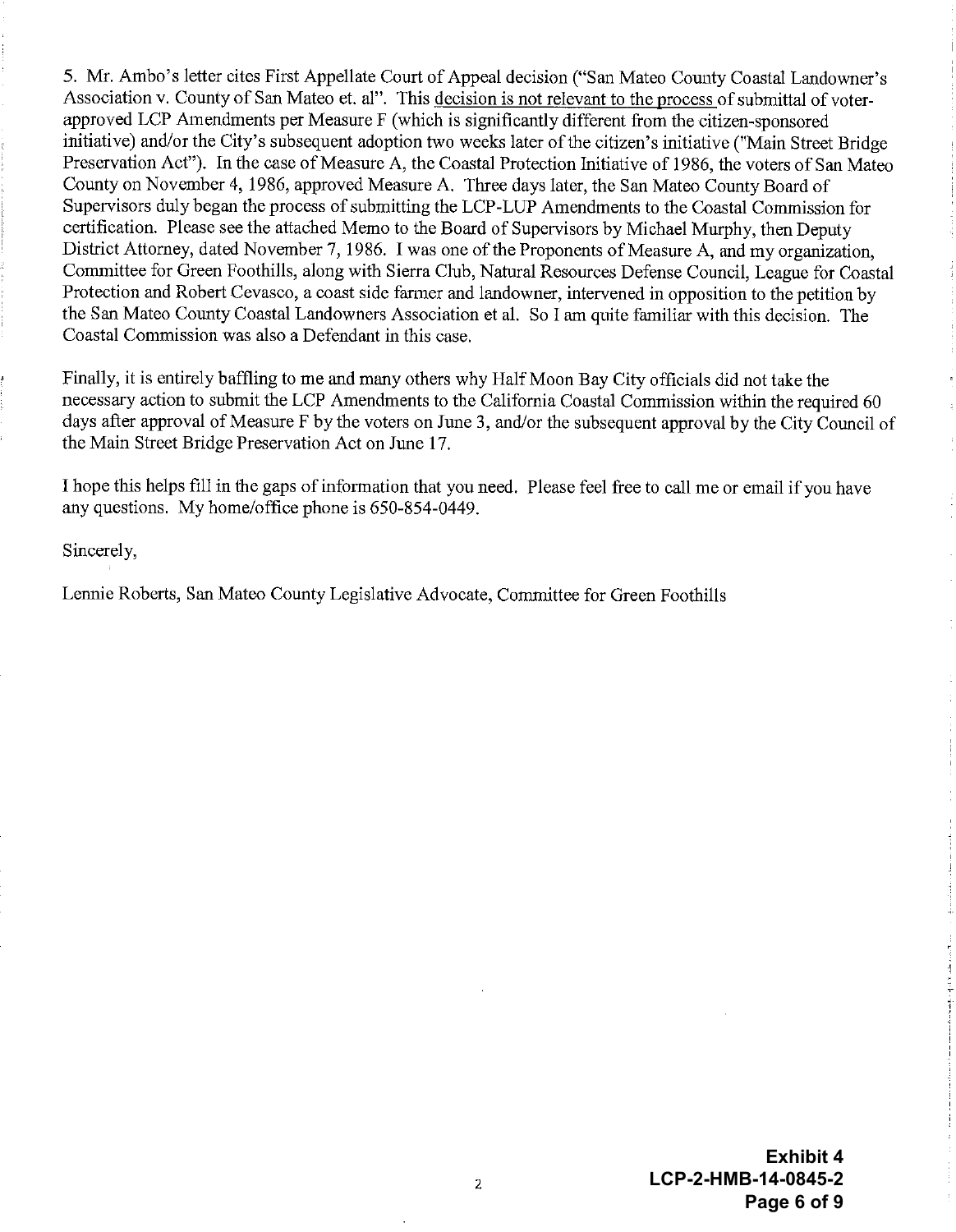David C. Eblovi 14 Muirfield Road Half Moon Bay, CA 94019 650-814-0037

March 04, 2015

Stephanie Rexing, Coastal Planner, California Coastal Commission North Central Coast District Office 41 Fremont Street Suite 2000 San Francisco, CA 94105 Via email transmittal

Subject: City of Half Moon Bay Local Coastal (LCP) Implementation Plan (IP) Amendment No. LCP-2-HMB-14-0845-2 (Measure F/Main Street Bridge Preservation Act)

Dear Stephanie,

I am writing you in reference to the Amendment referenced above as one of the primary authors and signatories to the original citizen-sponsored Main Street Bridge Preservation Act. I am deeply concerned that Half Moon Bay has erred in substantial form in the application of this act as passed into law by the City Council on June 17, 2014, and this letter is intended to clarify for the Coastal Commission the significant legal issues that are present in the proposed Amendment.

#### Background:

On February 10, 2014 three citizens presented the City of Half Moon Bay with the Main Street Bridge Preservation Act, a citizen sponsored initiative which would proscribe the demolition of the Main Street Bridge without the approval of a majority of Half Moon Bay's voters.

Within the month the City Council of Half Moon Bay had co-opted the initiative, placing an identically named ballot measure on the June  $4<sup>th</sup>$  2014 election ballot. This ballot measure was substantially the same as the Main Street Bridge Preservation Act, although there were minor and possibly significant differences between the two documents. In any case the Act passed with a 67 percent majority in the June election, and in the interim the Citizen's initiative had garnered the required number of signatures, and was to be placed on the November Ballot, or alternatively could be enacted into law by the City Council.

On June 17<sup>th</sup>, 2014 the City Council passed the Main Street Bridge Preservation Act into law, although the actual act that was passed into law remains in doubt, which is the first problem identified herein. While the two acts have identical titles, and similar language, the fact is that the voter-approved act is not identical to the citizen-sponsored act, throwing the identity of the actual enforceable act into serious question. (The fact that the "spirit" of the two acts is similar, and that their wording is also substantively similar does not change or alter the fact that manipulation of such language by the legislative body is not permitted by law...)

> **Exhibit 4** LCP-2-HMB-14-0845-2 Page 7 of 9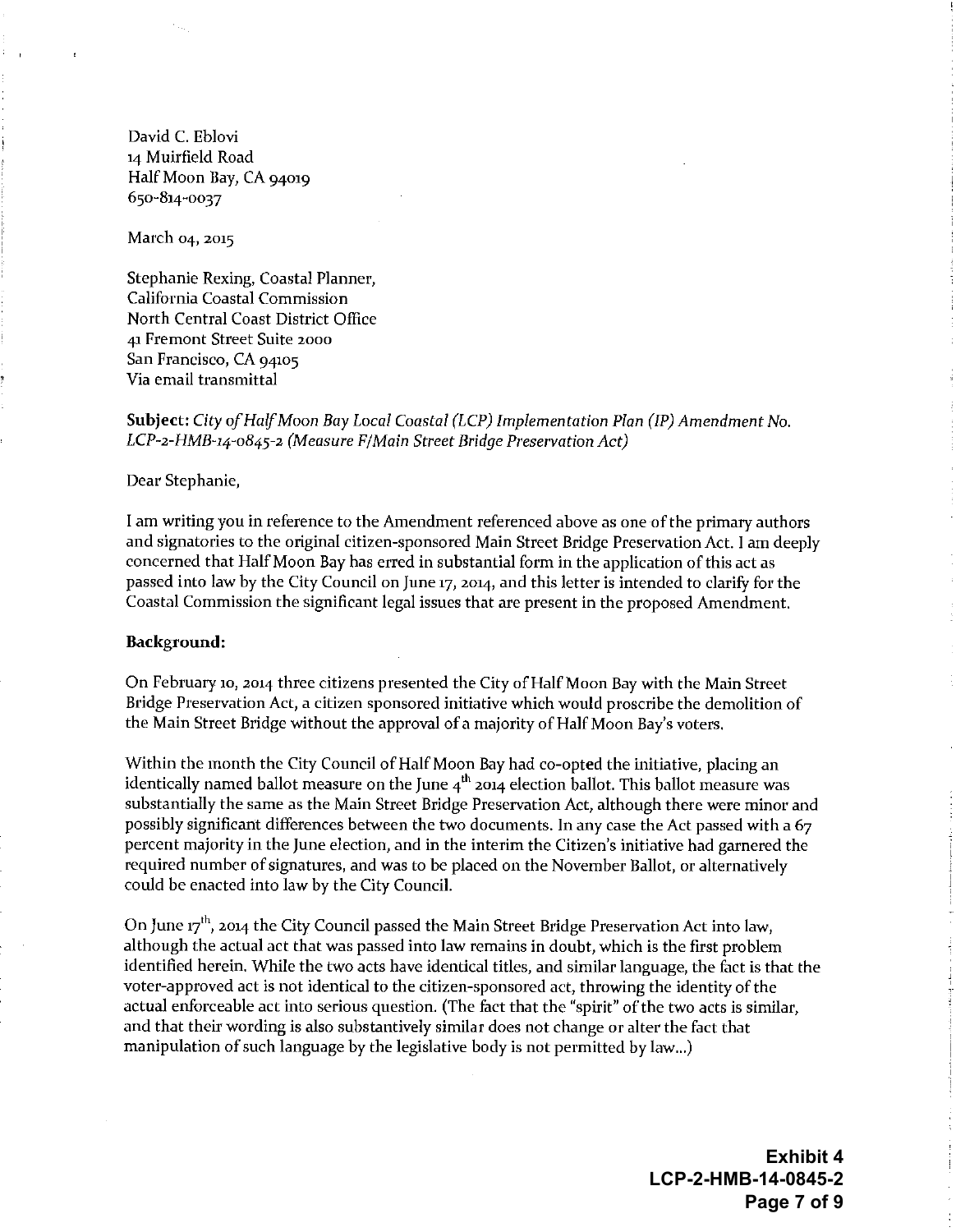The second, (and far more significant) issue was created when the City, at the direction of the Council, continued throughout the first six months of last year to pursue changes to the LCP. specifically in Title 18.39 et seq. These changes would eliminate the very Section which both Main Street Bridge Preservation Acts enumerated and amended by name. In other words: At the same time that the City was working to place the ballot measure on the June Ballot- to amend Title 18.39, the City was working in parallel with the Coastal Commission to eliminate Title 18.39 from the LCP/IP entirely.

The City codified these changes to the LCP on October 7, 2014, after approval by the Coastal Commission on July 11, 2014. (Thereby removing Title 18 Section 39 from existence, the very Section which the same Council had passed into law back in June of the same year.)

It is these changes and deletions which have placed the entire legality of the current proposed Amendment into serious question.

#### Analysis:

It is very clear that what has happened in this case can be broken down into a very few easily digested parts.

- 1. The Citizens, or the City Council, or both, enacted a law amending Half Moon Bay's Municipal Code and the LCP, specifically citing the title, and section, and contents, to reflect the will of the people.
- 2. Before, during, and after this process the City was working aggressively and specifically to remove the applicable sections of the Municipal Code, transferring some portions of them to another Title of the Municipal Code entirely. (Title 14)
- 3. As a result of the deliberate actions by the City it is no longer possible to apply the amendments mandated by either Main Street Bridge Preservation Act to the Municipal Code and/or the LCP, as the relevant sections of the Municipal Code to be amended no longer exist.

The legal analysis of this sequence of events is fairly simple to explain. California has a system of government by initiative, and when the Citizens enact or approve a law, that initiative must state specifically the sections of relevant Code that are to be changed, as well as the exact wording that must be changed, amended, added, or deleted.

It is incongruous to offer that after such an initiative has been enacted the legislative body responsible for the statutes in question can simply move them around, or frankly change them in any material way. I have been able to find no legally supportive documentation or case-law which would support the concept of the representative legislative body altering an approved statutory initiative.

Further, that to offer that the changes "will have the same legal effect" and are thus OK is both specious and errant. By moving a section of law from one section (or Title) to another all of the relevant supporting and underlying Code is changed, rendering (potentially) the entire meaning, enforceability, or other relevancies of the amendments to be utterly useless. (Or at the very least different from what the voters clearly intended...)

> **Exhibit 4** LCP-2-HMB-14-0845-2 Page 8 of 9